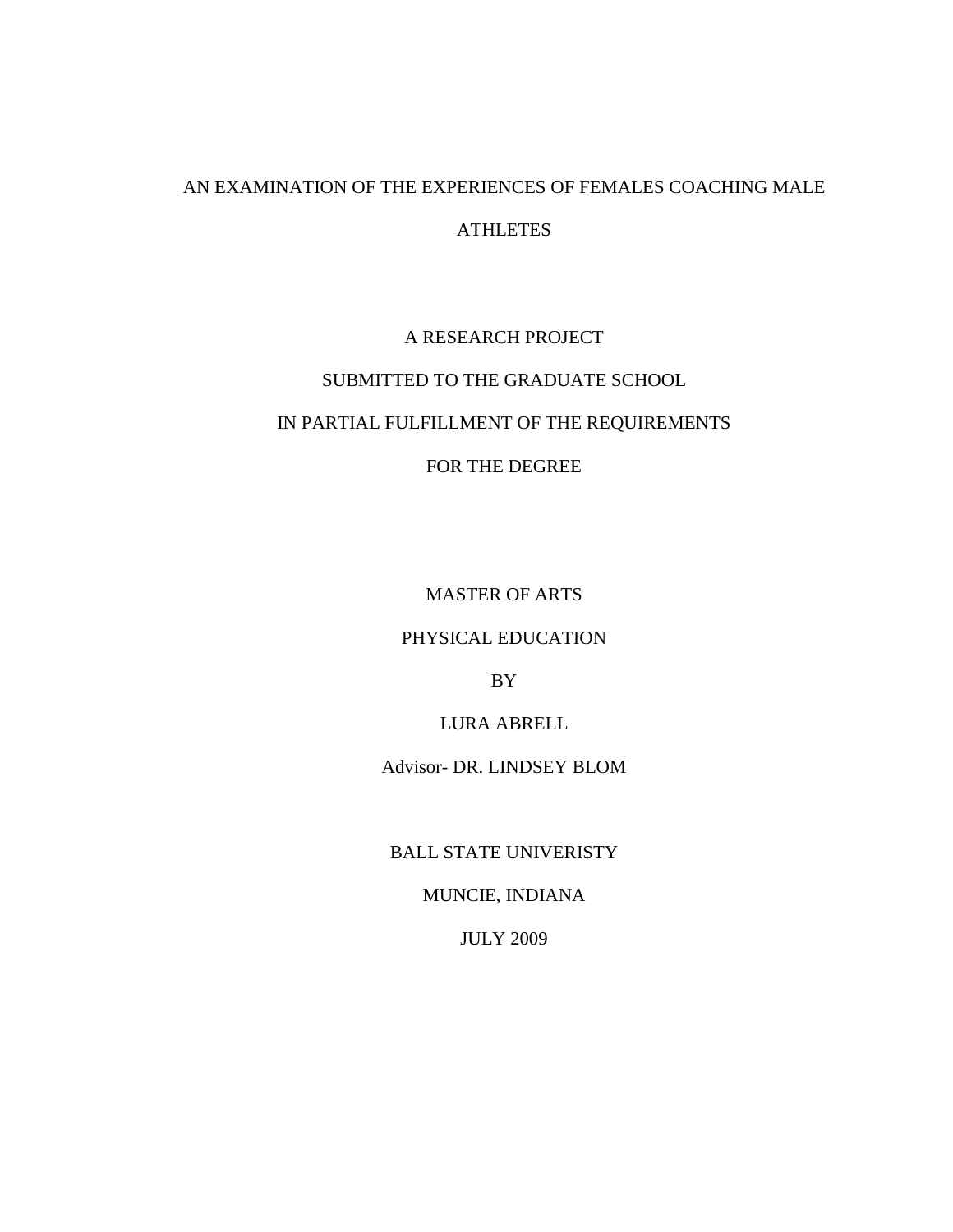# An Examination of the Experiences of Females Coaching Male Athletes.

## Table of Contents

| Table of contents                          | $\mathbf{i}$   |  |  |
|--------------------------------------------|----------------|--|--|
| Abstract                                   | ii             |  |  |
| Introduction                               | $\overline{4}$ |  |  |
| Methodology                                | $\overline{7}$ |  |  |
| Results                                    | 10             |  |  |
| <b>Personal Playing History</b>            | 10             |  |  |
| <b>Relationships with Former Coaches</b>   | 11             |  |  |
| <b>Hiring Process</b>                      | 13             |  |  |
| <b>Coaching Philosophy</b>                 | 15             |  |  |
| <b>Season Performance</b>                  | 17             |  |  |
| <b>Social Support</b>                      | 18             |  |  |
| Future Advice for Females Coaching Males   | 20             |  |  |
| Discussion                                 | 23             |  |  |
| Implications                               | 27             |  |  |
| References                                 | 30             |  |  |
| Appendix A: Literature Review              | 35             |  |  |
| Appendix B: Coach Interview Guide          |                |  |  |
| Appendix C: Chart of Categories and Themes | 55             |  |  |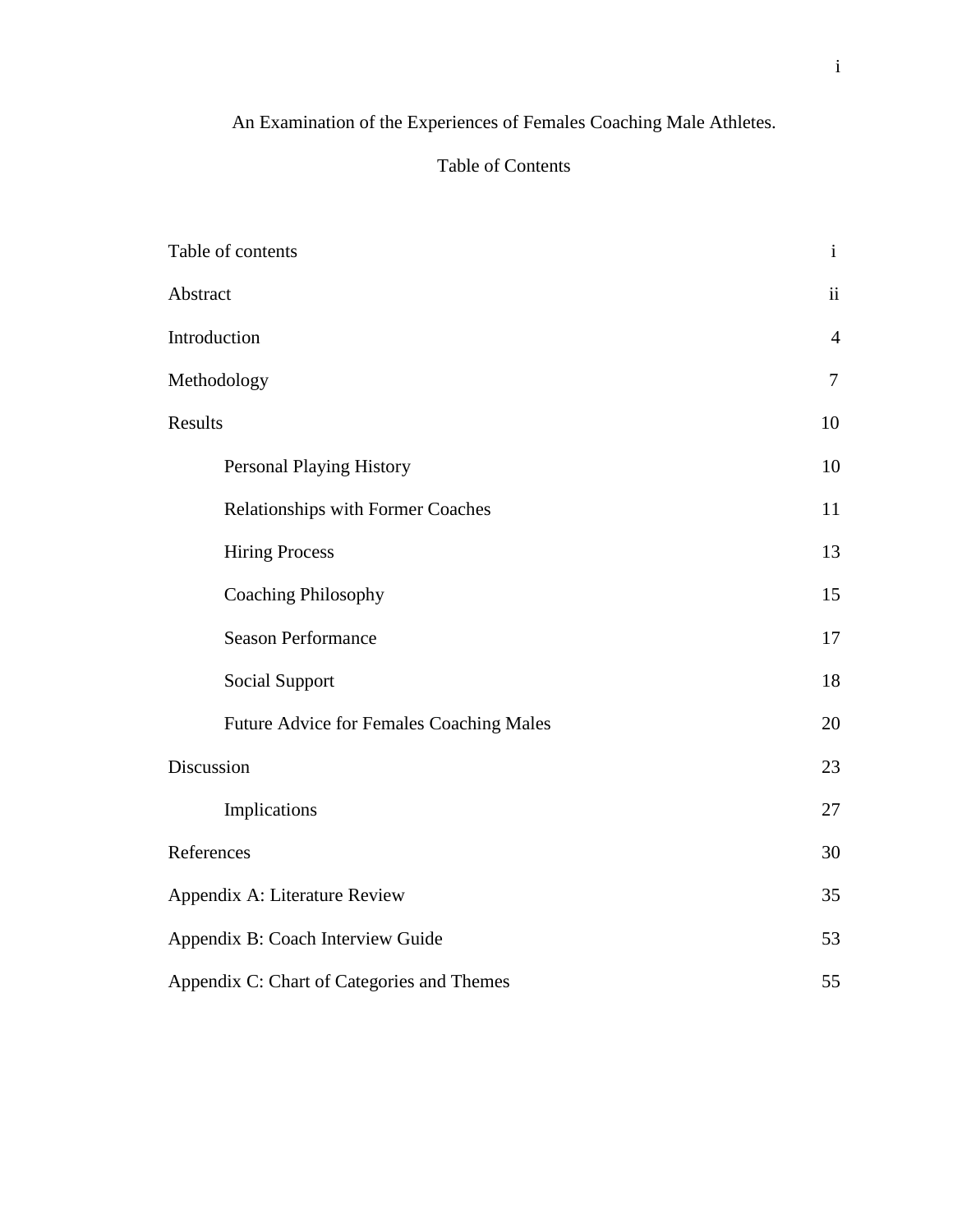#### **Abstract**

| <b>RESEARCH TITLE:</b> | An Examination of the Experiences of Females Coaching<br><b>Male Athletes</b> |
|------------------------|-------------------------------------------------------------------------------|
| <b>STUDENT:</b>        | Lura Abrell                                                                   |
| <b>DEGREE:</b>         | Master's of Arts                                                              |
| <b>COLLEGE:</b>        | Physical Education, Sport, and Exercise Science                               |
| DATE:                  | <b>July 2009</b>                                                              |
| <b>PAGES:</b>          | $3 - 57$                                                                      |

This qualitative study attempted to offer unique insight into the sociological issue of females coaching males. Three female head coaches who have coached or are currently coaching a male sports team at the high school and collegiate level were asked to participate in this study. Participants took part in a 45-minute phone interview where they answered open ended questions broken down into four areas: playing experience history, coaching philosophy & career, environment, and future. A cross-case analysis method was used for tagging the data and creating categories to compare themes. Themes were then broken down into two categories: primary themes were consistent between all cases, while secondary themes were common between two cases. Primary themes found were participants felt qualified for their coaching position, felt no apprehension from administration about hiring female coaches for male athletes and felt accepted by male coaches in the league, but, were treated differently. Secondary themes reported were participants felt supported by fans, schools were in dire need of a coach when participants were hired, and participants would coach boys again.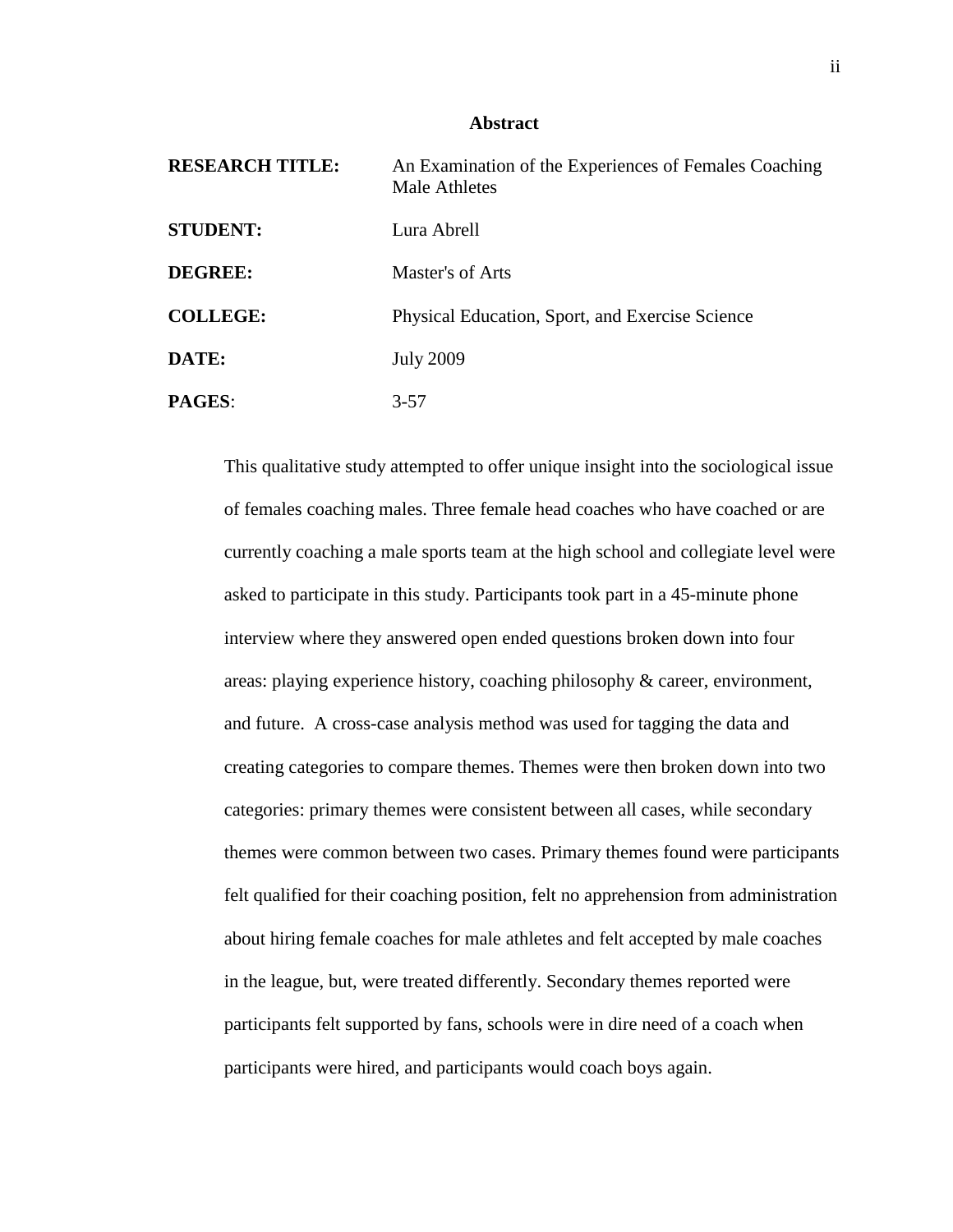# An Examination of the Experiences of Females Coaching Male Athletes **Introduction**

A 2007-2008 NCAA study indicated that only 10 percent of female studentathletes surveyed are interested in pursuing a career in intercollegiate athletics (National Collegiate Athletic Association [NCAA], 2008). Bradford and Keshoch (2009) suggest there are three main reasons for the low number of female athletes pursuing a career in coaching: historical issues, lack of female role models, and occupational structuring. True (1986) believes prior to Title IX women were assigned to girls" sports as chaperones, but following Title IX, there was a great increase in demand for coaches of girls' teams. This high demand for coaches of girls' sports was met with the willingness of men to coach girls" sports; opening the door for more men to enter into the coaching arena of girls" sports.

Title IX has not provided opportunities for female coaches as it did for female athletes. In fact, after Title IX the number of women in athletic leadership positions actually decreased (Bradford & Keshoch, 2009). For example, in Wisconsin prior to Title IX, females coached 100% of the high school girls' teams from 1971 to 1972 but by 1984 to 1985, only 41% of high school girls" teams were coached by women (True, 1986). Similar declines have been documented in Florida, Illinois, Iowa, Kansas, Minnesota, Nebraska, Ohio, Virginia and Washington (Bradford & Keshoch), while on the college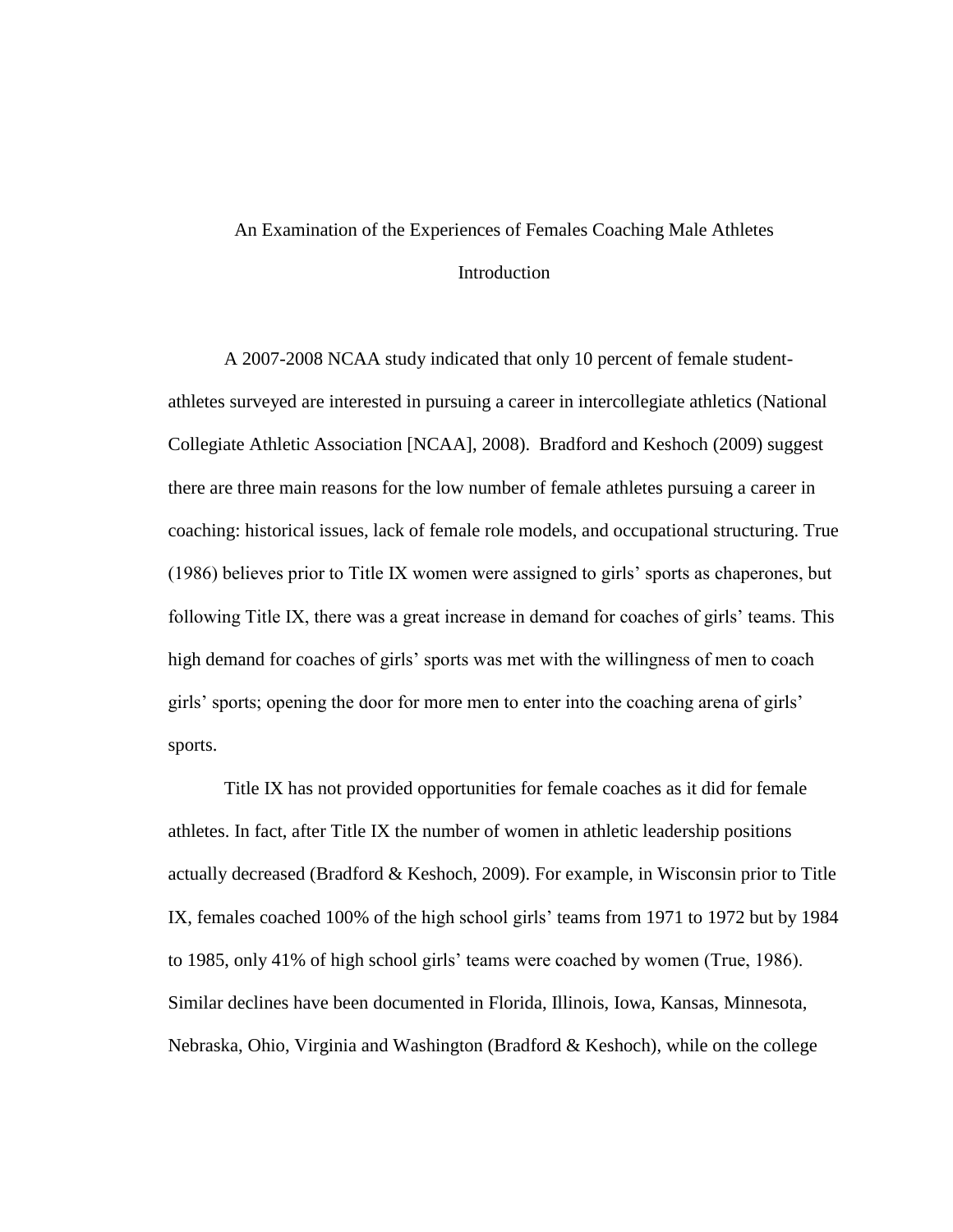level, the percentage of females coaching female athletes has decreased 48% from 1972 to 2006 (Acosta & Carpenter, 2006; NCAA, 2004).

Women are not just experiencing gender discrimination in the athletic arena; it is also found in the workplace. Because work place discrimination is an umbrella to the discrimination in the athletic arena, it is helpful for sport researchers to examine this material. Rosenfield (1988) surveyed more than 5000 females and found four major challenges preventing females from entering management level. First, there is much competition for management level positions; in other words there are more qualified individuals (male and female) striving for managerial positions then there are available positions. Second, females prioritize family obligations causing them to prioritizing getting married, having children and staying home with children over their careers. Third, females have an obstacle of being a female; this view indicates that there are certain traits and behaviors exhibited by women that are not conducive to becoming managers such as being too nurturing and supportive. The fourth factor is a stereotype that women are not willing to give enough time and effort to be in a management position.

Later research by Wentling (1996) found three obstacles preventing females from entering management positions. First, bosses did not guide or encourage females to the management level. Findings indicated that bosses were inadequate, insecure and unable to provide constructive criticism to help females build the skills needed to advance their career to the management level. Another obstacle that increased gender discrimination for females was the finding that many female employees had male bosses who had difficulties dealing with females who wanted to move into management. The final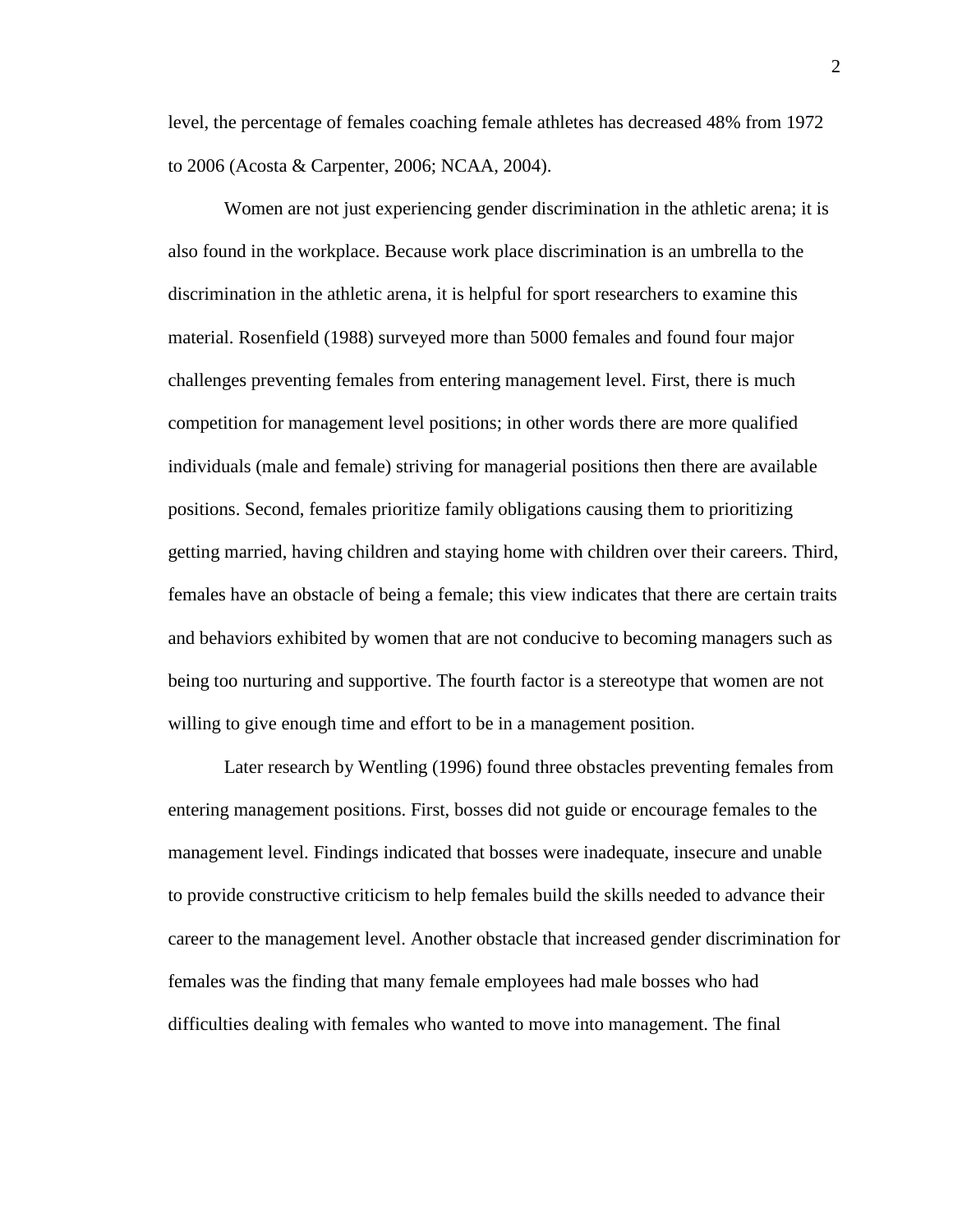obstacle was the lack of political savvy, indicating that females did not understand the politics associated with the business making them less qualified for the position.

Females in the athletic arena experience similar limitations due to gender discrimination. Men have dominated and controled the athletic arena for centuries, limiting the number of females in sport management positions (Cashmore, 2000; Coakley, 2001).

Pederson and Whisenant (2005) reported that 90% of high school athletic directors in at least two states were male. While in Iowa, females only held 2% of high school athletic director positions (Oliphant, 1995), 5% in Oregon (Sisley & Steigelman, 1994), 6.5% in Virginia (Heishman, Bunker & Tutwiler, 1990) and almost a decade later, 11% in Florida (Whisenant & Pedersen, 2004).

At the collegiate level, the numbers are similar. Prior to 1980, women were more involved in athletics at the management level, but only accountable for female athletes (Pederson & Whisenant, 2005). As the number of female collegiate athletes increased over the past three decades, the number of female athletic administrators declined (Coakley, 2001). Acosta and Carpenter (2002) reported that in 2000, females administered only 18% of women's athletics and held only 17% of the athletic directors' positions, while the NCAA Division I held the lowest number of female administrators with 8.4%.

Research conducted by Quarterman, DuPree and Willis (2006) indicated several obstacles preventing females from reaching the administrative level in athletics. Many of these findings are similar to the obstacles found by Rosenfield (1988) and Wentling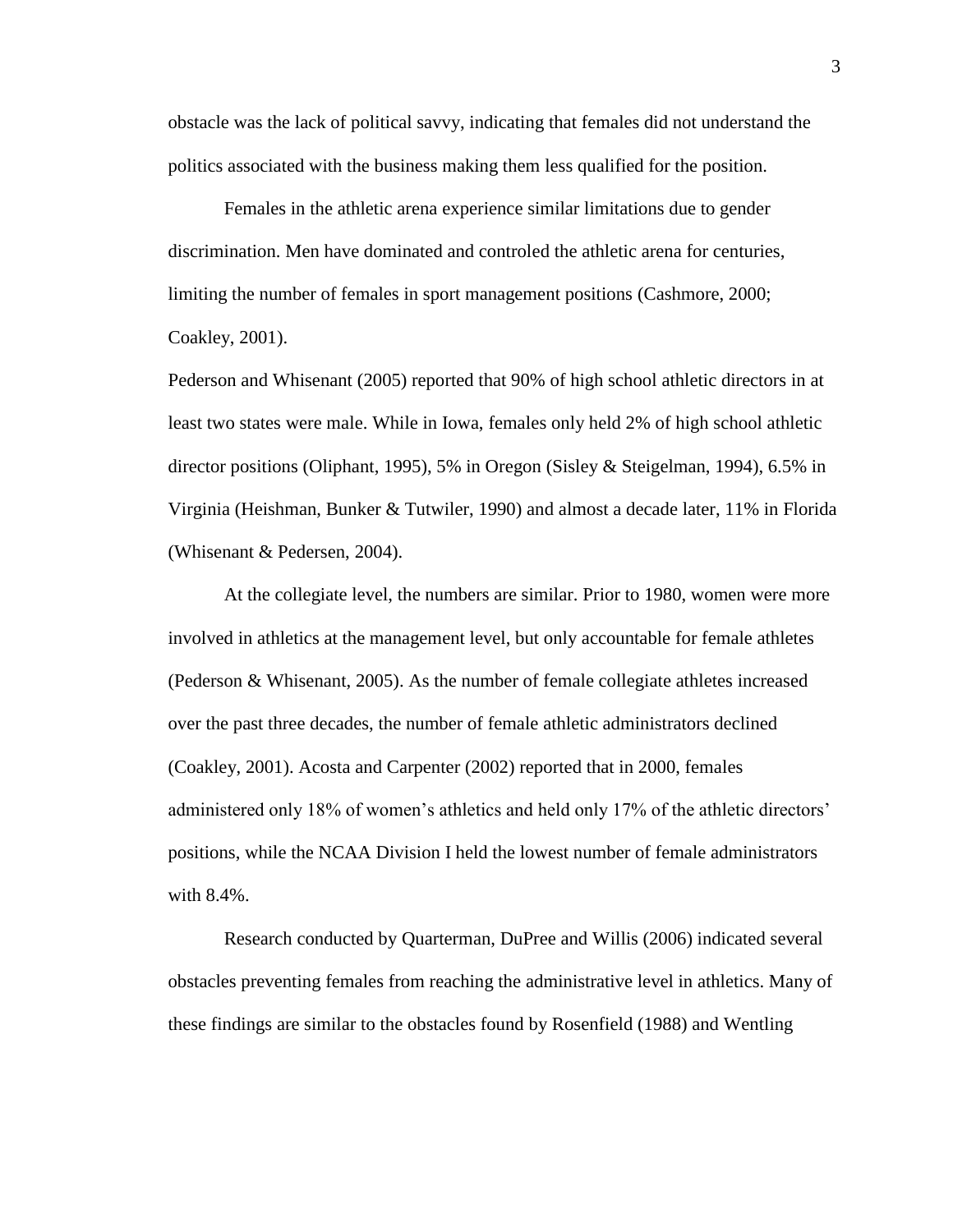(1996) regarding obstacles females face in the non-athletic work place. The obstacles reported by NCAA Division I, II and III female administrators were: gender inequality, lack of administration/institutional support & understanding, good ole" boy networking, time constraints and commitment issues, stereotyping women in leadership roles, lack of experience, sexism and sexist attitudes and career development issues (Quarterman, et al.). Additional findings reported obstacles for females in athletic administration were budgeting/funding issues, organizational/program changes, inadequate facilities, and lack of recognition by peers (Quarterman et al.). Many females are never even given a chance for administrative positions in athletics, just as many females are not given a chance at coaching.

It was not long ago that females held a higher number of the coaching positions on both the high school and collegiate levels than they currently do. It is suggested that the reason for this decline in female coaches is due to having fewer female role models (True, 1986). A NCAA barriers study (2008) also reported a similar finding. In this study, lack of role models was indicated as one reason female student-athletes choose not to enter the coaching field. Other reasons given were due to poor relationship with college/pre-college coach, desire for a higher salary, time requirements/desire for a 9-5 position, burnout/lack of interested beyond playing, gender/racial discrimination, sexual orientation stereotyping, and knowing female coaches who are unhappy in their careers (NCAA, 2008).

Acosta and Carpenter (1988) discovered the two biggest reasons females leave coaching are, 1) the success of the "good old boys"" club and 2) the failure of the "good old girls"" club. Research conducted by Lovett and Lowry (1994) indicates that if a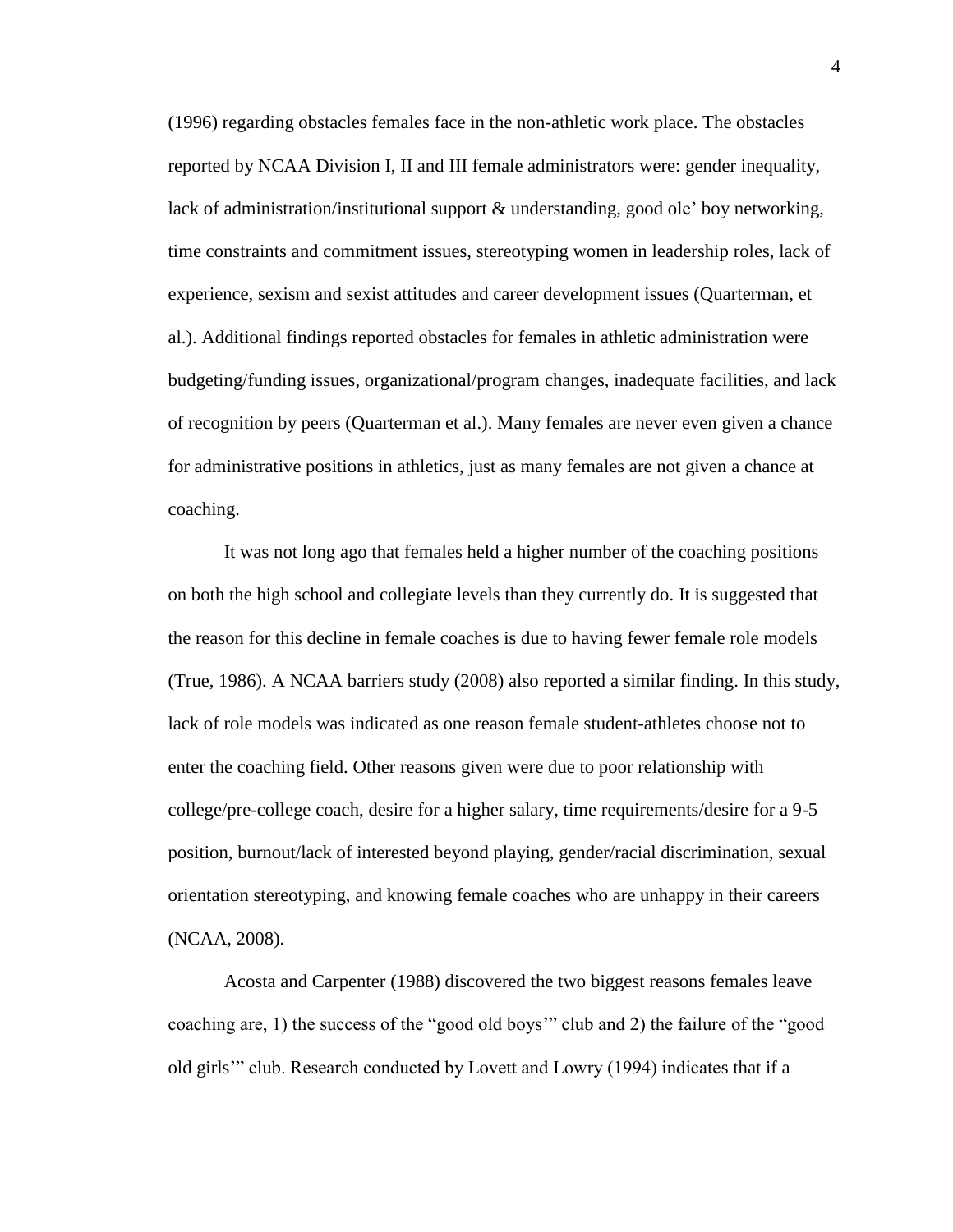female administrator is able to break the barrier to the "good old boys"" club, the percentage of female coaches in that high school increases, while in an all male administration, the "good old boys"" club stays intact and fewer female coaches are on staff.

While the number of female coaches has decreased since Title XI, there are still approximately 40% of female coaches coaching female athletes at the high school and collegiate levels (Acosta & Carpenter, 2006; NCAA, 2004; True, 1986). Unfortunately there have been only 2-3% of female coaches coaching intercollegiate male athletic teams over the past three decades (Carpenter  $\&$  Acosta, 2000), indicating that the athletic arena has not met the gender equity requirements established by Title VII and Title XI.

Yiamouyiannis (2008) conducted research on NCAA Division I, II and III female coaches of male athletes. Yiamouyiannis" research is currently the only research that focuses on females coaching males at the collegiate level. Findings indicate differences when age, race, educational background/experience and sports coached are cross referenced with each other and against the three NCAA Divisions (Yiamouyiannis). While examining the results of the perceived barriers section of the research, two themes emerged regarding difference in treatment due to gender: negative treatment based on gender and treatment by group. When looking at unique challenges associated with barriers, three themes emerged: 1) competency questions; by society and male athletes, 2) gender relations; between male and female coaches, athletic directors and athletes and 3) lack of access into the "good old boys"" club and lack of support from administration and male coaches. In the recommended solutions to address perceived barriers category,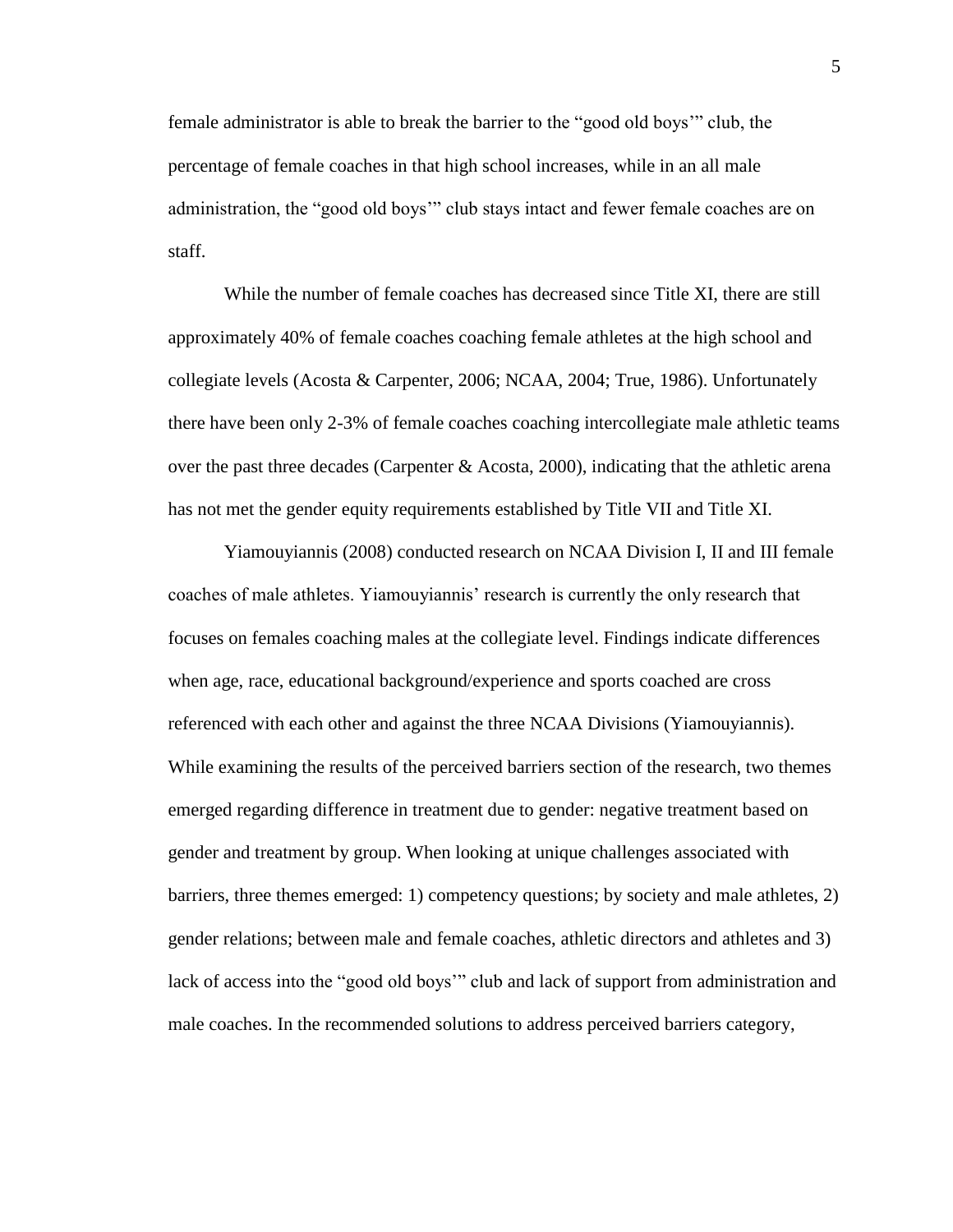participants reported two themes; there is a desire to produce more females coaching males and strategies need to be created to producing more females coaching males.

Even though there are females coaching males at both the high school and collegiate level, previous research indicates that there is still gender discrimination and inequality in our society, specifically in the athletic arena. This finding is disappointing as it has been over three decades since the 1964 Civil Rights Act and Title XI was enacted; both pieces of legislature intending to prevent the very discrimination keeping females out of the coaching arena and male athletics.

More specifically, research is limited on females coaching male athletes, with little knowledge into the psychological or sociological issues associated with females coaching male athletes. Therefore, the purpose of this study was to explore themes among females coaching males on two competitive levels: high school and collegiate athletics, in order to provide unique information of the beliefs, attitudes and experiences of females coaching male athletes in hopes to better understand the challenges females face as well as provide information to future females embarking on a coaching career in male athletics.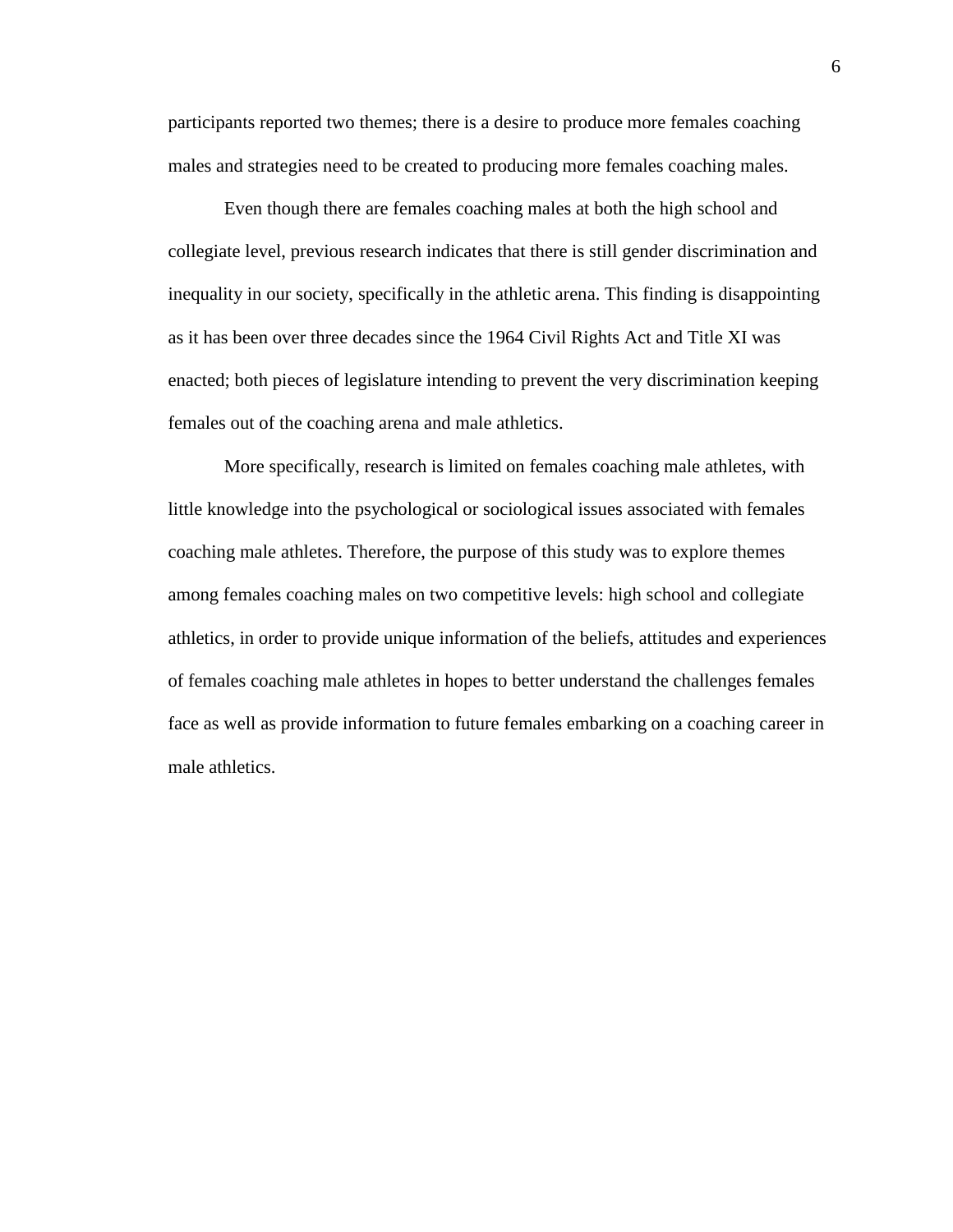#### Methodology

#### *Participants*

Three female coaches who have served or are currently serving as a head coach of a men"s team in the United States were contacted and informed of the nature of the study. These coaches were from two competitive levels, high school and college. They also varied in the time served as the head coach of a male team, ranging from 1 year to 6 years. The participants coached volleyball, wrestling or tennis. Having secured ethical clearance from the lead author"s institution, written informed consent was obtained, and participants were assured of their anonymity before any data collection.

### *Interview Guide*

Having reviewed the instruments employed by other studies that involved female coaches as well as coaches in general, an interview guide was created. Changes were made to tailor to this study. The final interview guide contained four sections. The first section contained questions about each participant's past playing experience including where and when they played, as well as their own experience with different gendered coaches. The second section contained questions regarding the participants" coaching philosophy, how it was developed and their success as a coach. The third section contained questions about the coaching environment, their experiences with athletes,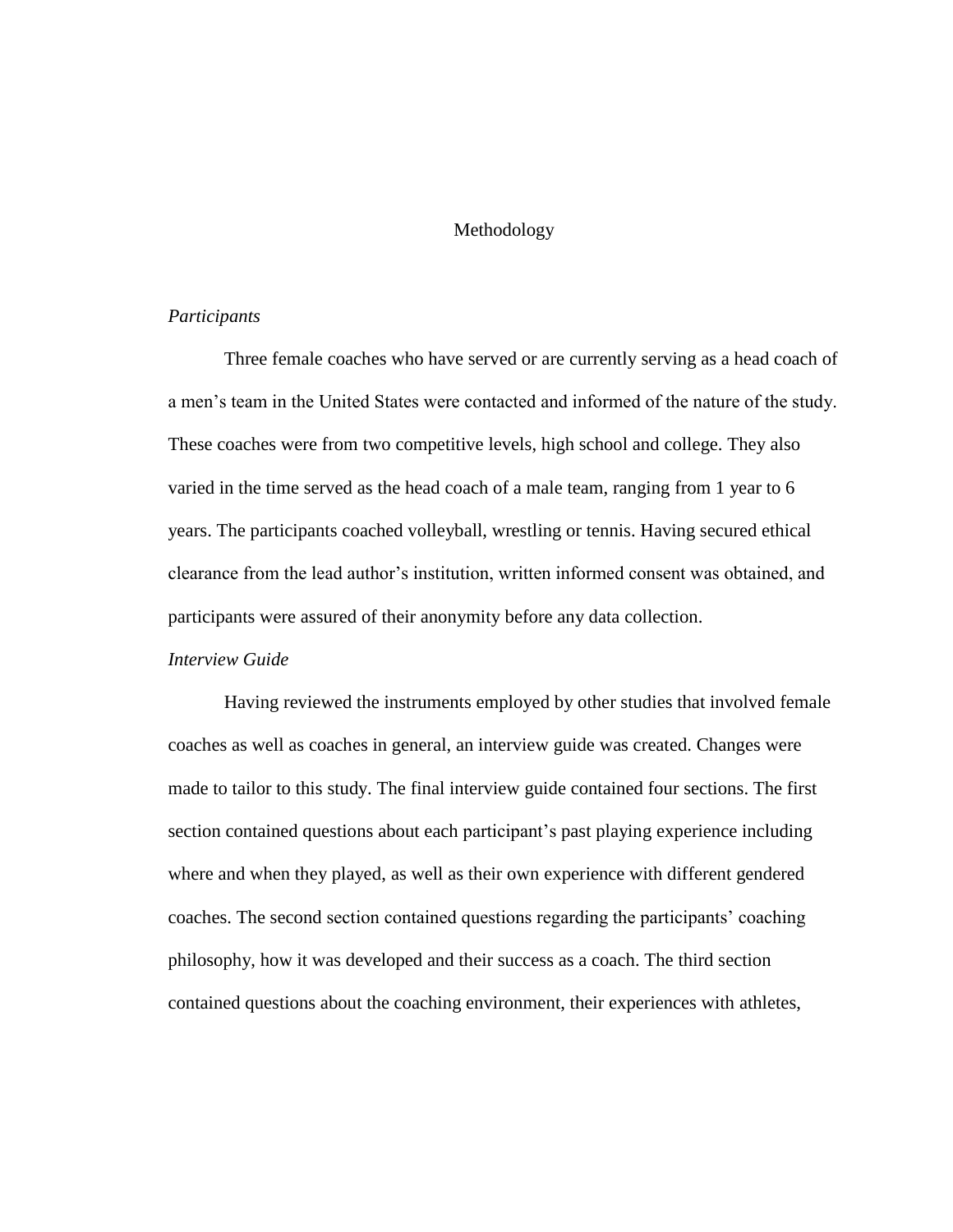fans, administration and other coaches in the league. The last section included questions regarding the participants' suggestions for future female coaches.

#### *Data Collection*

Before the interview, participants were contacted about, informed about and consented to the research purpose and procedures. A structured interview approach using open ended questions was adopted for the interviews, and each participant was presented with identical questions. Although there was a structure to the interviews, the order and content of each differed as particular probe questions were asked to match specific answers of each participant. This approach was used to control for the depth of answers for the investigation of the primary topics. The main questions were outlined in the interview guide. The probe questions served to deepen the interviewer"s understanding of the question. Finally, follow up questions were asked to help clarify and complete answers of the participants. All interviews were conducted over the telephone lasting 30- 40 minutes. Each interview was tape recorded and late transcribed full verbatim by lead researcher. These transcriptions were made available to each participant following the interview.

#### *Analysis*

After the interviews were transcribed and approved by each participant, a contentanalysis was performed by three researchers. Qualitative data analysis followed the guidelines set by Tesch (1990) and Côté, Salmela, Baria, & Russell et al. (1993). Three researchers used a cross-case analysis method and created data tags. The tagged data was categorized into meaningful units and themes were defined as commonalities among all three cases. Researchers compared the themes and worked to reach a consensus on the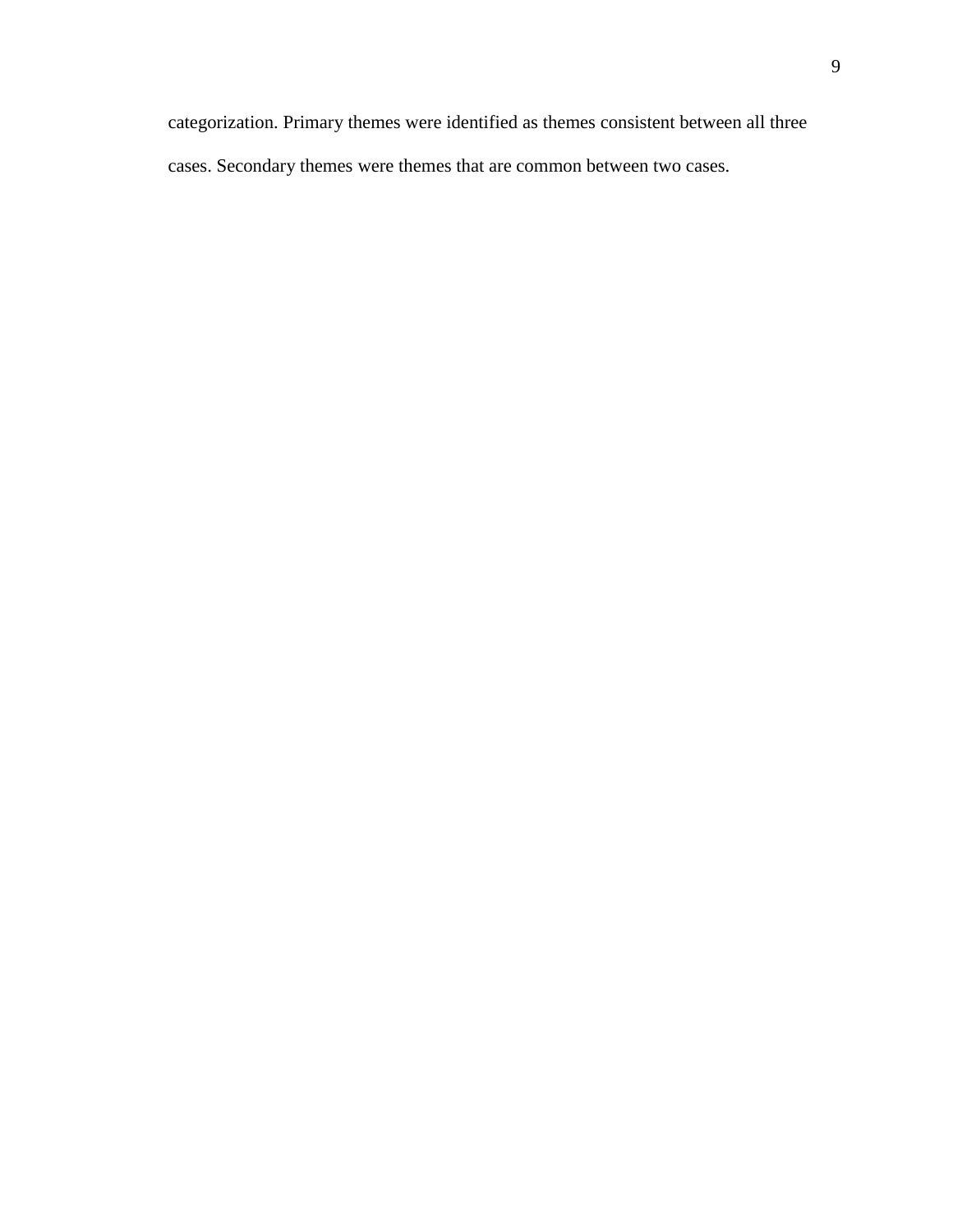#### Results

The following section provides information from participants' interviews that identify trends among females coaching males in the high school and collegiate setting. The trends found among the three participants focused on their beliefs, attitudes, and experiences when coaching male athletes. Information was grouped into categories and identified as either a primary theme or as a secondary theme. Themes were grouped into seven categories: personal playing history, relationship with former coaches, hiring process, coaching philosophy, season performance, social support, and future advice for females coaching males. Participant names and coaching positions were not used; instead they were labeled in the following manner: Coach  $A =$  high school tennis coach, Coach B  $=$  college volleyball coach and Coach  $C =$  high school wrestling coach.

#### *Personal Playing History*

*Personal playing history* identifies participants' playing experiences from youth through high school and college as well as post-collegiate play. In this category, two primary themes were identified: 1) participants were multiple sport athletes at the youth and high school levels, and 2) participants were collegiate athletes.

More specifically, participants reported participating in a variety of sports from youth through high school age. These sports included: basketball, volleyball, soccer,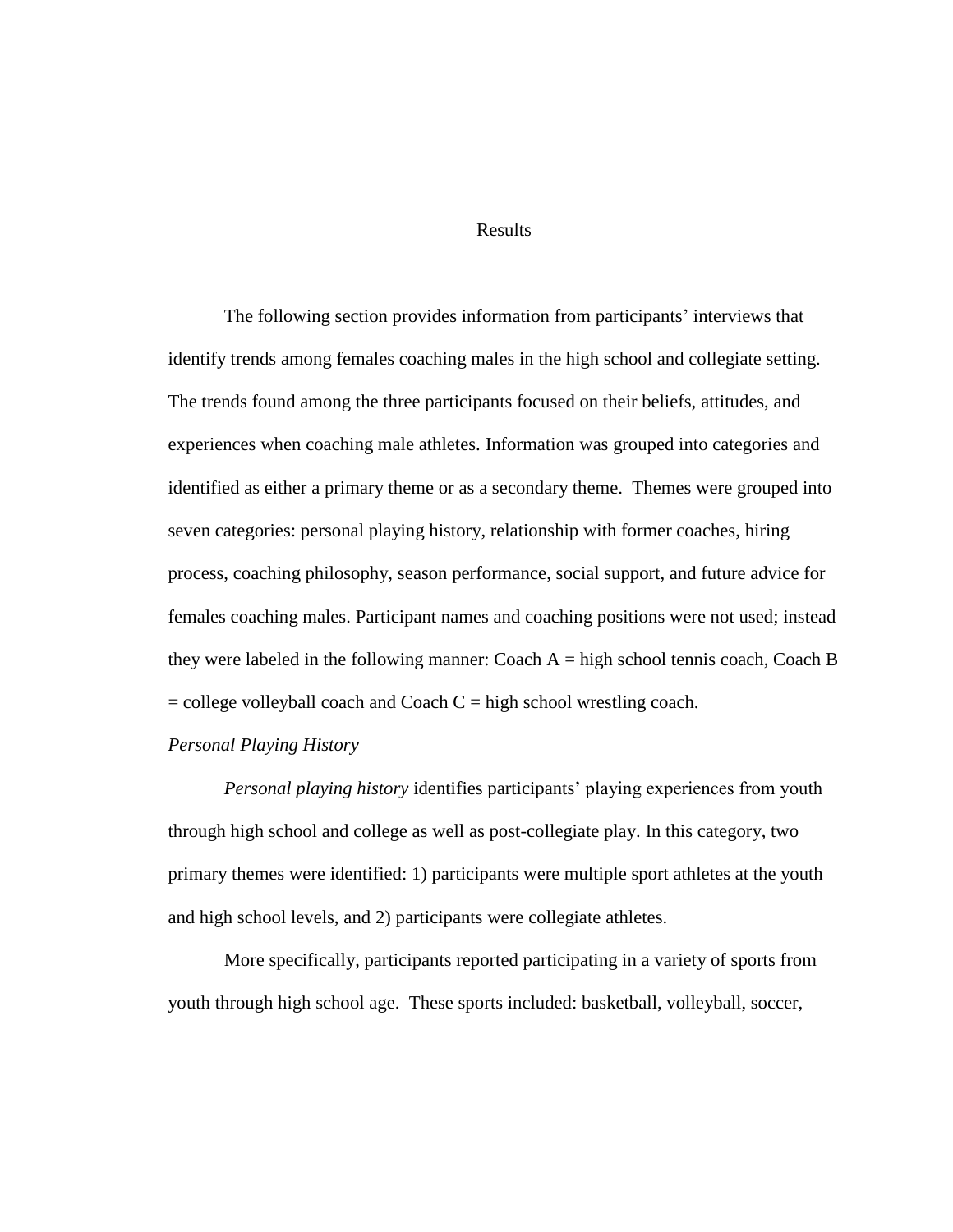tennis, cheerleading, wrestling, softball, hockey and track and field. Participants also all indicated that sport participation was fun and a big part of their lives.

Participants also reported participation in one sport during their collegiate career. Two of the three participants interviewed participated in the sport they coach, while the third participated in a sport that she does not coach. One participant completed three years of collegiate athletics and continues to participate in post collegiate play in her sport. Tournament play was indicated for both participants coaching their college sport, while the third participant, who went into the US Military following high school, has done some military training, but has participated in post collegiate game play or combat. *Relationships with Former Coaches*

The *relationships with former coaches* category includes themes associated with the participants" sporting experiences as players. One primary theme was that participants stated that their relationships with their college coaches, who were all females, were poor. Another primary theme is that their previous female college coaches were not very knowledgeable. Coach A identified a reason for her coach"s lack of knowledge:

The school lost the badminton program so they decided that badminton was a racket sport so they made the badminton coach the new tennis coach, so then I played tennis for the badminton coach. It was interesting because she really had no experience at any of that.

The participants reported that they felt that their former female coaches had personal issues which produced conflict within the team, affecting athlete-coach relationships. Coach B said that "her emotions got in the way and she played favorites. She made it so competitive that she turned athletes against each other." While Coach A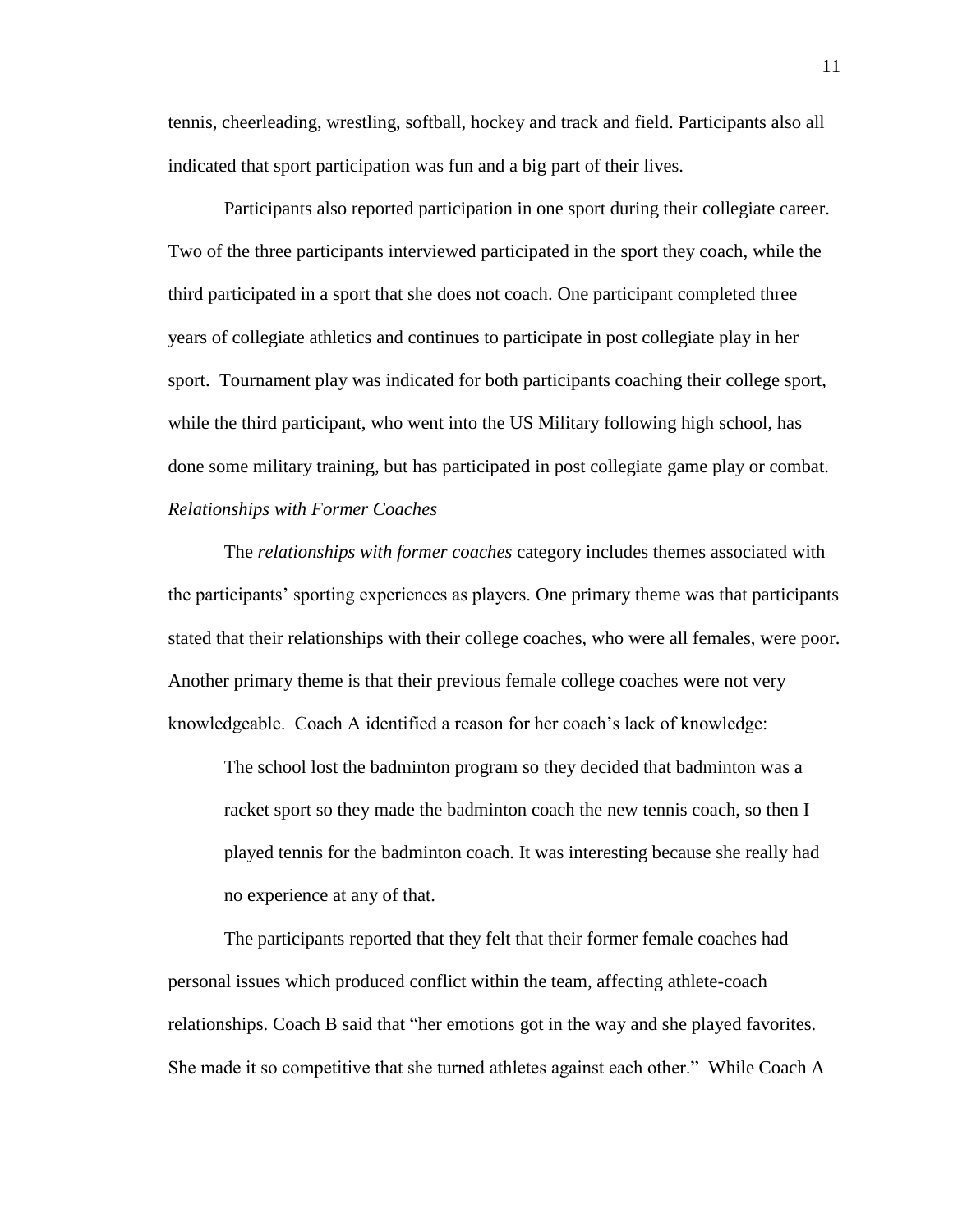indicated that "they (the female coaches) were a little more vindictive, took things more personally," (than the male coaches). Another primary theme was that the participants felt they got more from their male coaches than their female coaches; thus, creating a stronger coach-athlete relationship.

They were very good when it came to the sport itself and on and off the court. My favorite coaches that I remember where two male coaches that I loved. They were just really gung ho for the sport and really had passion for it and I enjoyed working for them. *Coach B*

Our relationship was very professional and I have a lot of respect and admiration for him. He was hands-on with the guys and in all aspects of life. He put a lot into the program and a lot in to us, teaching us what it"s like to be good people on and off the mat. *Coach C*

This passion from their male coaches relates to the last primary theme for the coaching relationships category, male coaches" personality characteristics. Participants indicated that their male coaches were more demanding, disciplined and aggressive than their female coaches, which resulted in getting more out of the athletes.

They were a little more demanding; they did not want to hear about your personal life. He was definitely the coach that toughened me up a little bit, that prepared me for a little bit more of the real world. *Coach B*

Coach C indicated her coach "was very aggressive with his coaching style. He was no holds bars, everything was in your face; he was not going to sugar coach it."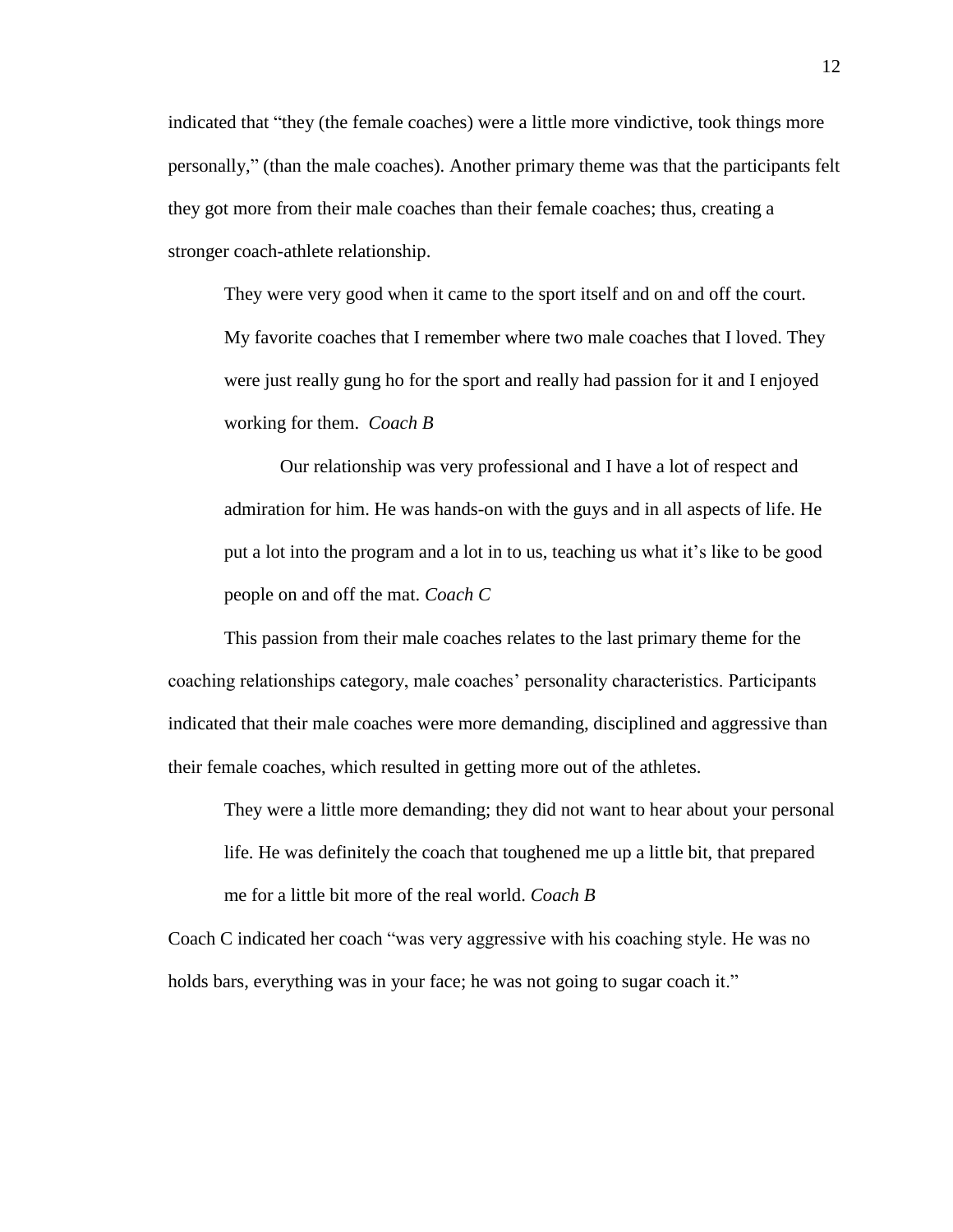#### *Hiring Process*

The *hiring process* category includes themes relating to the experiences participants had with being hired and their beliefs, expectations and concerns as well as administrators" concerns about the hire. Because one of the participants was hired on to coach the women"s team as well as the men"s team, the research only recorded information about the hiring process for the men"s team. There were three primary themes that emerged: 1) participants felt qualified for the position, 2) participants were excited about being hired for the position, and 3) the participants did not perceive any apprehension from administration about hiring them. More specifically, the participants indicated that they felt qualified to coach male athletes. For example, Coach A indicated that she did not have any apprehensions about the position; she just felt she got the job she deserved. Participants also reported being excited about being hired, as Coach B indicated that she was excited but surprised since she was not even looking for a coaching position. Participants also thought that although they were females hired to coach a male team, they did not feel that there was apprehension from the administration regarding gender. Coach A demonstrated this in her interview:

I remember the guy said to me *if you where three feet away from a person at the net, what would you do with the ball*? and I said *I would hit it away from them, well if you have no choice I would just hit them, I would hit them as hard as I could so they could not get it, I didn't want to be the next target.* He told me later that quenched the job.

The athletic director and assistant principal that hired me came to me and said *we want to offer you the head coaching position, will you take it*? They gave me a list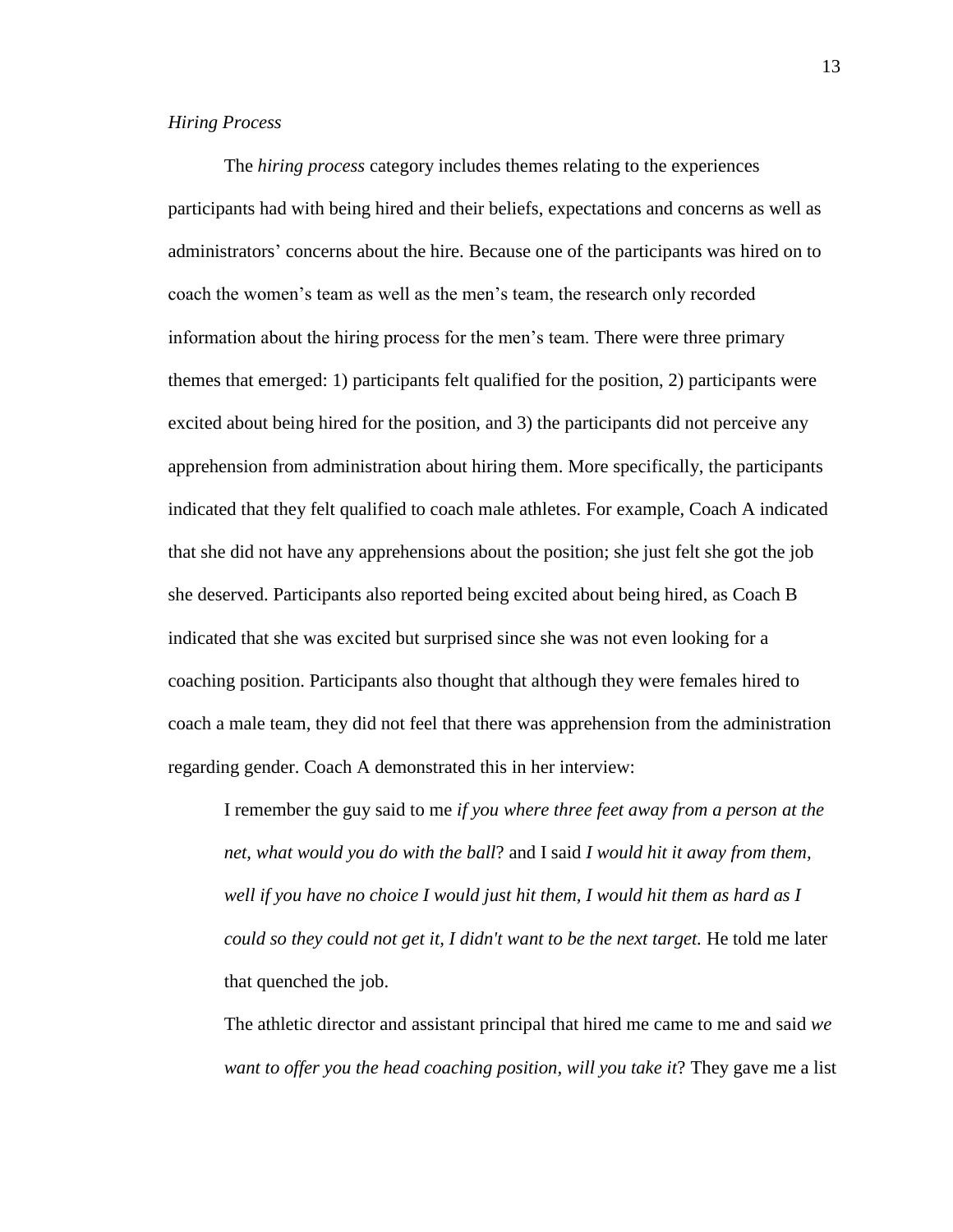of things I needed to get done and I made sure it did and got the ball rolling. *Coach C*

Not only did the participants feel that the administration had no apprehension about hiring female coaches, but participants had little apprehension for taking a male sport coaching position. Participants stated that they felt that they deserved the job and could handle the challenges associated with coaching males.

A secondary theme found was that the participants at the high school level *asked* for the coaching position; they were not recruited or referred by administration. During a teaching interview, two participants informed the administration present during the interview that they wanted to coach and be involved with the school, while the third participant interviewed was contacted by the College Vice-President who asked if she would interview for the position. This coach was not looking for a coaching position and had been recommended by the head coach of the program where she was interning.

Another secondary theme was that two coaches were emergency hires because the schools were in dire need of a coach. In both cases, the school had lost the previous coach and needed someone immediately for the position. Coach C indicated that "they [administration] wanted to disband the program all together and I gave them my resume of wrestling accomplishments and I was like just give me a chance." Coach B discussed the situations associated with the programs when they were hired:

We hired a part-time coach and two weeks before season he called and said *I'm sorry, I can't do this.* So two weeks before the season, they asked me if I would step in as interim and I said *Ok, great.* Then I enjoyed it so much and did a really good job recruiting that I wanted to do it again this year.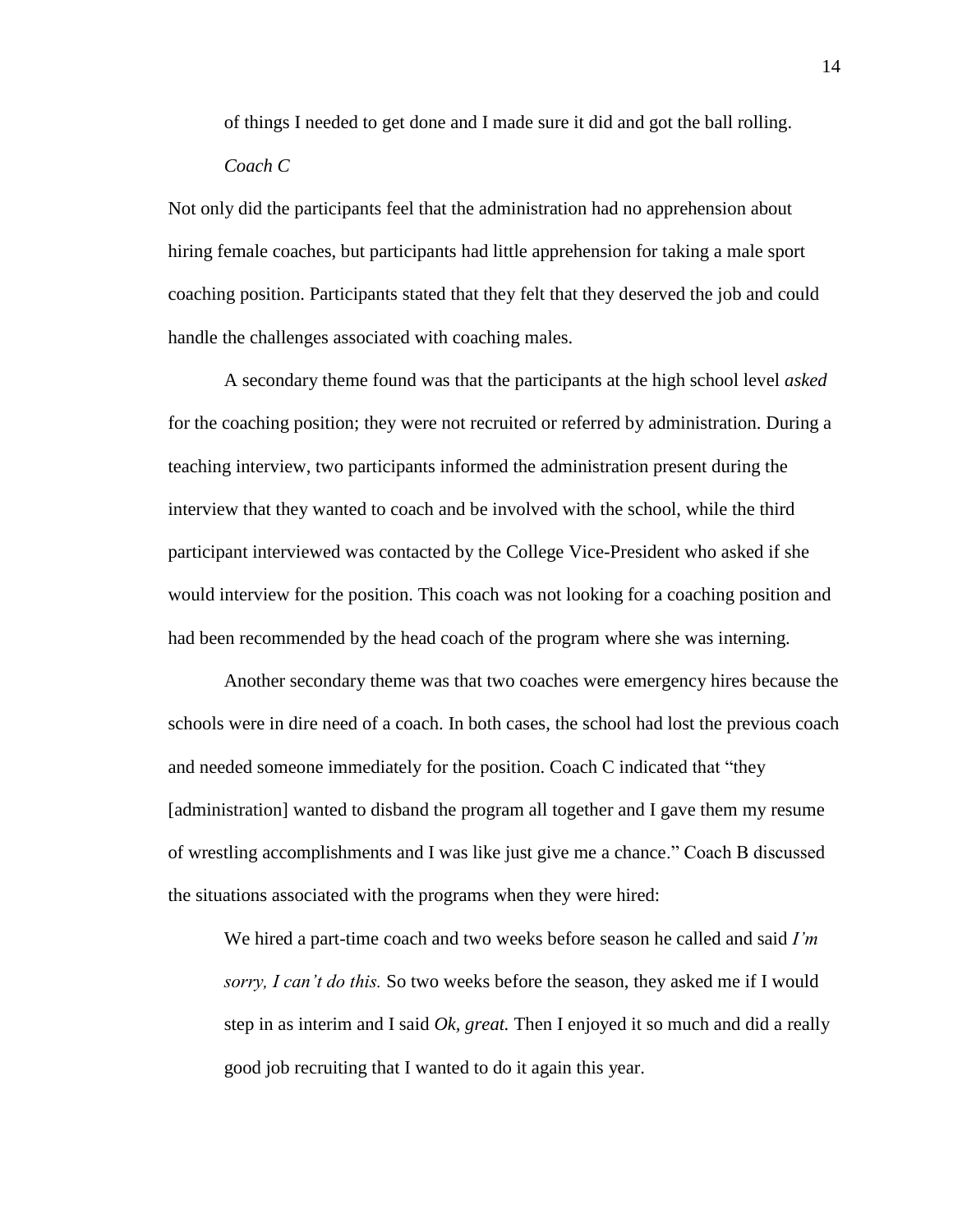#### *Coaching Philosophy*

The *coaching philosophy* category identifies themes relating to participants" attitudes and program design. Three primary themes were discovered in the coaching philosophy category: 1) player expectations were stated up front, 2) the environment was task– focused, and 3) the coaching approach was influenced from a previous male coach.

Participants indicated that they let the athletes know at the first team meeting or practice what was to be expected. Coach A indicated that she let the athletes know that there would be a lot of drills and that they would stay busy during practice. Here is an example of how Coach C let her expectations be known to the athletes during the preseason meeting:

I let them know at that first meeting, we had 70 guys there and I let them know my expectations and I told them this wasn"t about me being a female, these are my accomplishments, I"m more qualified to be here than anybody on this campus, so this is my goal, these are my visions, if you are not on board, you don"t have to be here.

Once expectations were clarified, participants indicated that they got to business and were focused on the task. Coach A indicated that her first teams practice was similar to what her coach did; she started with drills and continued to build on skills each day, "We just had a lot of drills, we didn"t do a lot of chit chat. It was just got the balls out and the ball hoppers out and went at it, we worked on something new everyday."

Coach C reported that they got to work on their first practice organizing the wrestling room. Since the program was in poor shape and almost disbanded, Coach C stated that there were a lot of obstacles to overcome including borrowing mats from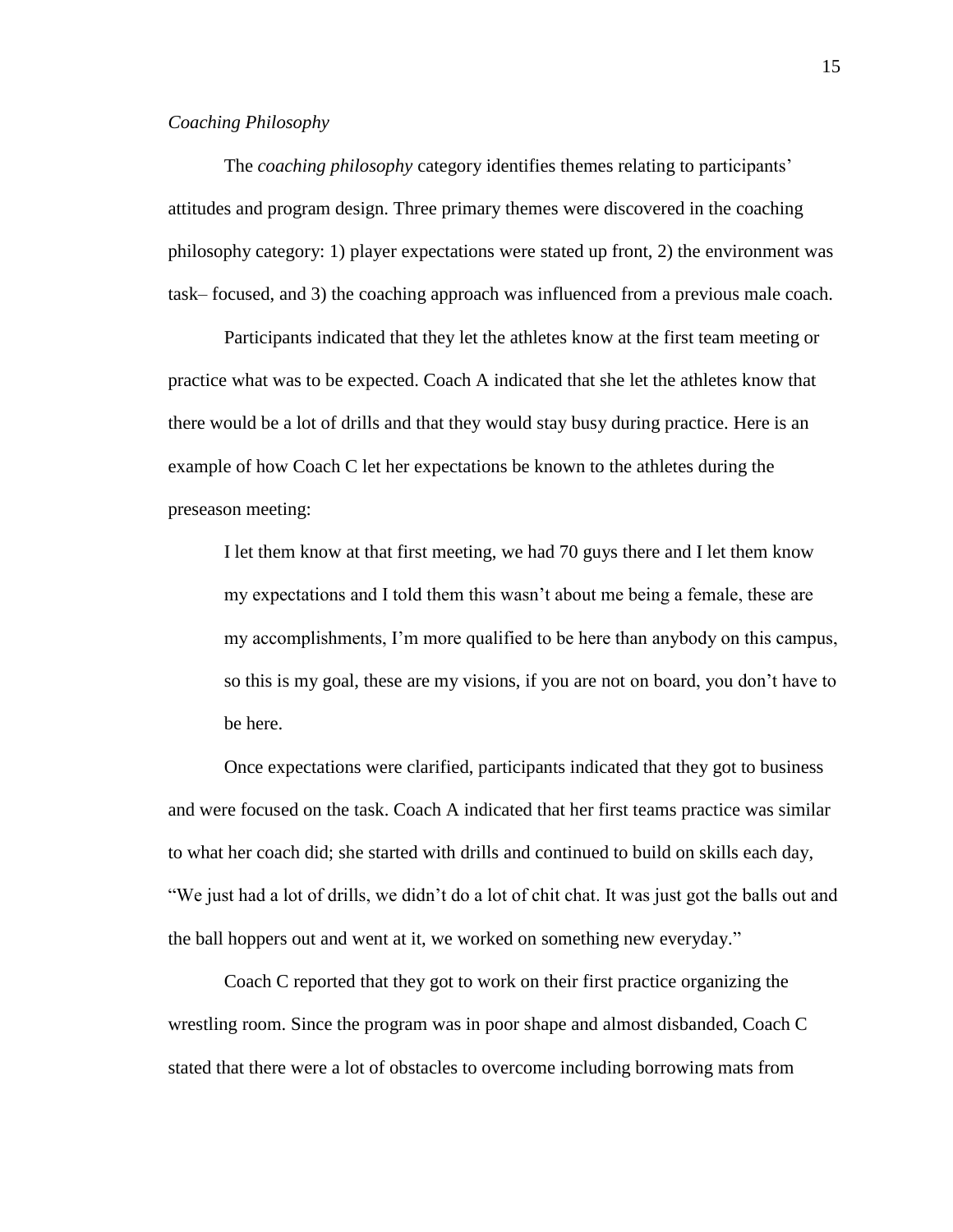another school until they received their mats. During her first organized practice, the athletes had to move the mats in the wrestling room, and then focus on the basic since the team was so young.

The final primary theme indicated by participants was that they were influenced by their previous male coaches. All participants had a male coach during their high school athletic experience that influenced them athletically and professionally; two participants indicated also being influenced by this male coach in their personal lives. Coach B indicated that it was her high school basketball coach that "toughened her up a bit," preparing her for a higher level of athletics. Coach C reported that her high school wrestling coach had the greatest influence on her. She said that her high school coach:

Put a lot into us, teaching us what its like to be good people on and off the mat and his big thing was sportsmanship and I think that I definitely try to carry that over to my team…our relationship was very professional, coach/athlete, and I have a lot of respect and admiration for him.

Coach A stated that her male tennis coach influenced her in her coaching style of discipline and drills, but did not "think any of [her] coaches had an impact on [her] personal life. They were all from very different backgrounds. They were really quite a hog podge of people, quite honestly".

A secondary theme identified was that participants were very passionate about their sport which influenced them to become coaches. Two participants indicated that sports were a large part of their lives at all ages and wanted to continue the experience. One coach indicated that she saw coaching "as an extenuation of [her] playing career,"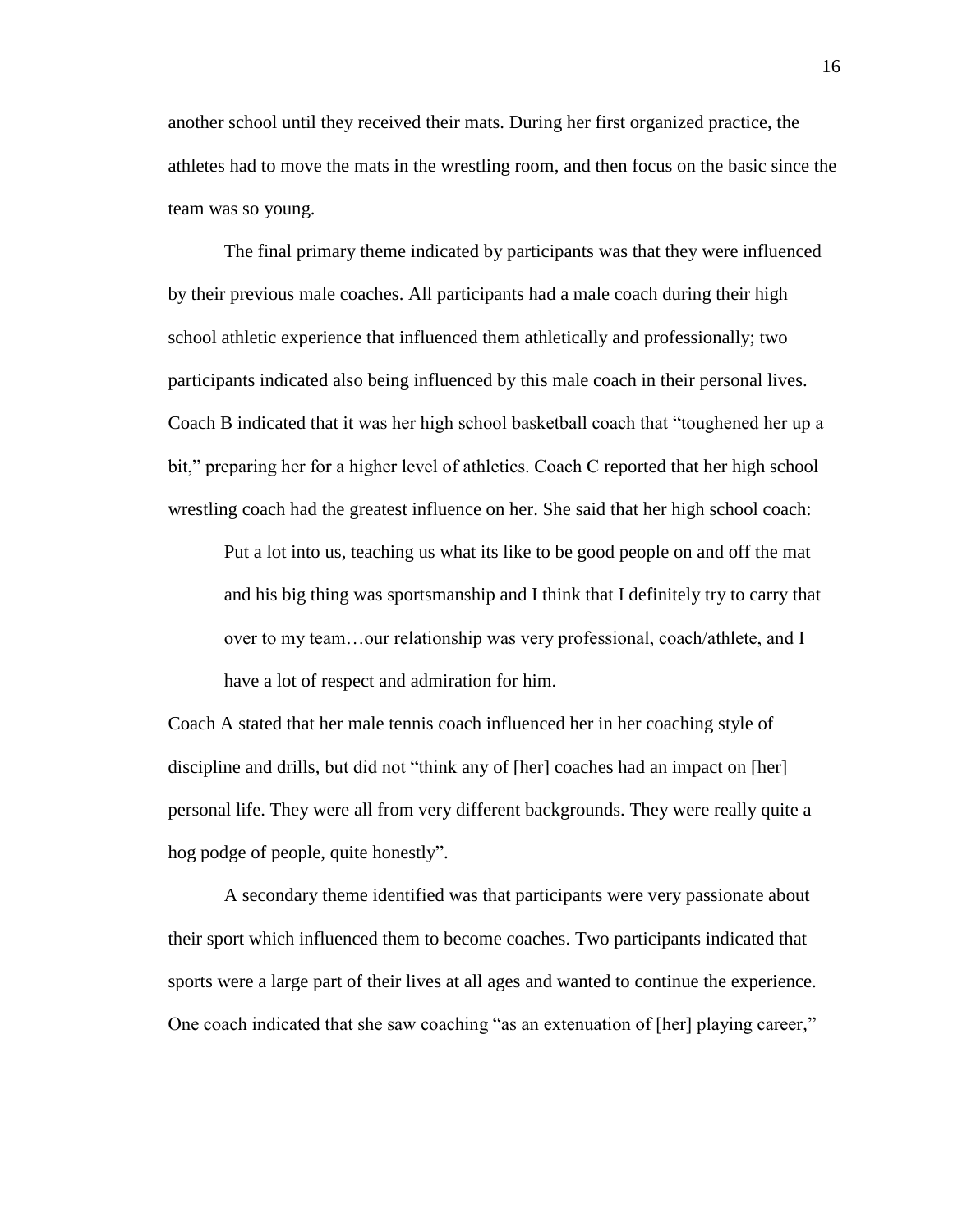while another coach indicated that she wanted to pass on a sport that was so important in [her] life.

#### *Season Performance*

The *season performance* category identifies the participants" beliefs about their programs" overall success while coaching and three primary themes were discovered. One theme was that all of the participants believed that they were successful. Coach C came into a program that had almost been disbanded, and she was the last resort to keeping the program going. The athletes had had many behavioral problems on campus and a losing record on the mat the previous year. Coach C stated:

We had a better dual meet record than we had in 6 or 7 years and we had guys go to Regionals for the first time in a long time. When I look at what I started with and what I ended with, there were huge successes.

The second theme was related; participants believed the team improved. Coach B stated that she had great success after the graduation and/or removal of trouble makers who challenged her authority and the addition of six new "fantastic" recruits. Coach B"s team was nationally ranked in her second season of coaching the team, while Coach A stated that she built a team that was well respected. Coach A indicated that her team came back after the first season and started beating the teams that had put junior varsity athletes in against her varsity athletes the previous year. Coach A reported that by the end of her coaching career she "got all but two of them (other coaches) before [she] was done," referring to the coaches she eventually beat.

Although participants reported having success within the first few years of coaching, participants also reported despite their success, they did have a difficult time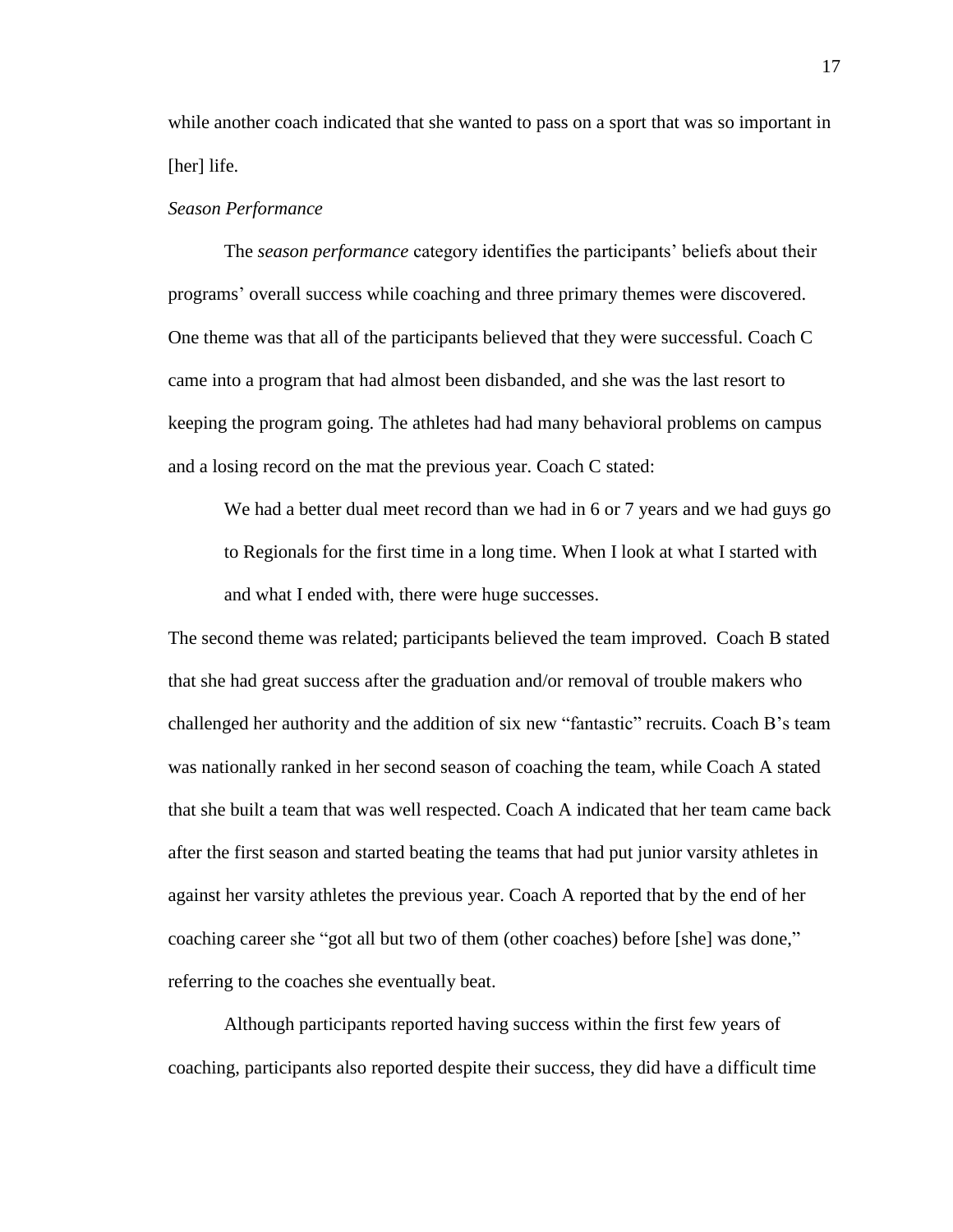relating to their male athletes (the third theme). This communication barrier seamed to be associated with non-athletic issues for Coach B:

For men a lot of times I can't relate to their points of view or their conversations are ridiculous. I went away with the women"s team for four days, like I can at least somewhat join in the conversation, men"s, it"s like I just have to sit there and like read.

However, Coach A indicated that her inability to relate to male athletes about personal issues is what prevented her from taking the boys team to the next level:

To be real honest with you, the boys had issues that were very inappropriate to talk to them about. And the issues they had, number one, I did not have the same equipment and they need someone they are close to that is not a parent to talk to. There is a man that has taken over the program that has taken them a lot farther than that so I do think there was a limit to where I could get them.

Even though participants said males were harder to relate to than females, researchers found that two participants would coach males again (secondary theme).

#### *Social Support*

The *social support* category reflects the participants" beliefs on the amount of support from various sources (i.e. family, friends, coaches, athletes, administration, and fans) they were given while coaching. Responses from the participants in this category suggested a primary theme of support from family and friends. Participants stated that their family and friends were excited for them in their new position. However, Coach B, the coach who was contacted by the Vice-President for the position, indicated that her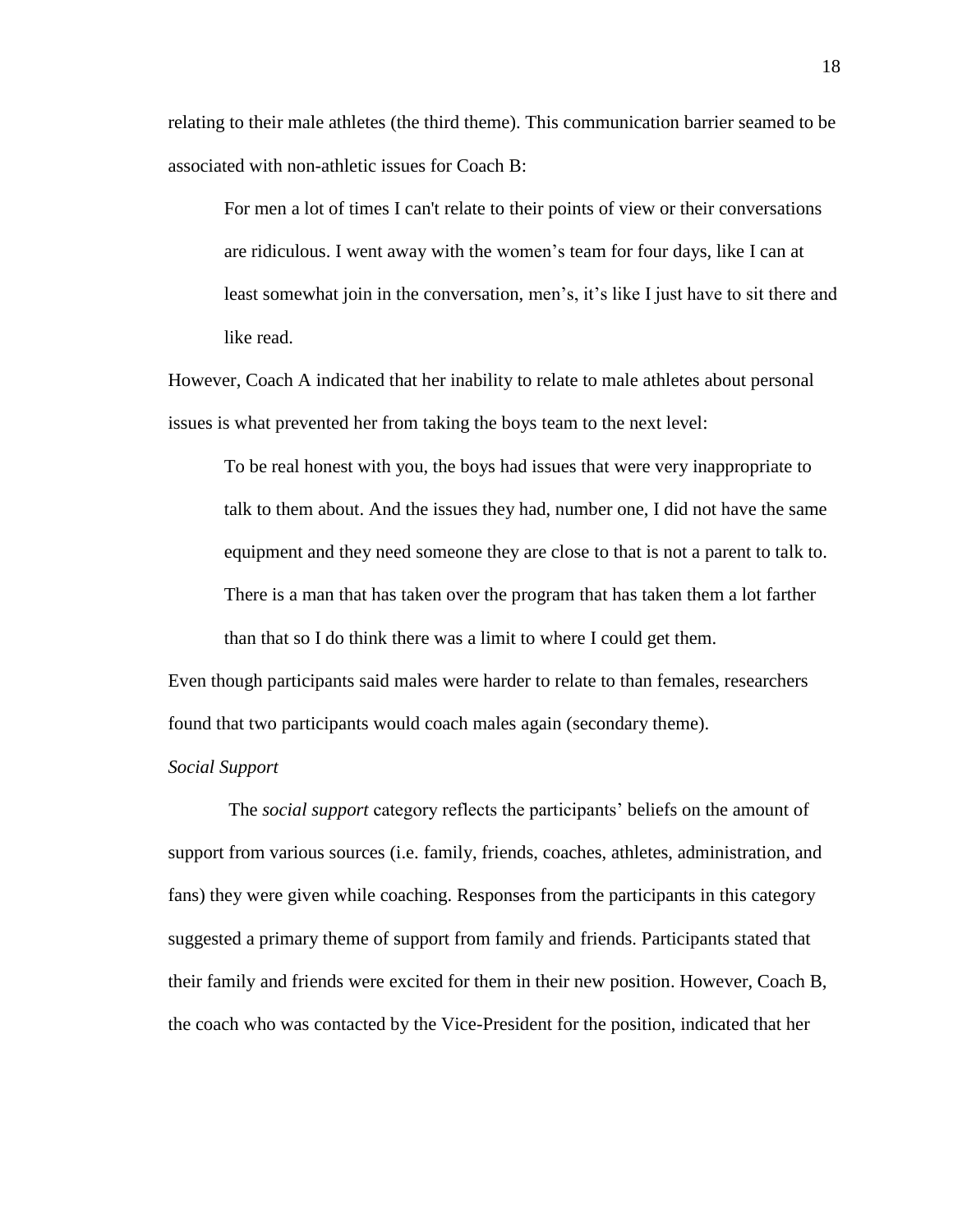family and friends were also surprised since she was not looking for the positions, but were all excited for her.

Another primary theme was that the participants felt respected by other coaches in the league; however, this respect did not come immediately. Coach C indicated that respect from opposing coaches developed when they realized she was serious. Although the participants indicated that respect was eventually earned, they did not feel as if they were truly treated as equals among the male coaches. Coach A explained her experience with a male coach in the league:

I think they gained a lot of respect for me…I remember one coach who just called me the black widow. She's a black widow spider, she looks really nice, and she looks really quiet, but she'll come on and kill ya.

Coach A felt that even though respect was earned, she was still viewed differently than the male coaches. Coach C reported a similar experience stating, "You know, most of them are amazing, they have been so supportive…I'm kinda like a kid sister, I play that role."

Three other primary themes were identified in this category: 1) participants felt support from home fans, 2) being female did not detract administrative support, and 3) respect from the athletes grew throughout the season. Participants indicated that home fans and their athletes' parents were supportive of the "new female coach" and of their efforts and decisions. Coach A indicated that the athletes" parents did not always agree with her decisions, but supported them. Participants also indicated that respect from athletes grew throughout the first season. Coach C discussed how her athletes grew to respect her, "I think the athletes respect the fact that I work out with them and I run with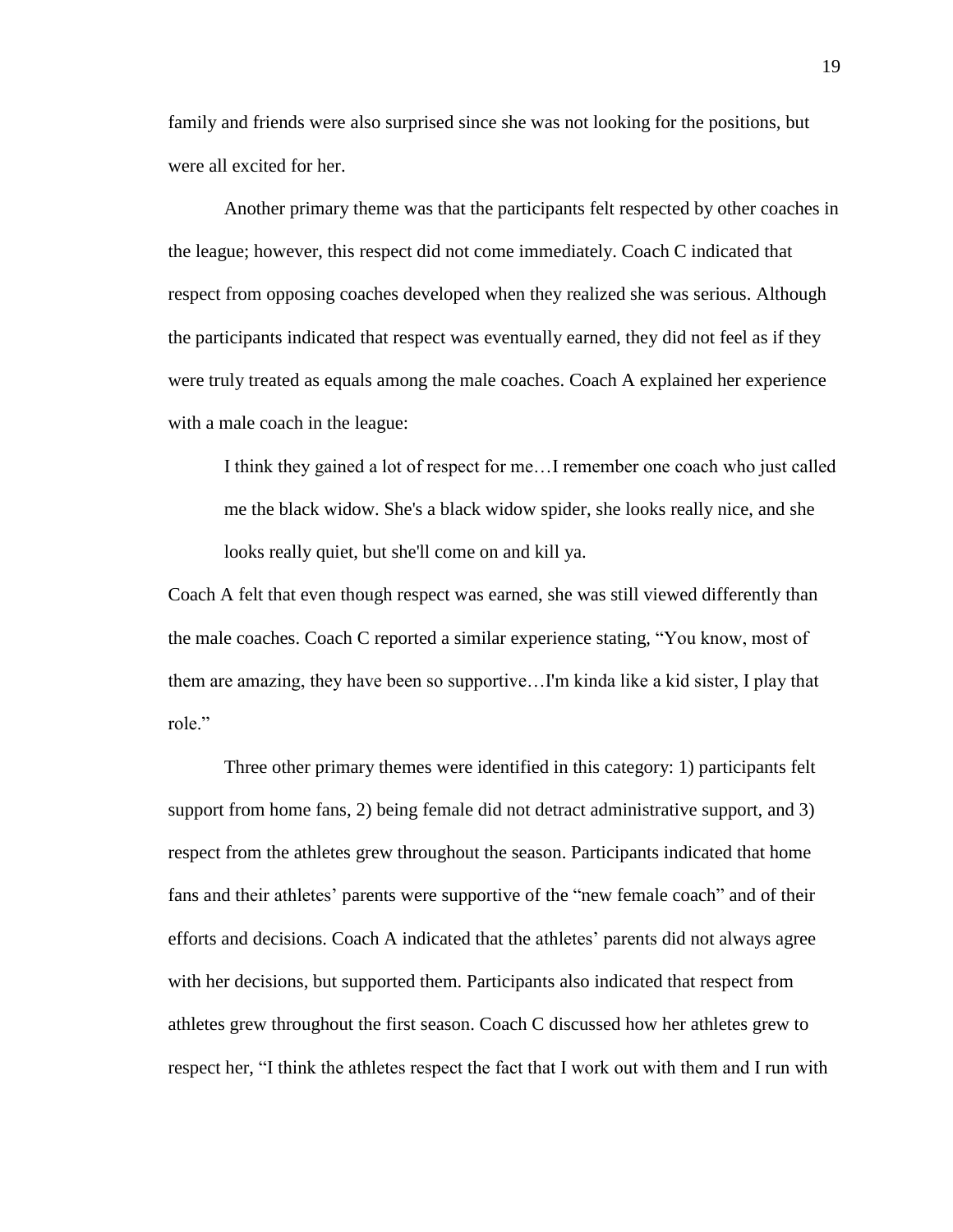them...the other ones were like *I thought it was weird at first, but then I realized she was serious.*"

A secondary theme found in the category of support was that participants also felt support from opposing fans. Coach B, however disagreed because she recalled a few unpleasant experiences that required her to involve the referees, "I had a couple of occurrences this year with away fans making comments because I am female…..like *oh, coach you look much better in a mini skirt*, and *which one of you guys have done something with your coach?* "

Not only did coaches feel supported by home fans and most away fans, but another primary theme indicated participants felt they had the support of their administration. Coaches felt being female did not detract support form administration. The following quote from Coach A supported this: "I know they were very worried whether I could handle the boys . . . they came out and watched some and I think I always had the support of the administration when I had the boys."

#### *Future Advice for Females Coaching Males*

The future advice for females coaching males category includes themes related to participants" thoughts about how to successfully work with male athletes and deal with the gender and discrimination issues. The first primary theme was that female coaches need to be strong (i.e. tough), specifically when starting a new coaching position. Coach B stated, "I would have been a little stronger right away... I find that being a new coach you have to come in really strong…. I would have more time to prepare next time."

Participants also stated that gender should not be an issue (primary theme) when dealing with male athletes. Coach C stated that female coaches should not bring up the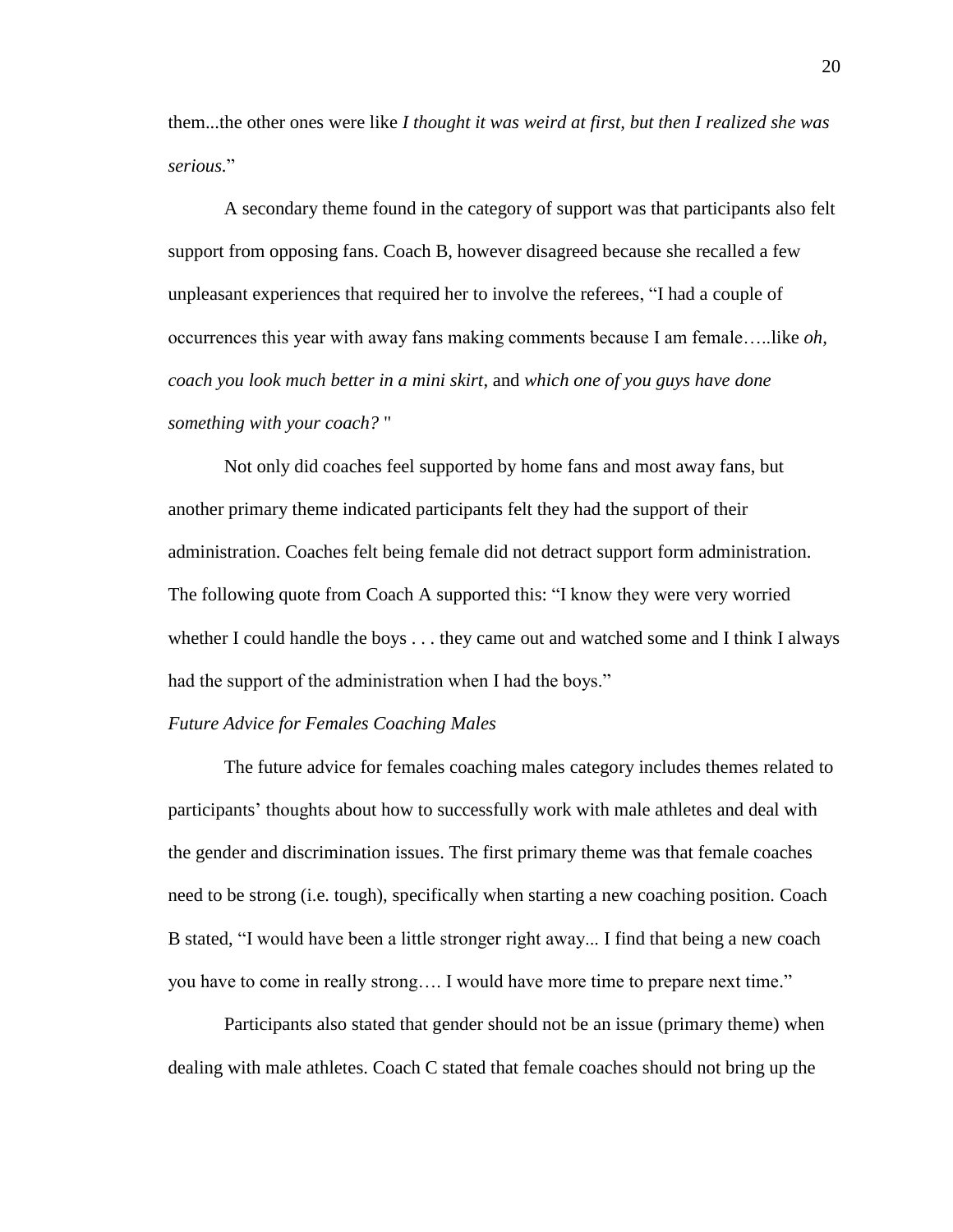topic of gender; "Don't focus so much on the fact that you are female coaching male athletes…be like "this is what we are going to do," and not even bring up the gender fact."

When asked what prevents more females from coaching males, all three participants indicated stereotyping is the main roadblock (primary theme). Coach A stated, "I think the thing right now is the "good old boy" system and the administration." While Coach B said:

I think that they literally think that men should not be coached by women, it's a stereotype . . . they just think that men aren't going to listen to women or respect women and that's just a stereotype….unfortunately you know a lot of athletic directors won't hire, they don't want to deal with that.

Not only were stereotypes reported as preventing females from coaching males, but the participants indicated a primary theme that females must be strong enough to fight the stigma created from the stereotyping. "Once you get in, you have to have a suit of armor and I think that's very hard to do over the years, cause, you never break into the club," stated Coach A. Coach C mentioned something similar:

More and more women are getting into wrestling, but I think there is still that stigma . . . I think it is really them having to fight through the stigma they are going to face . . . the main thing is, are these women strong enough to overcome and fight through, and is it worth it to them.

Coach A also indicated that along with the issue of trying to get into the "good old boys"" club, is the issue of networking. She stated that because a female cannot access the "good old boys"" club, it is very important for female coaches to have their own network.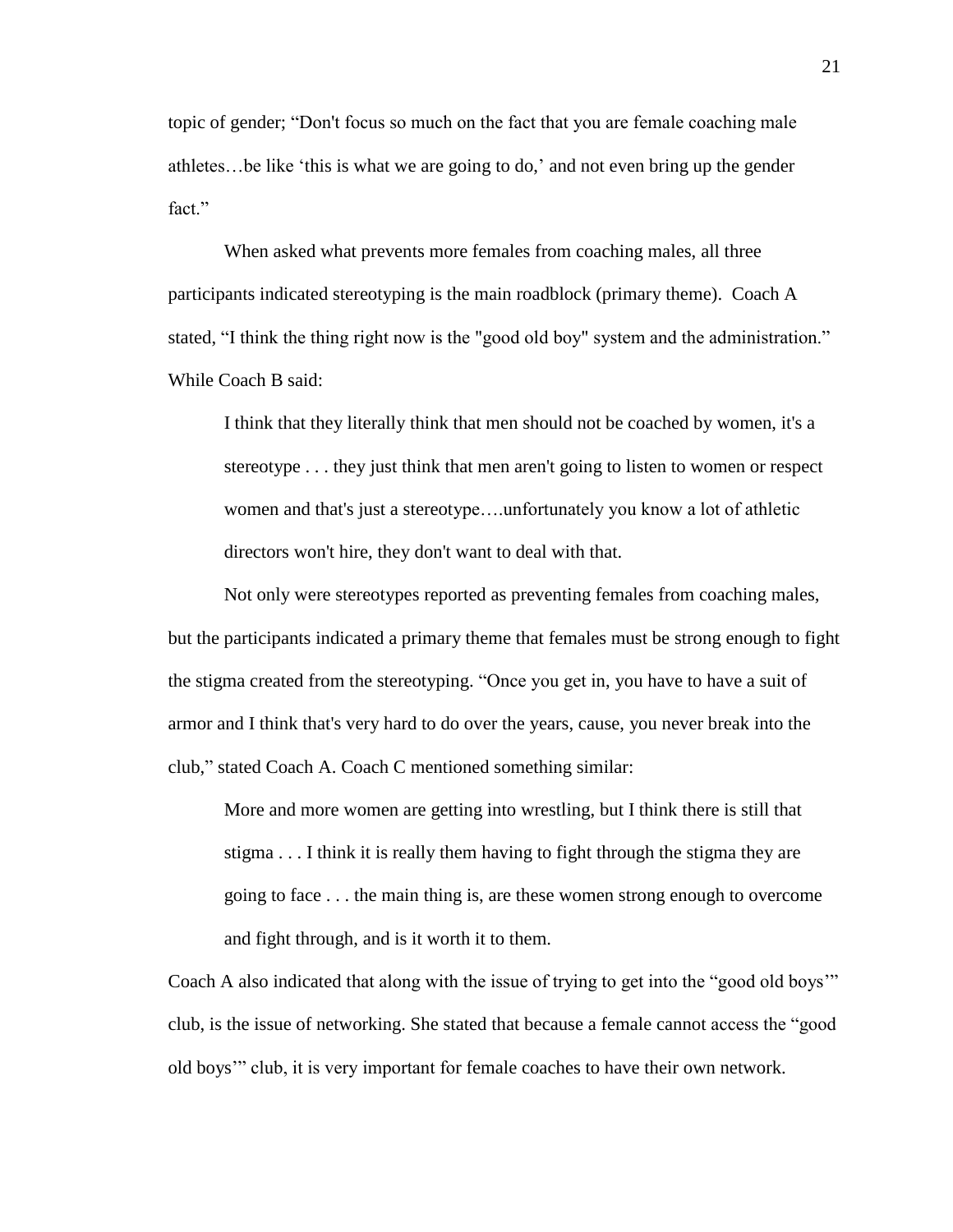Unfortunately, Coach A also indicated that due to the low number of female coaches,

there is little to no network or mentorship available for females.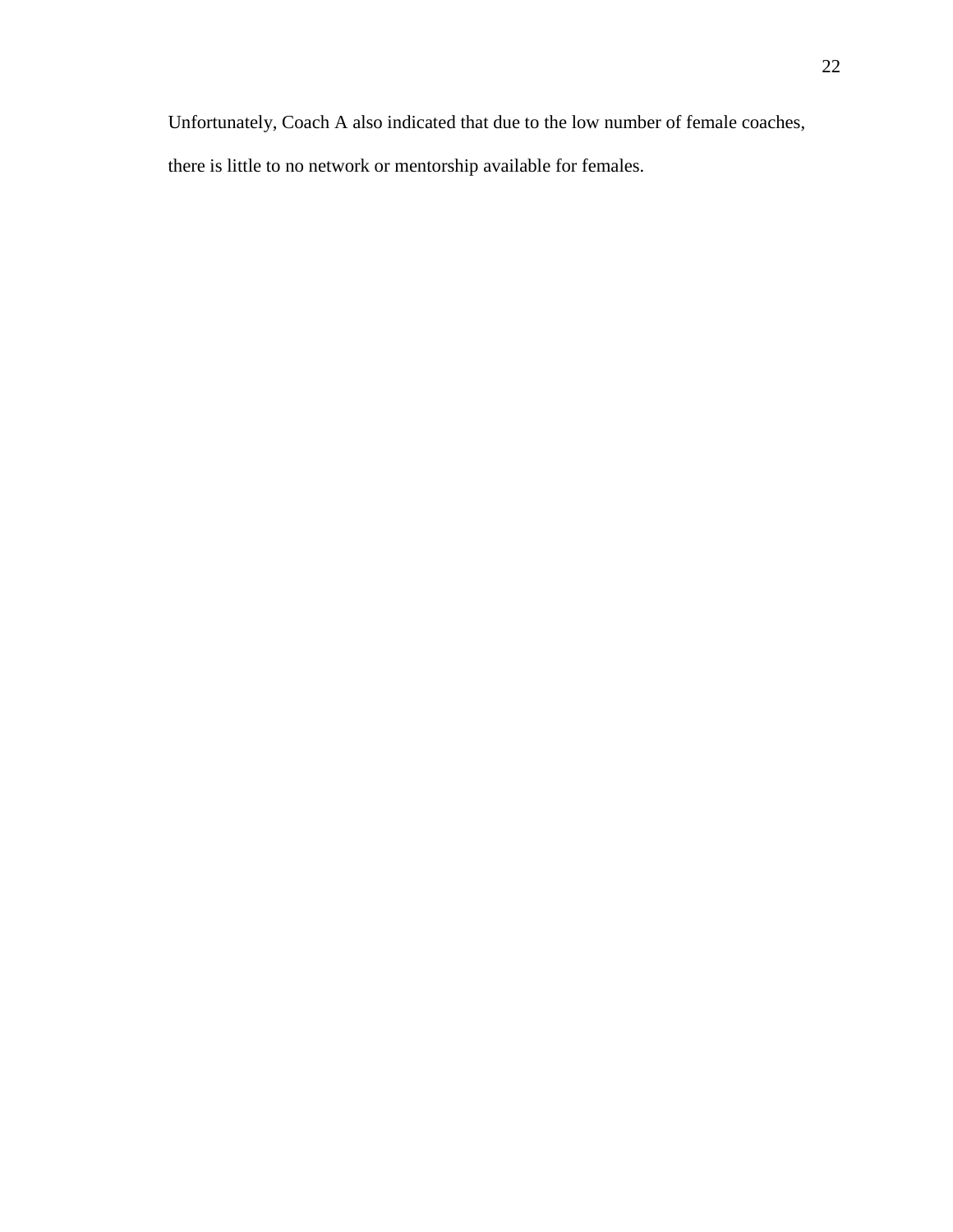#### Discussion

Females have spent decades fighting for equal rights in all areas of life, especially in the workplace. Not only has research shown that equality has not yet happened for females, but in the athletic arena, few females break through the barrier into the arena of leadership within male sports. Therefore, the purpose of this study was to explore the female coaches" perspective on coaching males. Participants in this study either had coached or were currently coaching a male sport, two at the high school level and one at the collegiate level. Participants indicated they had both positive and negative experiences coaching male athletes, and after reviewing the results, it can be argued that most of their negative experiences were not gender-related but program related and due to the politics involved such as financial restrictions and bureaucracy decisions. In other words the obstacles for female coaches within male sports may be more intense in the attempt to obtain a position rather than while serving in the position.

Negative issues indicated by participants were budget/funding issues, lack of equipment/uniforms, and the effects of poorly ran programs prior to participants being hired for the position. However, aside from the reported negative issues, participants reported feeling support from their administration, fans, and athletes. Participants did not perceive any apprehension from administration about being hired for a male sport as a female coach. This finding is in contradiction to previous research, indicating 29.1% of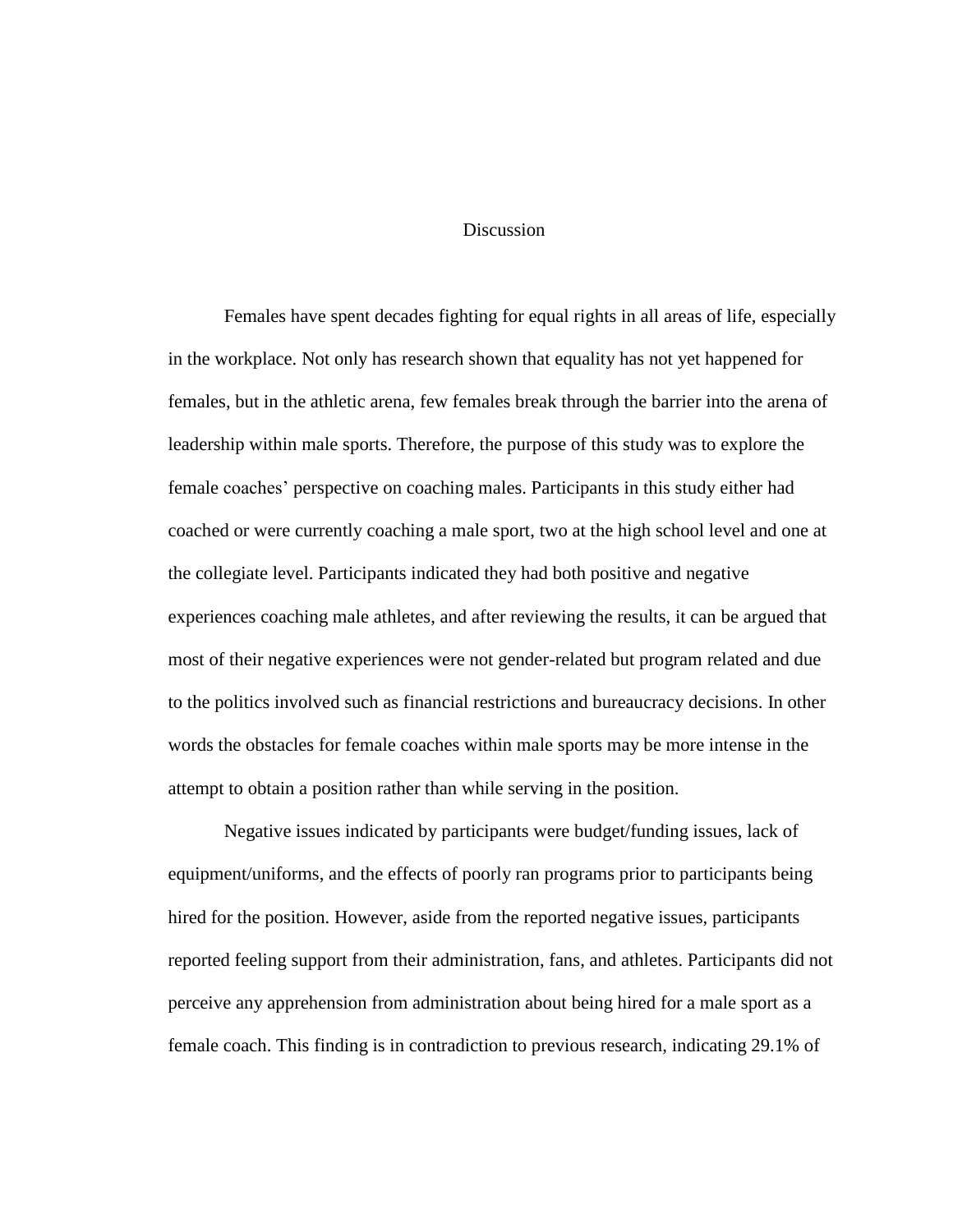NCAA females coaching male sports felt they were treated differently by administration (Yiamouyiannis, 2008). An explanation about females perceiving different treatment from administration may be more related to the gender of their administration. In other words, the number of female coaches on staff is lower when the administration is all male compared to an administration staff having at least one female; the number of female coaches on staff increases considerable (Lovett & Lowry, 1994), indicating that there is possible apprehension about hiring a females to coach males when there is an all male administration staff. However, a limitation of this study is that there was no indication of gender of the administration staff for participants. Also participants were not asked if they believed the administration had apprehensions about them being female, participants were only asked to discuss their relationship with administration.

When addressing other forms of support, two coaches indicated feeling very supported by away fans and one did not. These findings are similar to the finding of Yiamouyiannis (2008) study which indicated that 40% of female NCAA coaches of men"s sport teams felt they were treated differently by parents and student-athletes and 14% felt they were treated differently by fans. Participants in this same study also stated that they believe females coaching males is the least favorable and socially acceptable coaching scenario (Yiamouyiannis). One could thus conclude that the negativity experienced by females coaching males is a societal issue that needs to be addressed. In the current study, however, it is important to note that participants were not asked what they believe societies perceptions are of females coaching males and if it is believed to be favorable or unfavorable.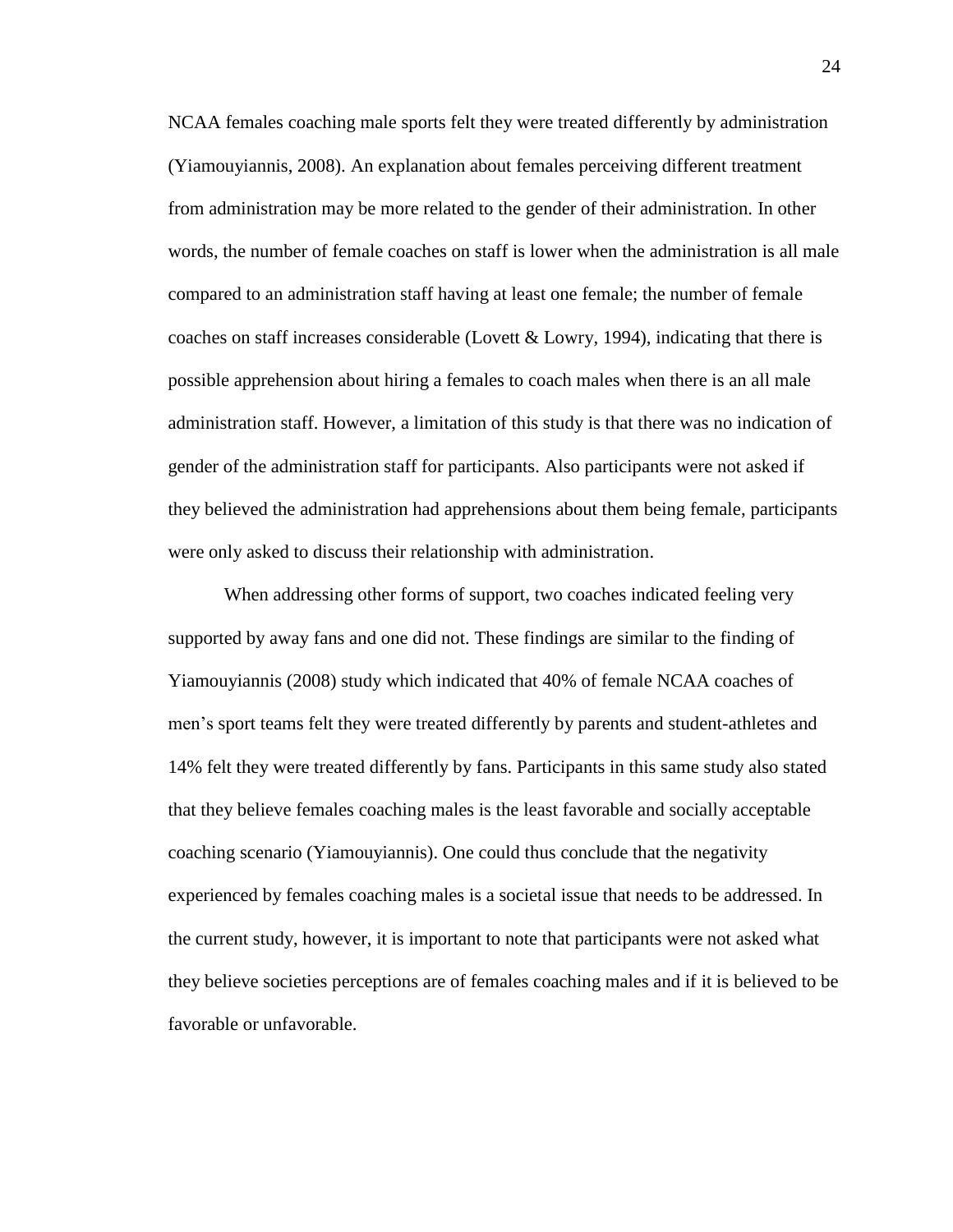There are indications that the participants also experienced gender inequalities while coaching male sports, particularly in the category of support from other coaches. While all participants stated that family, friends and even other coaches were supportive, respect was not immediately given by other coaches in the league and participants stated they had to work harder to earn respect. All participants reported that respect was gradually earned from other coaches, but even when they felt that there was mutual respect, they were still viewed differently; in other words, not as an equal to their male peers. The current findings are supported by previous research that females coaching males often feel isolated and excluded from various groups (Yiamouyiannis, 2008). There seems to be an "initial reaction in realizing that a woman is head coach for a men"s" sport team is one of shock and surprise" (Yiamouyiannis, p 105) at which time, their coaching ability, authority and experience as a coach is often questioned. However, in the current study, no male opinions or beliefs are represented.

Just as respect was not immediately given by other coaches in the league, participants felt that respect was not immediately given by athletes either, but earned over time. Participants believed that this respect was earned as they demonstrated their knowledge of the sport and abilities as a coach. These findings are in line with research stating that females coaching males feel their ability and competency are questioned; females report feeling that male athletes do not recognize their knowledge and experience as being valuable (Yiamouyiannis, 2008). Furthermore, they feel that athletes do not question male coaches" knowledge and experiences (Yiamouyiannis).

It is interesting that previous research has found that females feel male athletes question their knowledge and experience (Yiamouyiannis, 2008). Participants in this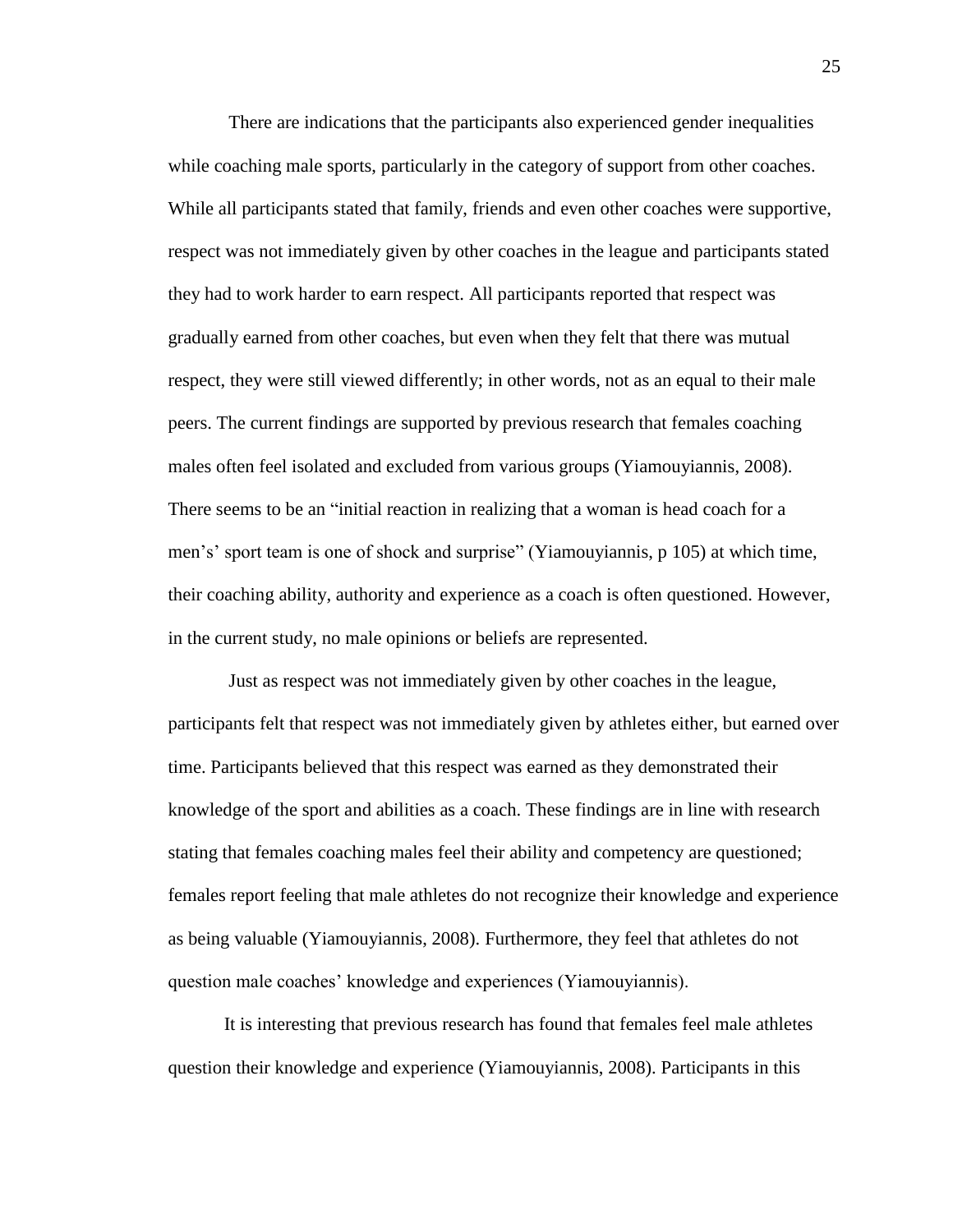study further support this previous finding, as they all indicated that they felt that their female college coaches were not knowledgeable about the sport. One participant reported that her college coach did not have any previous experience with her sport, but rather was placed in the role due to convenience. This is an unfortunate example of why female coaches might have their knowledge and experience questioned.

Participants also indicated that the coach who had the greatest influence on them during their athletic career were their male coaches. Participants felt that their male coaches were more demanding, disciplined, knowledgeable and aggressive than their female coaches. Two participants reported that their male coaches also influenced their personal life, teaching them to be "good people", "toughening them up" and teaching them sportsmanship. These are the same qualities and coaching styles that participants report using with their male athletes, that the participants" female coaches did not provide the same qualities since previous research indicates that having female role models is one of the top reason for female student-athletes to enter the coaching profession (Yiamouyiannis, 2008). On the other hand, the NCAA Barriers Study (NCAA, 2008) found that a poor relationship with college/high school coaches and lack of role models as reasons for female student-athletes to not enter the coaching profession. Therefore, female coaches are needed as role models to influence student-athletes to enter the coaching profession, even though findings of this study indicate otherwise.

When providing advice to future female coaches of male sports teams, participants recommended that females need to be strict, strong and prepared to stand up to the stigma associated with coaching males. Participants believed that this stigma is the road block for females coaching males and is due to the "good old boys"" club, which is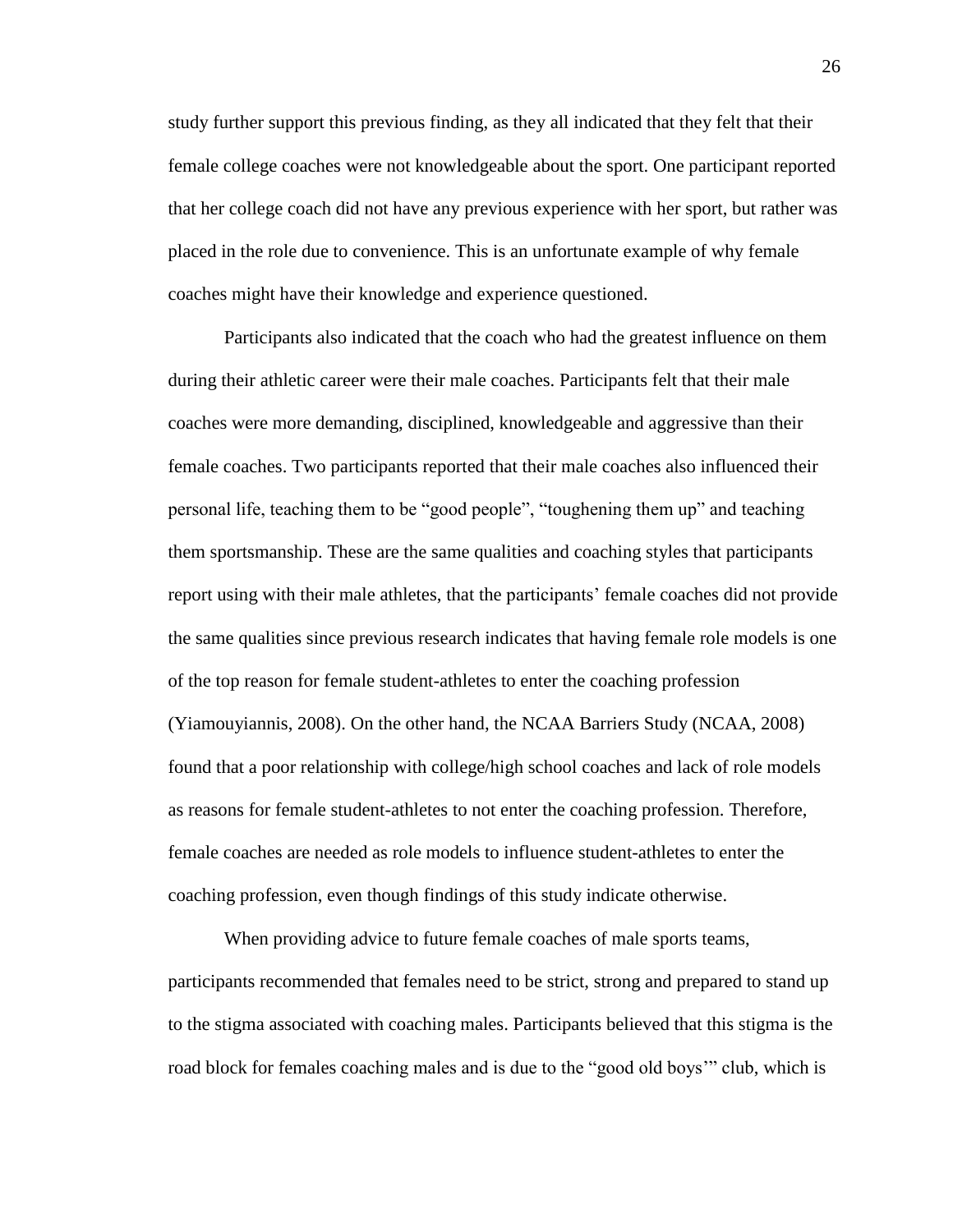difficult to break into by anyone, but especially females. Unfortunately, because of the low number of female coaches over all sports, there are limited sources of networking for females in the coaching arena. Yiamouyiannis" (2008) research supports these findings that the inability for females to break into the "good old boys"" club and lack of networking create inequalities for females coaching males. Networking is an important tool for females (Dubois & Bacon, 1999). In their research, only sixteen female applicants applied on their own without sponsorship or being recruited. Females may not feel that these positions are open to them. As a result, females need networking to discover open positions so they feel they have a chance to receive at least an interview for coaching positions in male sports.

#### *Implications*

The results of this study show that female coaches do experience inequality, especially females coaching male athletes. Therefore, the findings of this study are beneficial to females planning to coach male athletes to help them understand the sociological and psychological issues that they will most likely face, as well as providing knowledge from females that have successfully made the transition to coaching male athletes. Female coaches can learn about and begin to understand the attitudes, beliefs and stereotypes associated with females coaching male athletes through the perspective of the participants in this study. Also, future females coaching males can learn how to handle athletes, coaches, fans and administrators to better prepare them for their future position.

The benefits of this research are not limited to the females who are coaching males, but are also beneficial to administrators, male coaches, and athletes. Participants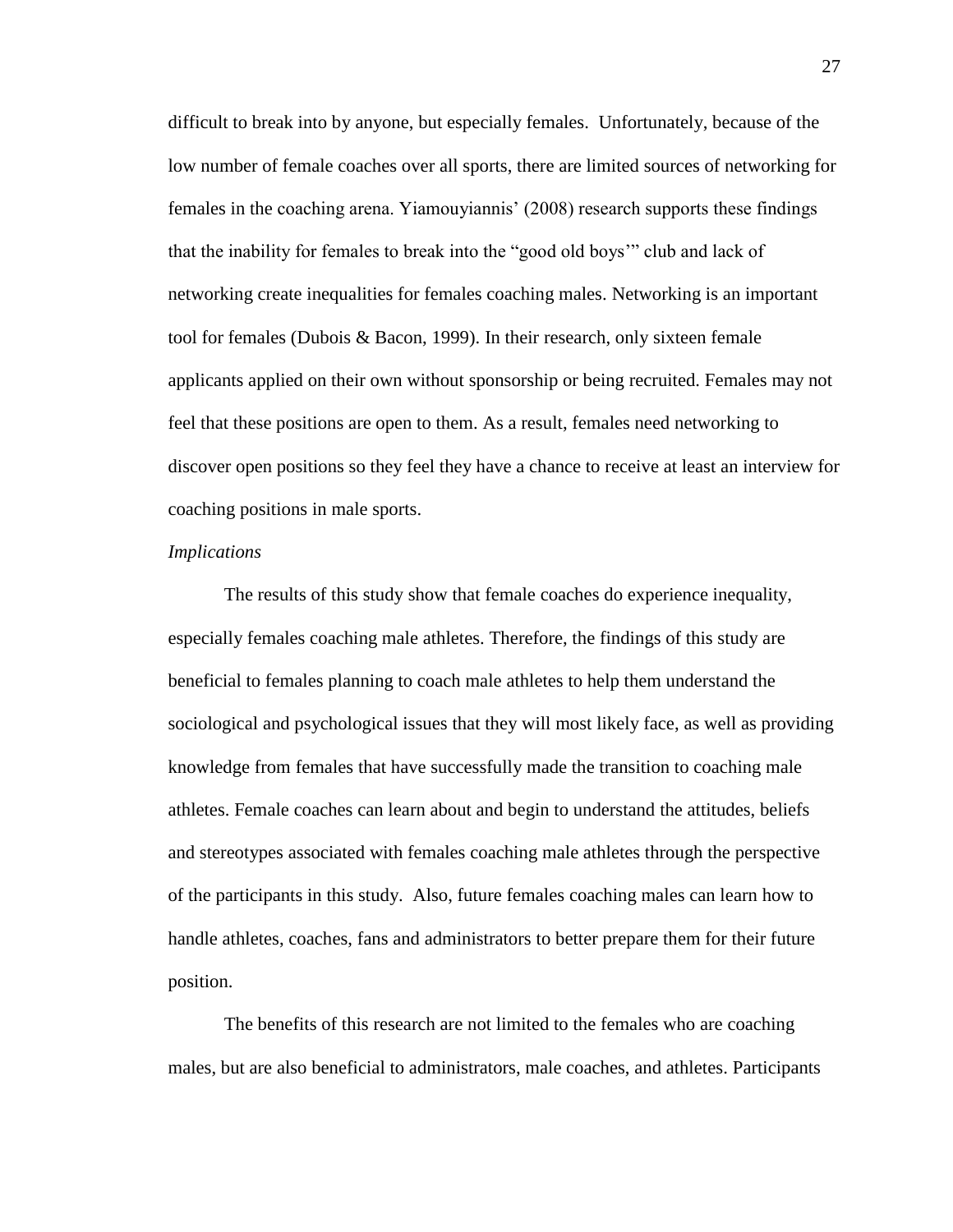suggested that the lack of support systems, mentoring, and networking for females coaching males are the main reasons that the number of females coaching males is so low. From this study, administration can learn about the importance of networking and support systems for female coaches and begin to make the needed changes to in their own attitudes starting from the top. Once administration acknowledge that female are capable of successfully coaching males athletes and that female coaches are a benefit to male athletic programs, administrators can address the issues of networking, mentoring and support for females coaching males. From this study, researchers recommend that the athletic administrators will learn that this can be accomplished by first opening the doors for more females to coach male athletics and second, providing educational opportunities for male coaches and athletes helping them learn to value the knowledge and capabilities of a female coach.

Although there are several groups that can benefit from the study results, additional research would be helpful. This future research should focus on the beliefs, attitudes and experiences of male athletes who have had a female coach and have not had a female coach for comparison, as well as administrators who have hired females to coach male sports. Also, research should focus on the reasons behind the current stereotypes associated with females coaching males and provide information to help overcome these stereotypes. This might be done through a longitudinal study in an institution that has implemented an educational program for coaches and male athletes, networking and mentoring programs, as well as a plan for recruiting female coaches for male sports.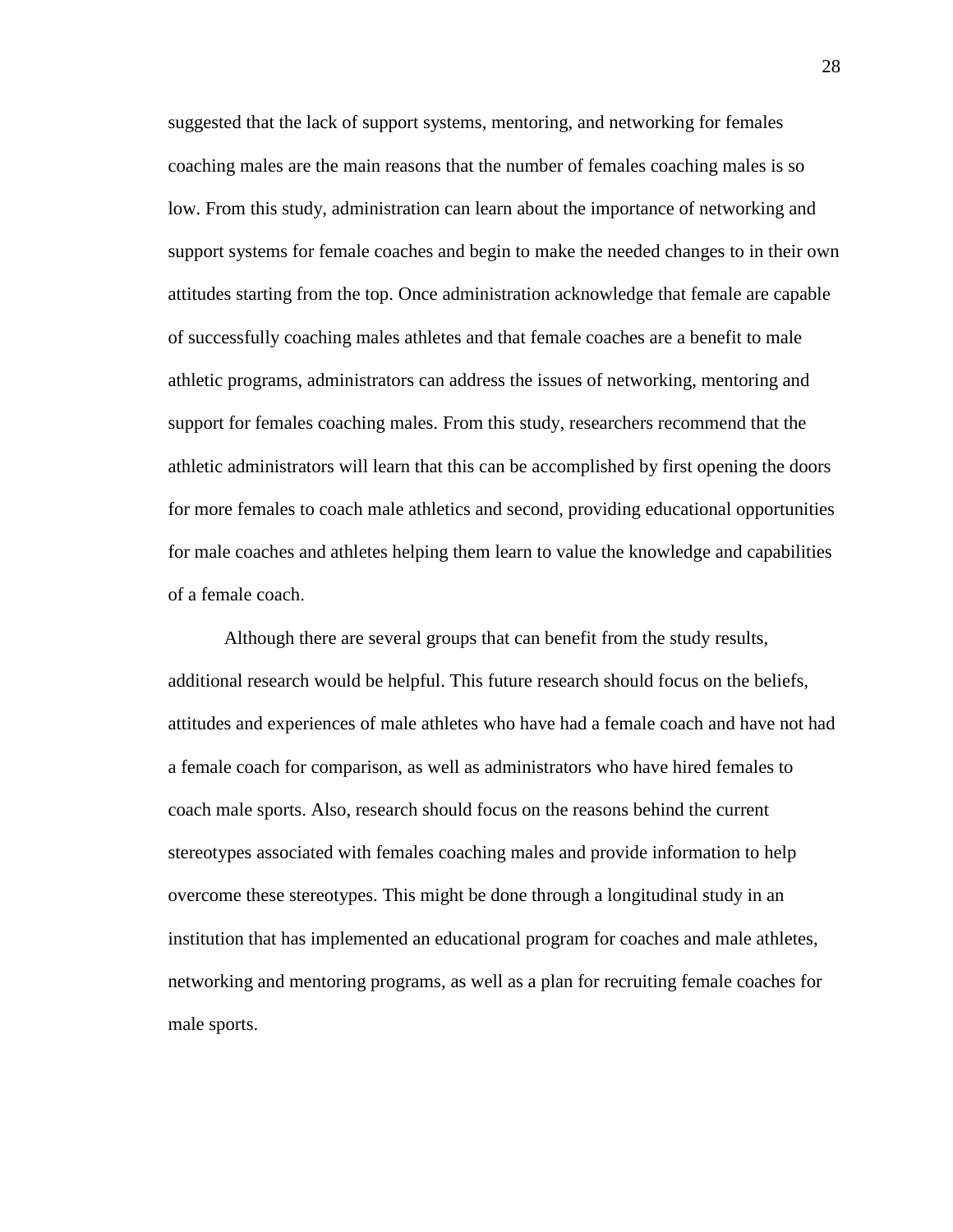#### References

- Acosta, R.V. and Carpenter, L. (1985). Status of women in athletics: Causes and concerns. *Journal of Physical Education, Recreation and Dance 55*(5), 38-39.
- Acosta, R.V., & Carpenter, L.J. (1988). Women in intercollegiate sport: A longitudinal Study, eleven year update, 1977-1988*.* Brooklyn, NY: Photocopied Report. **Retrieved April 10, 2009 from,**

# **[http://www.eric.ed.gov/ERICDocs/data/ericdocs2sql/content\\_storage\\_01/000](http://www.eric.ed.gov/ERICDocs/data/ericdocs2sql/content_storage_01/0000019b/80/1f/bf/7c.pdf) [0019b/80/1f/bf/7c.pdf](http://www.eric.ed.gov/ERICDocs/data/ericdocs2sql/content_storage_01/0000019b/80/1f/bf/7c.pdf)**

- Acosta, R.V., & Carpenter, L.J. (2000). Women in intercollegiate sport: A longitudinal study twenty three year update 1977-2000*.* Brooklyn, NY: Photocopied Report. **Retrieved April 10, 2009, from the ERICDocs database.**
- Acosta, R.V., & Carpenter, L.J. (2002). Women in intercollegiate sport: A longitudinal study-twenty-five year update, 1977-2002*.* **Retrieved April 4, 2009, from http://www.aahperd.org/nagws/pdf\_files/acostacarpenter.pdf**
- Acosta, R.V., & Carpenter, L.J. (2006). Women in intercollegiate sport. A longitudinal, National study, twenty-nine year update, 1977-2006. **Retrieved April 4, 2009, from [http://www.aahperd.org/nagws/pdf\\_files/29\\_Logitudinal\\_Updated.pdf](http://www.aahperd.org/nagws/pdf_files/29_Logitudinal_Updated.pdf)**
- Carpenter, L.J., & Acosta, R.V., (2008). Women in intercollegiate sports: A longitudinal, national study a thirty one year update, 1977-2008. **Retrieved April 4, 2009, from http://www.acostacarpenter.org/2008%20Summary%20Final.pdf**
- Ashmore, R.D., & Del Bocca, F.K. (1981). Conceptual approaches to stereotypes and stereotyping. In David L. Hamilton (Ed.), *Cognitive processes in stereotyping and intergroup behavior* (pp. 1-35). Hillsdale, NJ: Lawrence Erlbaum Associates, Inc.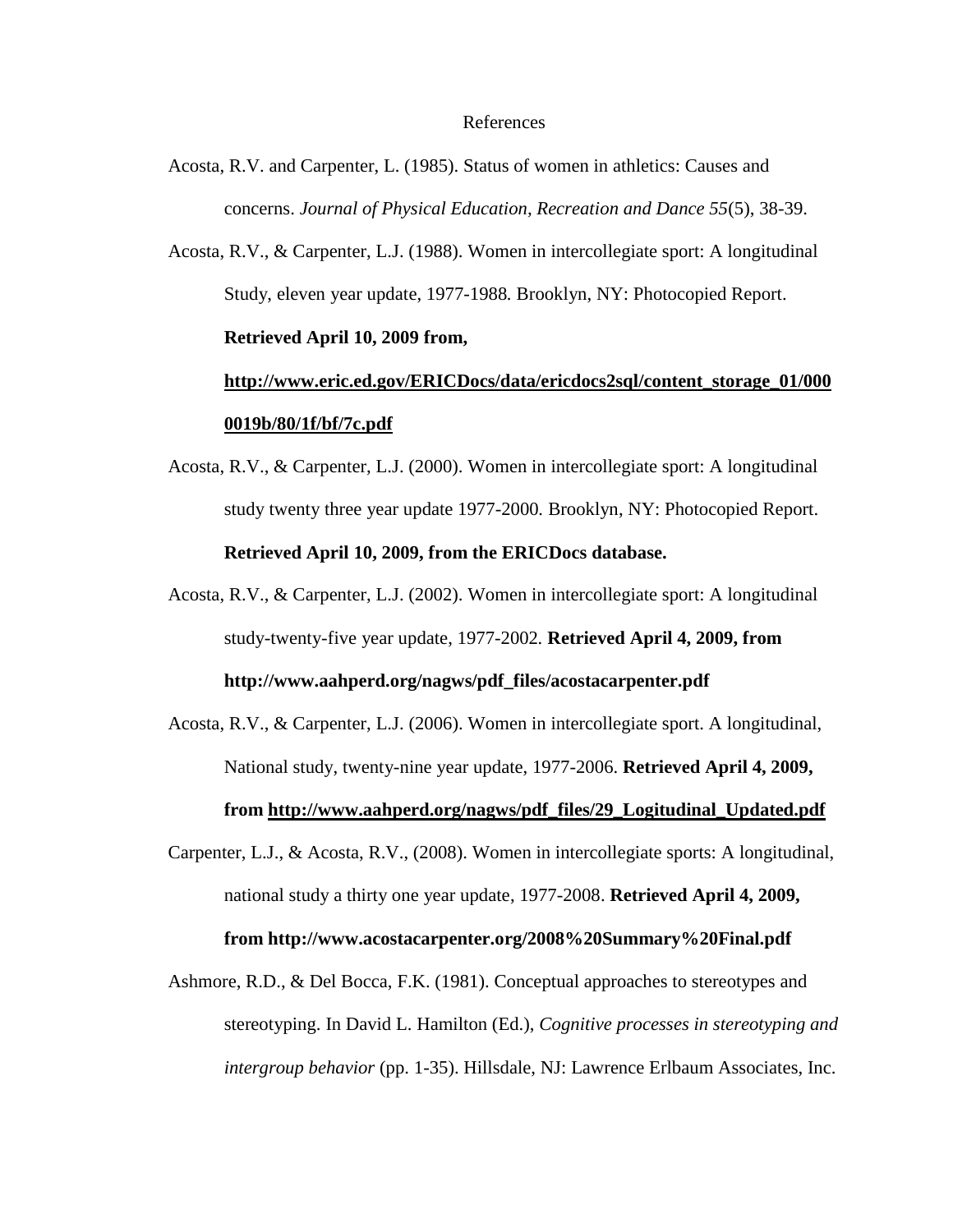- Bradford, S.H., & Keshock, C.M., (2009). Female coached and job stress: A review of the literature*. College Student Journal*, *43*(1), 196-200.
- Dubois, P.E., & Bacon, V.L. (1999). Gender and the hiring of coaches at high schools and small colleges*. Applied Research in Coaching and Athletics Annual*, *14*, 73- 104.

Cashmore, E. (2000). *Making sense of sport (3rd ed.).* New York: Routledge.

- Coakley, J. (2001). *Sport in society: Issues and controversies (7th ed.).* Boston: McGraw Hill.
- Côté, J., Salmela, J., Baria, A., & Russell, S.(1993). Organizing and interpreting unstructured qualitative data. *The Sport Psychologist, 7,* 127-137.
- *Electronic reference formats recommended by the American Psychological Association.*  (2009, May 15). Retrieved May 15, 2009, from http://www.dictionary.com
- Fagot, B.I., Leinbach, M.D., & O"Boyle, C. (1991). Gender labeling, gender stereotyping, and parenting behaviors. *Development Psychology, 28*(2), 225-230.
- Glass Ceiling Commision (1997). Washington, DC: Glass Ceiling Commision.
- Heilman, M.E. (1997). Sex discrimination and the affirmative action remedy: The role of sex stereotypes. *Journal of Business Ethics, 16*, 877-889.
- Heishman, M., Bunker, L., & Tutwiler, R. (1990). The decline of women leaders (coaches and athletic directors) in girls" interscholastic sport programs in Virginia from 1972 to 1987. *Research Quarterly for Exercise and Sport, 61*, 103-107.
- Huston, A. C. (1983). Sex-typing. In E.M. Hetherington & P.H. Mussen (Eds.), *Handbook of child psychology: Vol. 4, Socialization, personality, and social development* (pp. 387–467). New York: Wiley.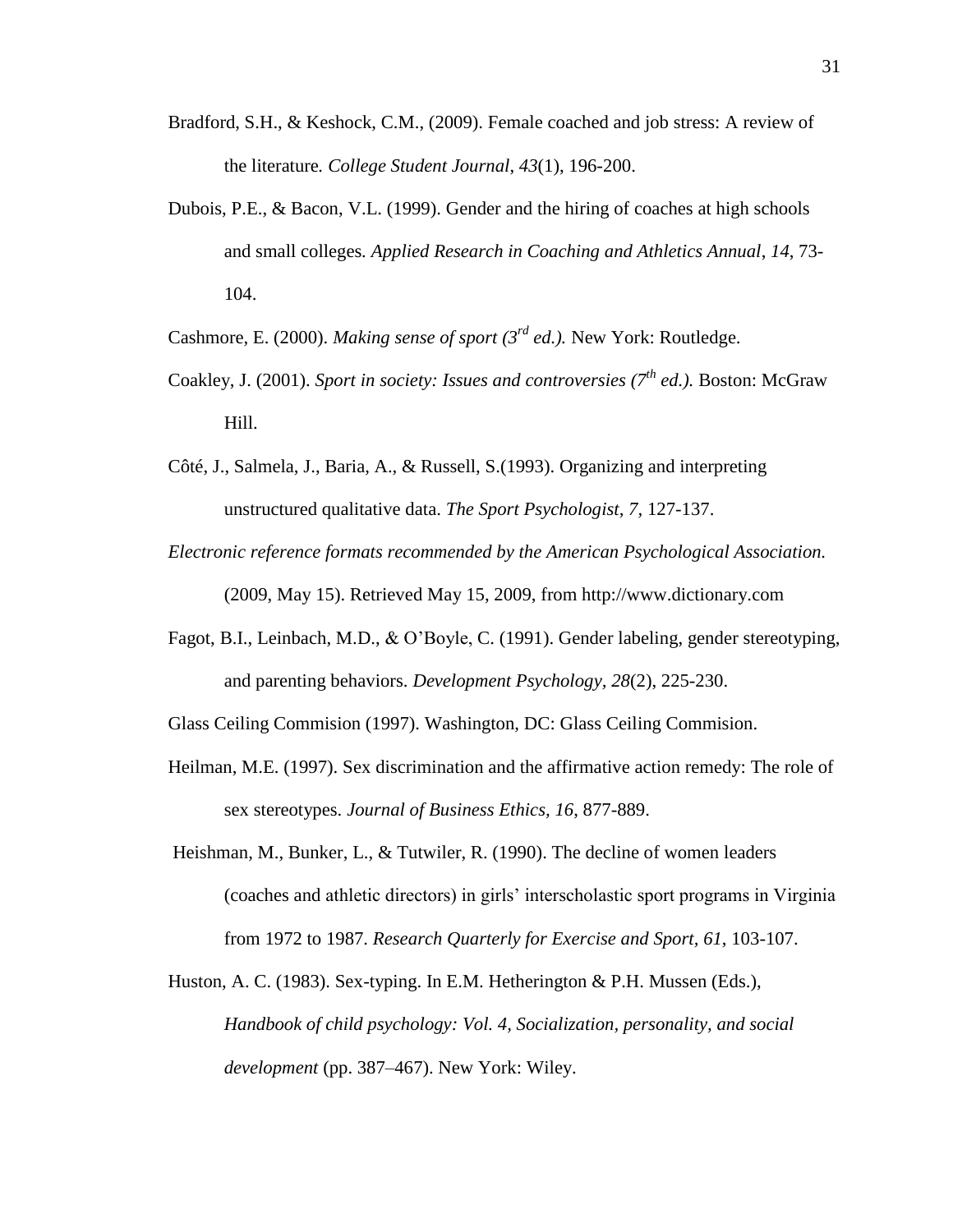Kanter, R.M. (1977). *Men and women of the corporation*. New York: Basic Books

Kaplan, A.G. (1979). Toward an analysis of sex-role related issues in the therapeutic relationship. *[Psychiatry: Journal for the Study of Interpersonal Processes,](javascript:__doLinkPostBack() 42*(2), 112-120.

Knoppers, A. (1987). *Gender and the coaching profession.* Quest, 39. 9-22.

- Leinbach, M.D. & Fagot, B.I. (1986). Acquisition of gender labeling: A test for toddlers. *Sex Roles, 15*, 655-666.
- Leinbach, M.D., & Hort, B. (1989, April). Bears are for boys: "Metaphorical" associations in the young child's gender schema*.* Paper presented at biennial

meeting of the Society for Research in Child Development, Kansas City, MO.

- Lovett, D.J. & Lowry, C.C. (1994). "Good old boys" and "good old girls" clubs: Myth or reality? *Journal of Sport Management, 8*(1), 27-35.
- Lyness, K.S., &Thompson, D.E., (1990). Above the glass ceiling? A comparison of matched samples of female and male executives. *Journal of Applied Psychology*, *82*(3), 359-375.
- Lyness, K.S. &Thompson, D.E., (1997). Above the glass ceiling? A comparison of matched samples of females and male executives. *Journal of Applied Psychology, 82*(3), 359-375.
- Mills, R. (1996). Adolescents" attitudes toward female gender roles: Implications for education. *Adolescence, 31*(123), 741-745.
- Mitchell, C.V. (2000). Managing gender expectations: A competency model for women in leadership. P 1

National Association of Girls & Women's Sports, (2008).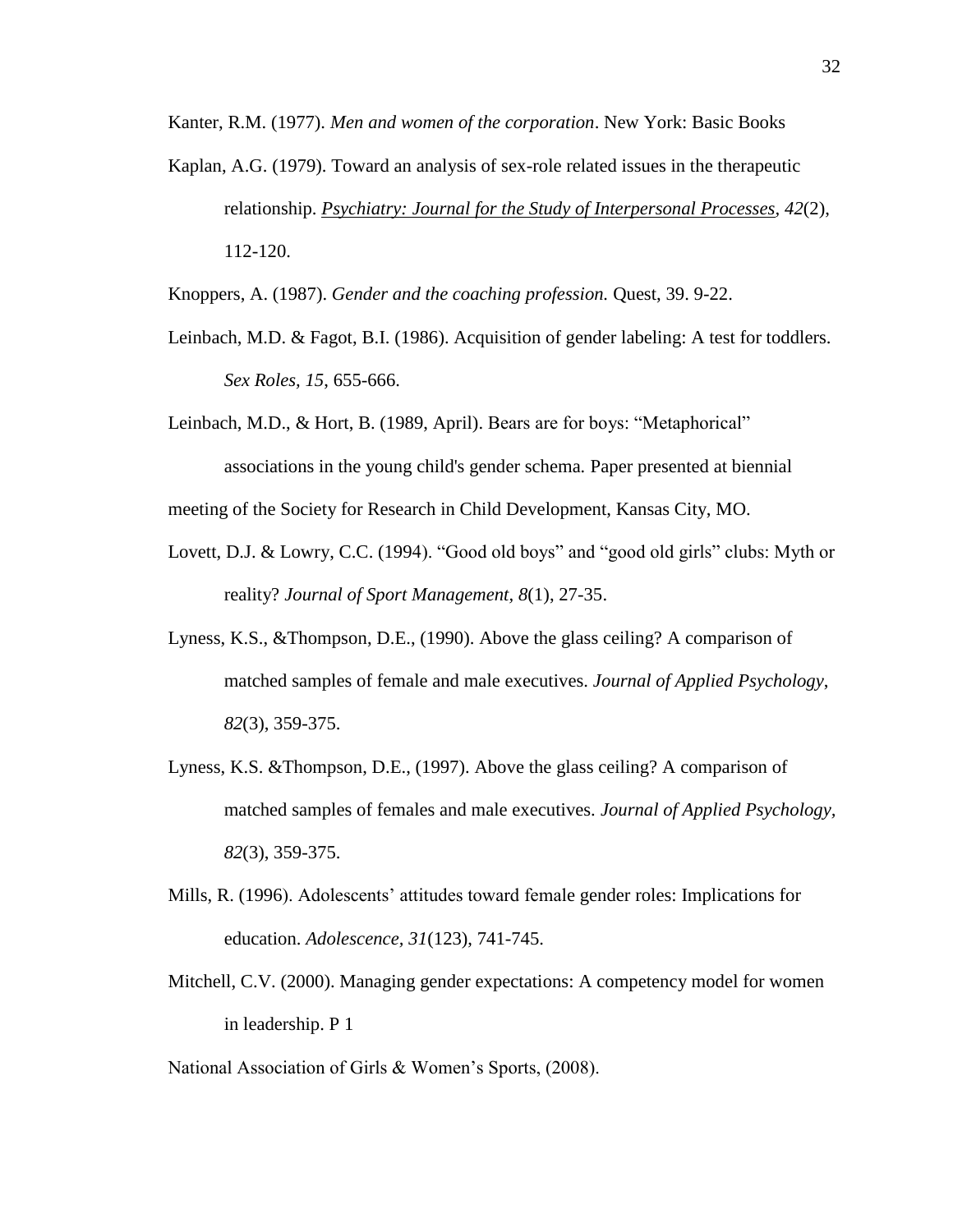National Collegiate Athletic Association, (2004).

National Collegiate Athletic Association, (2008).

Oliphant, J. (1995). Iowa high schools athletic gender-equity study. Retrieved April 10, 2009, from

http://bailiwick.lib.uiowa.edu.proxy.bsu.edu/ge/Iowastudy/iowahs.html.

Pedersen, P.M., & Whisenant, W.A., (2005). Successful when given the opportunity: Investigation gender representation and success rates of interscholastic athletic director. *Physical Educator*, *62*(4), 178-186.

Popke, M., (2008). Just call her "coach." *Athletic Business*, *32*(12), 34-36.

- Quarterman, J., DuPree, A.D., & Willis, K.P (2006). Changes confronting female intercollegiate athletic directors of NCAA member institutions by division. *College Student Journal, 40*(3), 528-545.
- Rosenfield, R.A., (1988). Women"s employment patterns and occupational achievements. *Social Science Research, 15*(4), 61-80.
- Shamai, S. (1994). Possibilities and limitations of gender stereotypes intervention program. *Adolescence, 29*(115), 665-680.
- Sisley, B.L. & Cape, S.A. (1986). High school coaching filled with gender differences. *Journal of Physical Education, Recreation and Dance, 57*(3), 39-43.
- Sisley, B. & Steigelman, B. (1994). From coach to athletic director: A leadership development program for women. *The Journal of Physical Education, recreation & Dance, 65*(8), 62-64.
- Tesch, R. (1990). Qualitative Research: analysis types and software tools. New York: Falmer.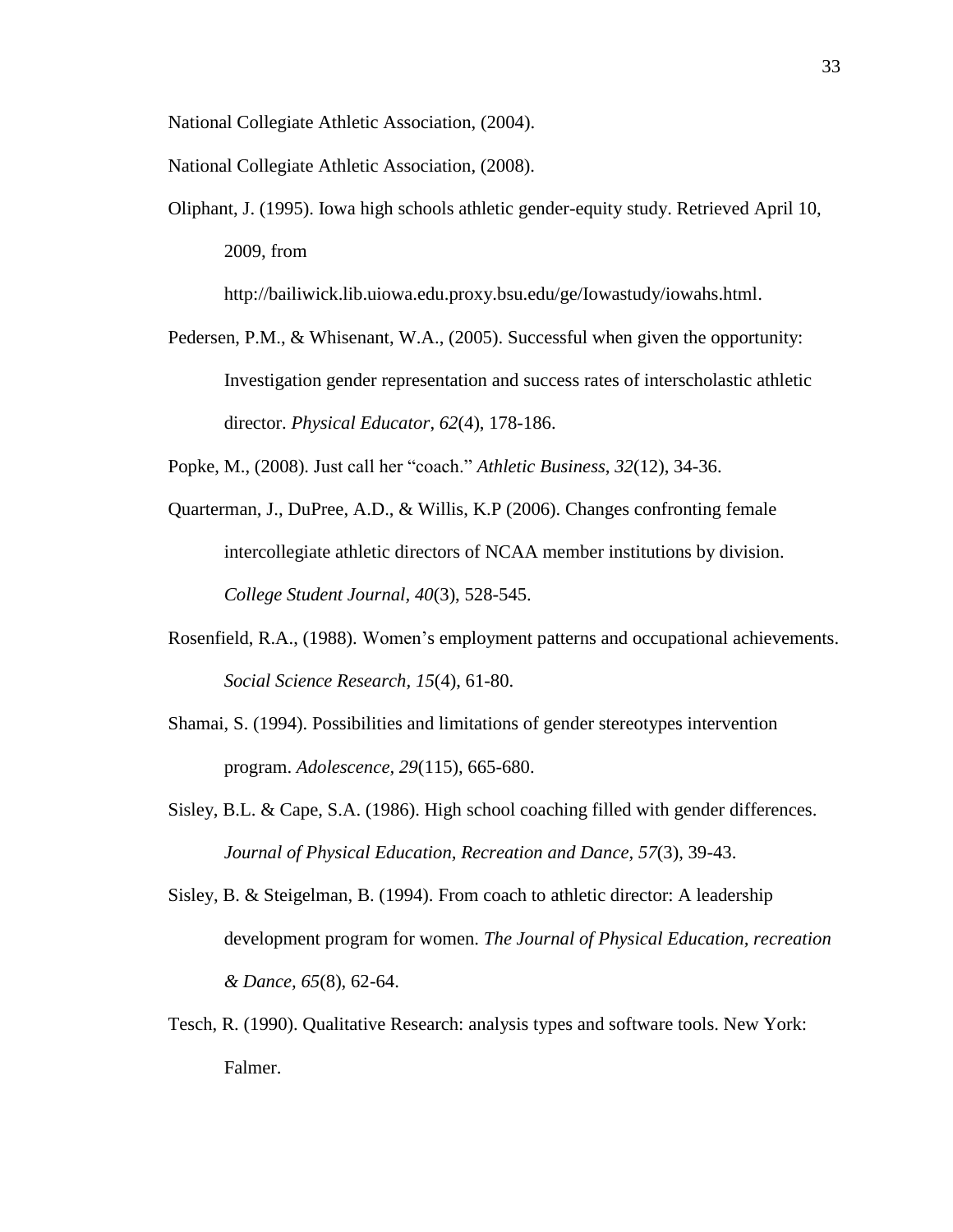- Theberge, N (1993). The construction of gender in sport: Women, coaching, and the naturalization of difference*. Social Problems*, *40*(2), 301-313.
- Thompson, S. (1975). Gender labels and early sex role development. *Child Development*, *46*, 339–347.
- True, S., (1986). Coaching: Study evaluates reasons behind declining number of women coaches*. Interscholastic Administration*, *12*, 18-21.
- Wentling, R.M. (1996). A longitudinal study of the career development and aspirations of women managers in business firms (second phase). In: Academy of Human Resource Development (AHRD). *Symposium on Career Development:* (pp. 308- 313)*.* Minneapolis, MN.
- Whisenant, W.A. & Pederson, P.M. (2004). How women have faired as interscholastic athletic-administrators since the passage of Title IX. *Sex Roles, 49*(3/4), 179-184.
- Yiamouyiannis, A. (2008). *Occupational closure in intercollegiate athletics: Female head coaches of men's sport teams at NCAA colleges.* Unpublished doctoral dissertation, The George Washington University.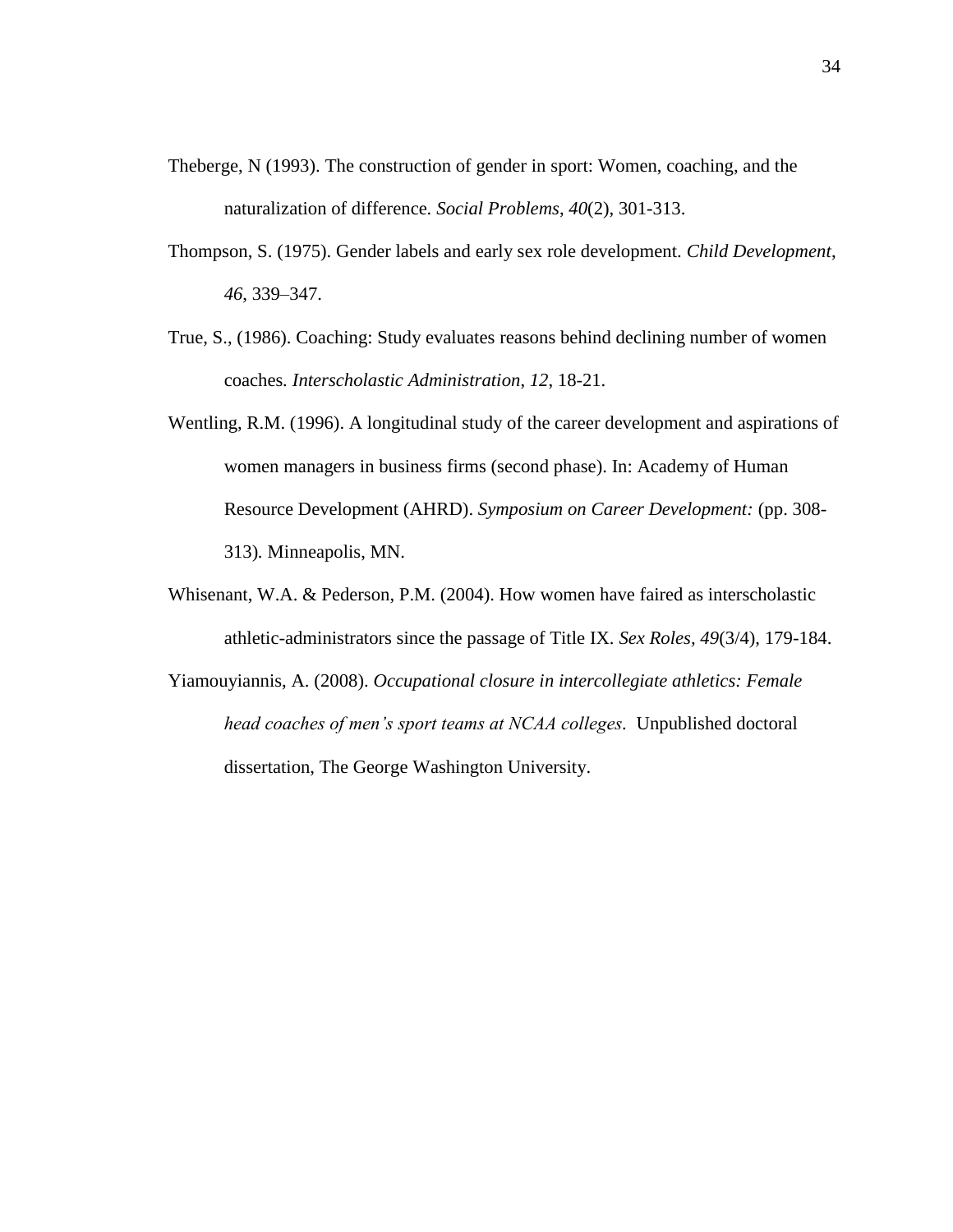#### APPENDIX A

#### Literature Review

A 2007-2008 NCAA study indicates that only ten percent of female studentathletes surveyed are interested in pursuing a career in intercollegiate athletics (NCAA, 2008). Bradford and Keshoch (2009) suggest there are three main reasons for the low number of female athletes pursuing a career in coaching: historical issues, lack of female role models, and occupational structuring. Findings by the NCAA Barriers Study (NCAA, 2008) also support the belief that historical issues, lack of female role models, and occupational structuring are reasons for the low number of female coaches.

To better understand the issues female coaches face, preventing or deterring them from entering the coaching profession, gender equity issues need to be addressed on a larger scale leadership roles in the workplace. Unfortunately, gender discrimination is a trend that is not limited to the athletic arena, but is also found in the workplace. For women in the business arena, possibilities of upward movement to leadership positions are slim, as only 5% of senior managers were women in Fortune 1500 companies (Glass Ceiling Commission, 1997). Therefore, this literature review looks at the current research on gender equity issues in the workplace and the discrimination females experience as they try to advance their chosen career, specifically coaching. The research is categorized by the following topics: formation of gender roles, women in corporate leadership roles, women in leadership roles in sports, and females coaching males.

*Formation of Gender Roles*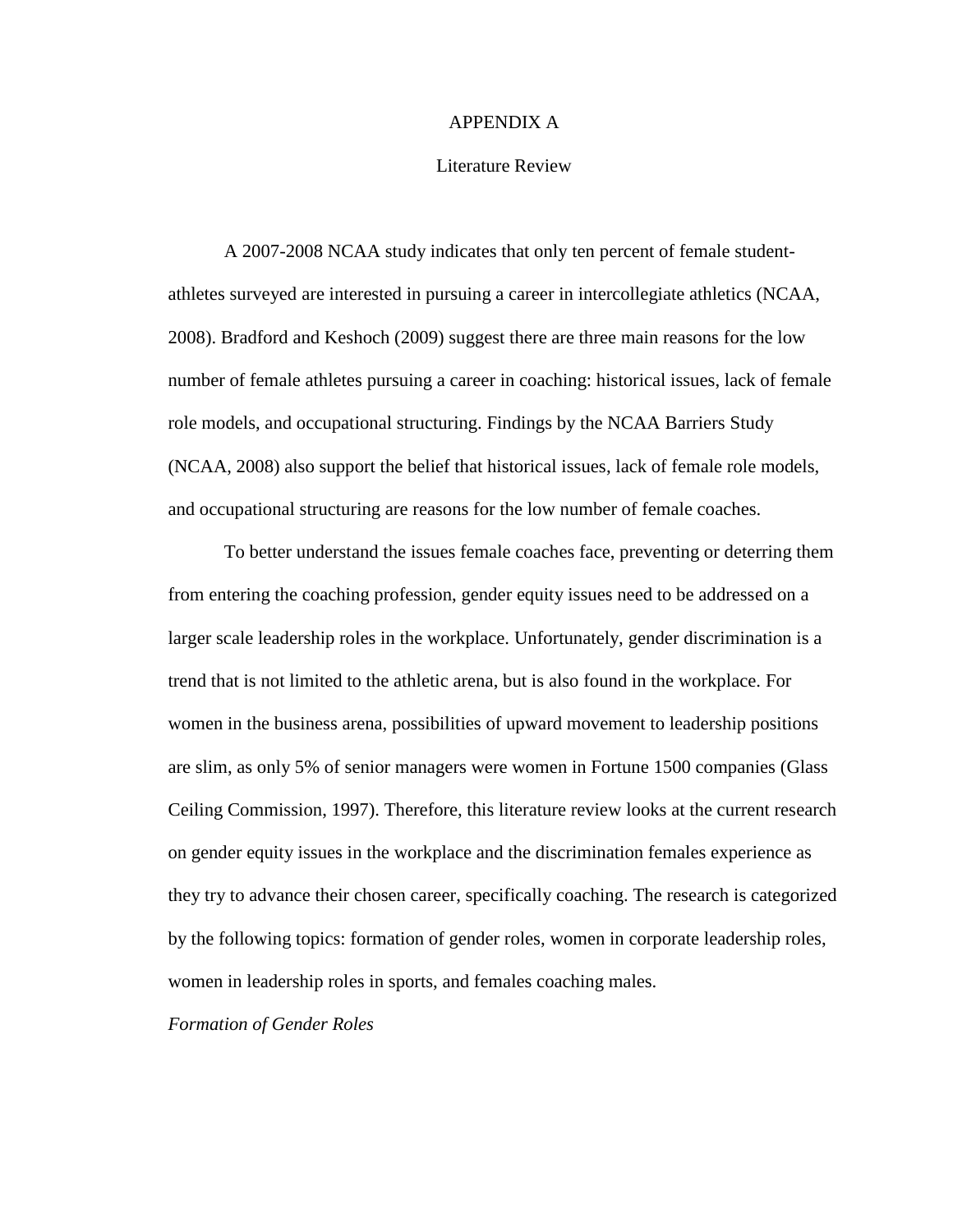The belief that certain attributes differentiate women and men are known as gender stereotypes (Ashmore & Del Bocca, 1981), and these beliefs contribute to the formation of gender roles that society uses to guide daily decisions. Gender roles have been evident in our society for centuries and are believed to have an effect on the way individuals act, react and interact in our culture (Kaplan, 1979). Therefore, understanding how gender roles develop is necessary in order to identify the sociological and psychological issues associated with females coaching males, as well as the gender inequities for female coaches.

Development of gender roles has been linked to childhood as early as the year between the second and third birthday, and is also when gender stereotypes for toys, clothing, tools, household objects, games, and work are learned (Huston, 1983). This is the same time period that children begin to label the gender of other children correctly (Leinbach & Fagot, 1986) and discover that they also belong to one gender or the other (Thompson, 1975).

Furthermore, researchers have found that children under the age of three begin to make gender specific associations (Fagot, Leinbach,  $\&$  O'Boyle, 1991). In this study, 23 children between the ages of 24 and 36 months were given two tests: 1) a Gender Labeling Test developed by Leinbach and Fagot (1986) and 2) a Gender Stereotyping Test developed by Leinbach & Hort (1989). For the Gender Labeling Test, 13 of the 23 children passed the test by identifying 10 or more of 12 picture sets (each set has 1 girl and 1 boy picture) correctly. For the Gender Stereotyping Test, the children were shown pictures of 16 gender oriented items, which had been previously judged and categorized as male or female by sixty 4-, 5-, and 7-year old children (Leinbach & Hort). Gender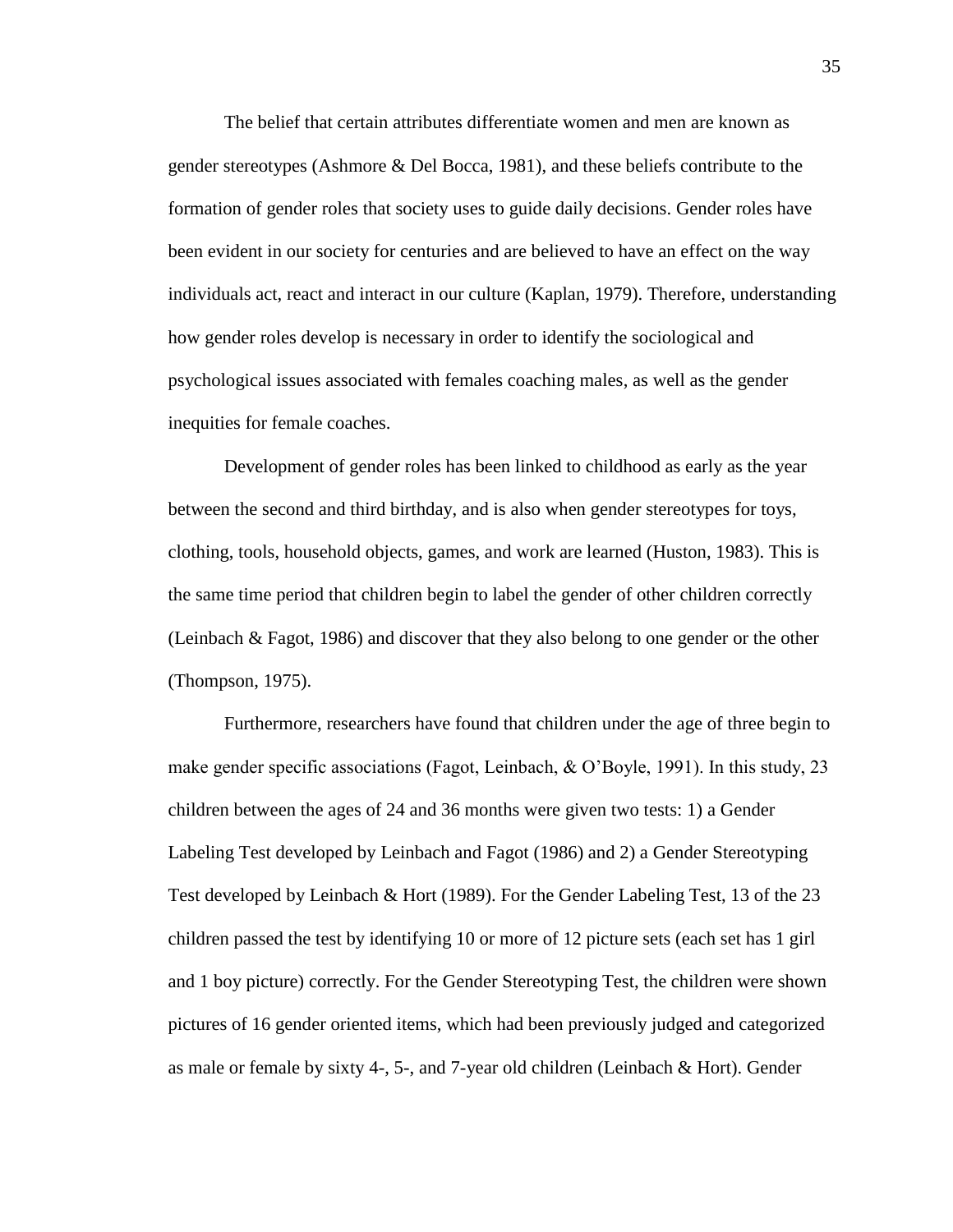labeling was significant with children who passed the Gender Labeling Test achieving higher stereotyping scores, suggesting that children under 3 years of age have begun to make gender stereotypes and associations with gender (Fagot et al.).

The second part of this study assessed the relation of gender stereotyping at certain ages and mother-child interactions and maternal attitudes (Fagot et al., 1991). Subjects included 60 children, 24, 30, and 36 months. The children were then given both the Gender Labeling and Gender Stereotyping Tests. Mother and child were then given time to play with two male typed toys, three neutral toys, and two female typed toys. Forty seven percent of children passed the Gender Labeling Test, with older children being more accurate (Fagot et al.). There were no significant differences in the behavior of mothers of boys and mothers of girls, showing that in this study, the mothers boys did not influence their child"s choices more or less than the mothers of girls and vice versa (Fagot et al.).

If gender labeling and gender roles are beginning to develop at two or three years of age, it is logical that the beliefs about gender roles strengthen as the child ages, especially once a child enter the school system. Stereotyping exists "in the education system in particular" (Shamai, 1994, p. 665). The author goes on to say that such stereotyping limits students" future decisions regarding various aspects of their lives, including choice of professions and career development….The stereotypes trap both sexes in traditional professions, and thus are inconsistent with the wide range of existing options" (p. 678).

Although Shamai (1994) believes the education system promotes stereotyping, teachers in a Midwest middle school do not agree (Mills, 1996). In this study, seventeen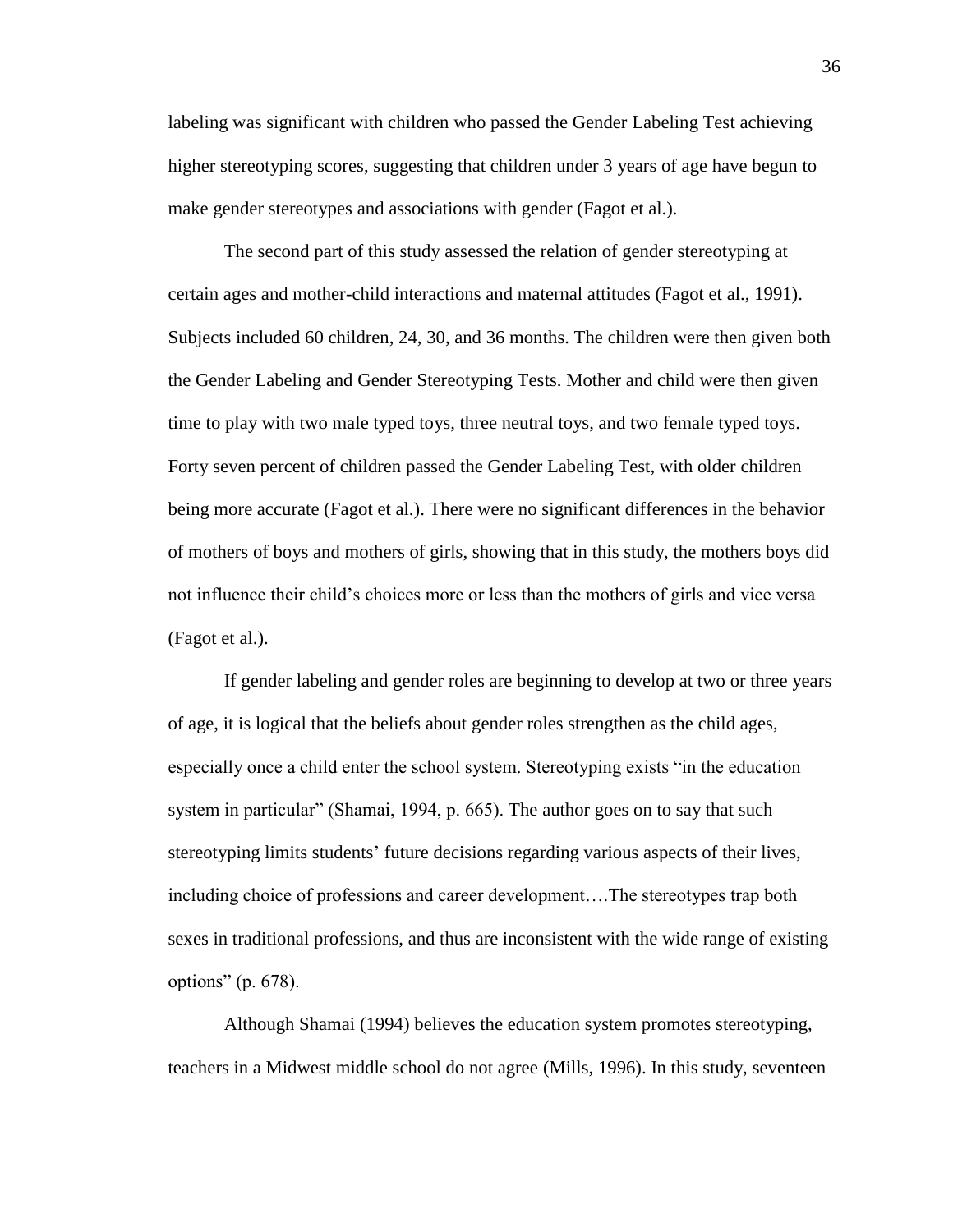teachers were asked: "Do you think that middle school students in general have more flexible attitudes toward female gender roles than do older generations (21 or older)?" In this group of teachers, 16 out of 17 teachers said yes. However, when middle school students (sixth, seventh and eighth grade) were surveyed and responses compared to a sampling group from a 4-year college, middle school student responses were not more flexible in their attitudes toward female gender roles (Mills).

Since gender labeling and gender stereotyping begin as early as two years of age, is it no wonder gender discrimination and inequality continue to exist in the work place? The time period that children learn gender stereotypes and to label gender is the year between the ages two and three (Huston, 1983) and is crucial in developing flexible attitudes toward gender roles and stereotypes that is carried into adult hood. During this development time frame, it is also important to consider the influence a parent has on a child, and the relationship between mother and child. In other words, "there seems to be a general assumption that stereotypes are learned through direct tuition, modeling, or simply noticing who does what," (Fagot et al., 1991, p.225). However in their study, Fagot et al. assessed that there appears to be no differential treatment between mothers of boys and mothers of girls in influencing their choices of gender appropriate toys. Even though mothers are not influencing one gender more than the other, gender role attitudes of middle school students do not appear to be more flexible than a generation ten years or more older than them (Mills, 1996), indicating that the generation that should be most liberated in gender roles is not.

*Women in Corporate Leadership Roles*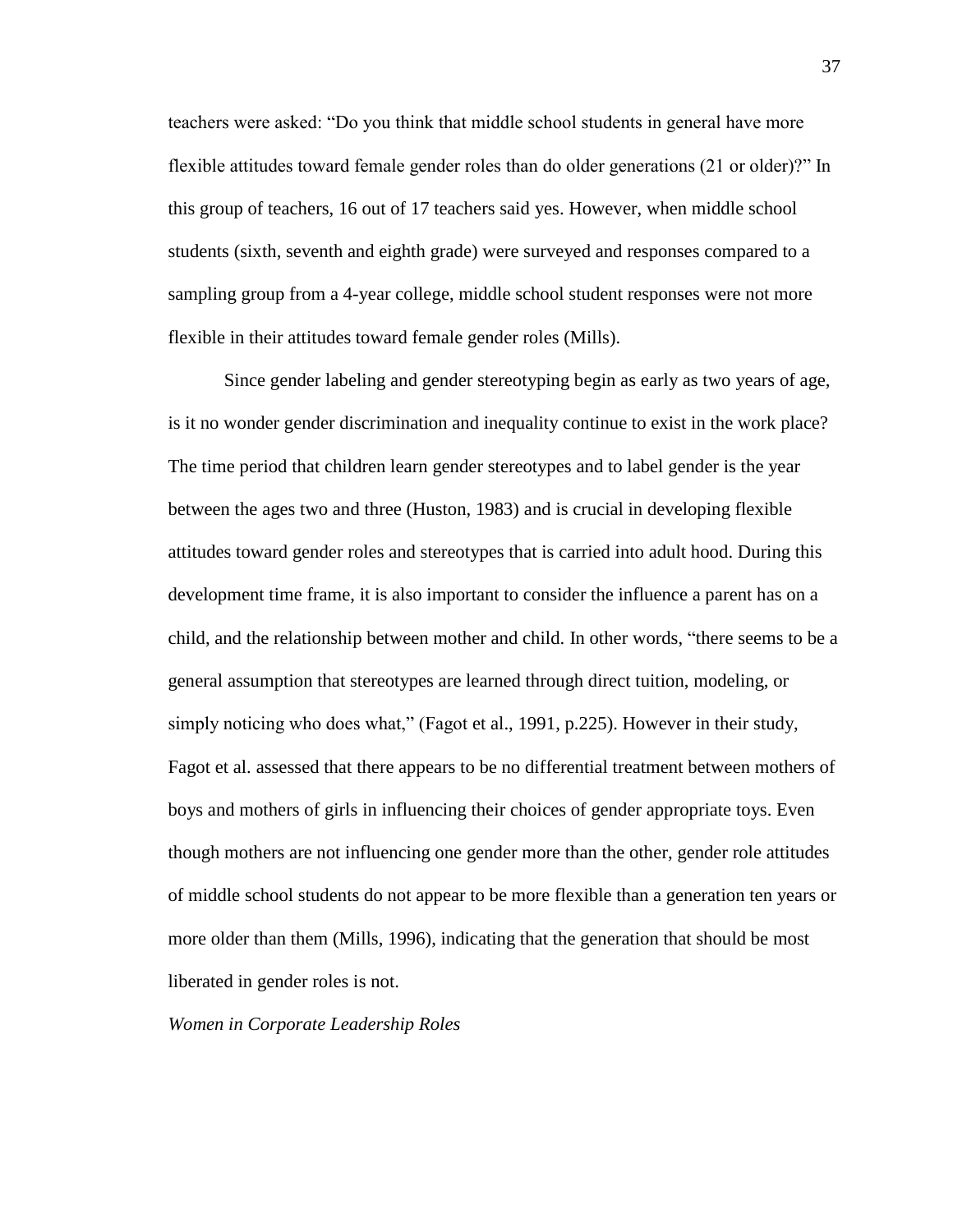Rosenfield (1988) surveyed more than 5000 females and found four major challenges preventing females from entering management level: 1) there is much competition for management level positions, 2) females prioritize family obligations causing them to process prioritizing getting married, having children and staying home with children, 3) females have an obstacle of being a female; this view indicates that there are certain traits and behaviors exhibited by women that are not conducive to becoming managers such as being too nurturing, and 4) stereotyping; women were stereotyped as not being willing to give enough time and effort to be in a management position. Later research found obstacles preventing females from entering management positions were male bosses (Wentling, 1996). Bosses do not encourage females to the management level as they do men. They were also found to be inadequate, insecure and unable to provide constructive criticism to help females build the skills needed to advance their career to the management level, and had difficulties dealing with females who wanted to move into management (Wentling), resulting in gender inequality and discrimination. The final obstacle made in Wentlings study was the lack of political savvy, indicating that females did not understand the politics associated with the business making them less qualified for the position.

Not only is it difficult for females to enter management positions, but even fewer females break into senior management or executive level positions due to similar issues. In 1997, the Glass Ceiling Commission reported that only 5% of senior managers (i.e. vice presidents or higher) were women in Fortune 1500 companies (Mitchell, 2000). Lyness and Thompson (1997) found that gender stereotyping prevents women from receiving development opportunities compared to men. Development opportunities are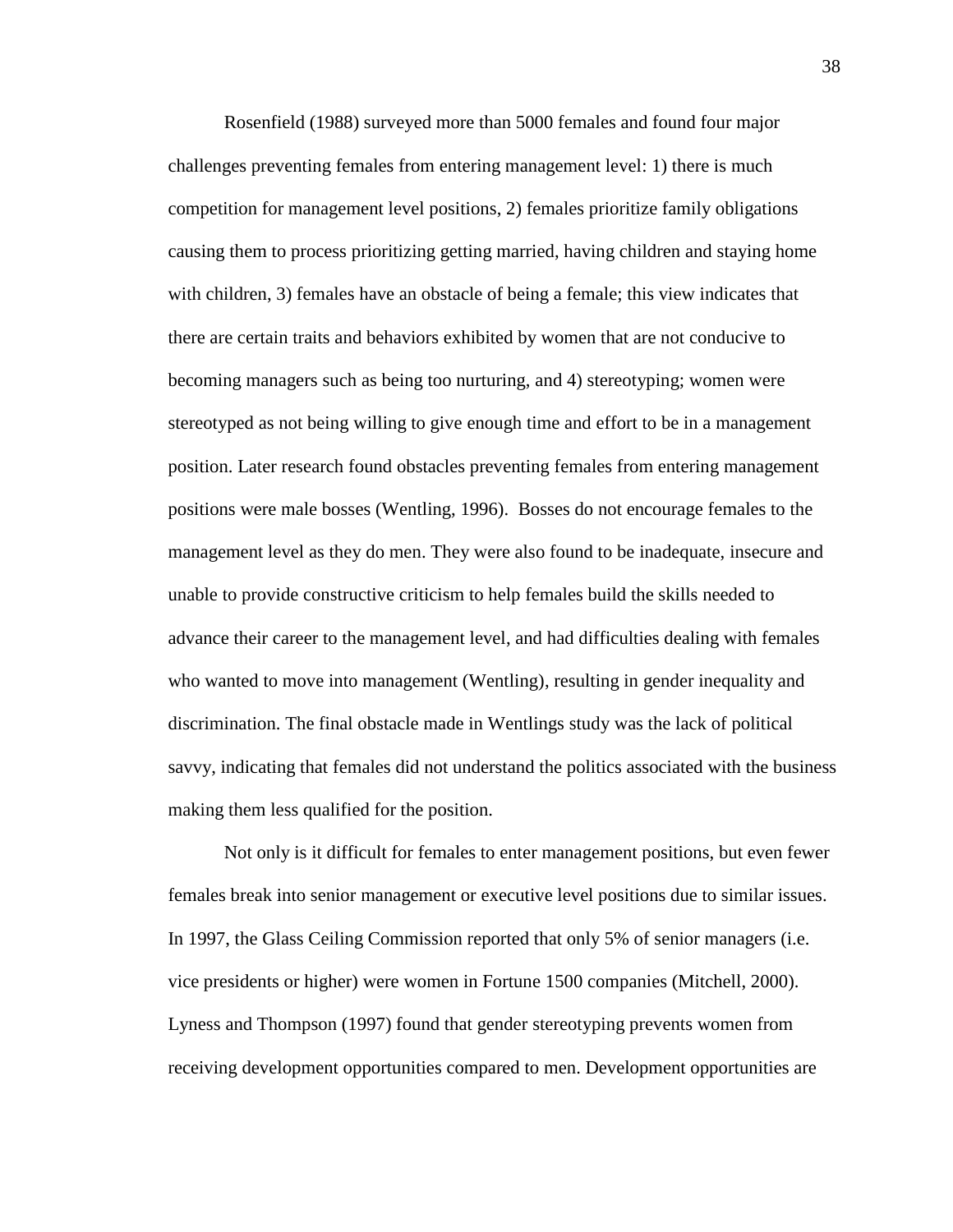defined as "high-profile, high-risk assignments, and positions that requires interfacing with multiple constituencies; positions for which one is not yet fully capable," (Mitchell, p.13) indicating the belief is that women are not capable of success in these assignments. The result is females with the same credentials, experience and accomplishment usually receive poorer evaluations than males (Heilman, 1997). The same study also found that women's achievements tend to be devaluated or attributed to luck or effort rather than ability or skill.

For the 5% of females who do advance to the executive level, Lyness and Thompson (1990) found females appear to be valued less then their male constituents. In their research, Lyness and Thompson found that female executives were given fewer stock options than males. According to Mitchell (2000), stock options are a tool used by corporations to retain their executives. Since female executives were not provided equivalent stock options to male executives, it is believed that female executives are not taken as seriously in the corporations long term plans (Mitchell).

#### *Women in Leadership Roles in Sport*

In a NCAA conducted study (2008), 12,379 female participants (i.e. studentathletes, administrators, coaches, and officials) completed surveys regarding the perceived barriers facing women in intercollegiate athletics careers. Current female student-athletes were asked "if a career in college athletics is not likely in your future, please rate how important each of the following factors were in that decision." Respondents' responses broke down in the following percents: 23% said gender discrimination, 23% said racial/ethnic discrimination in athletics and 20% unfavorable sexual orientation stereotyping in athletics (NCAA, 2008). All three responses indicate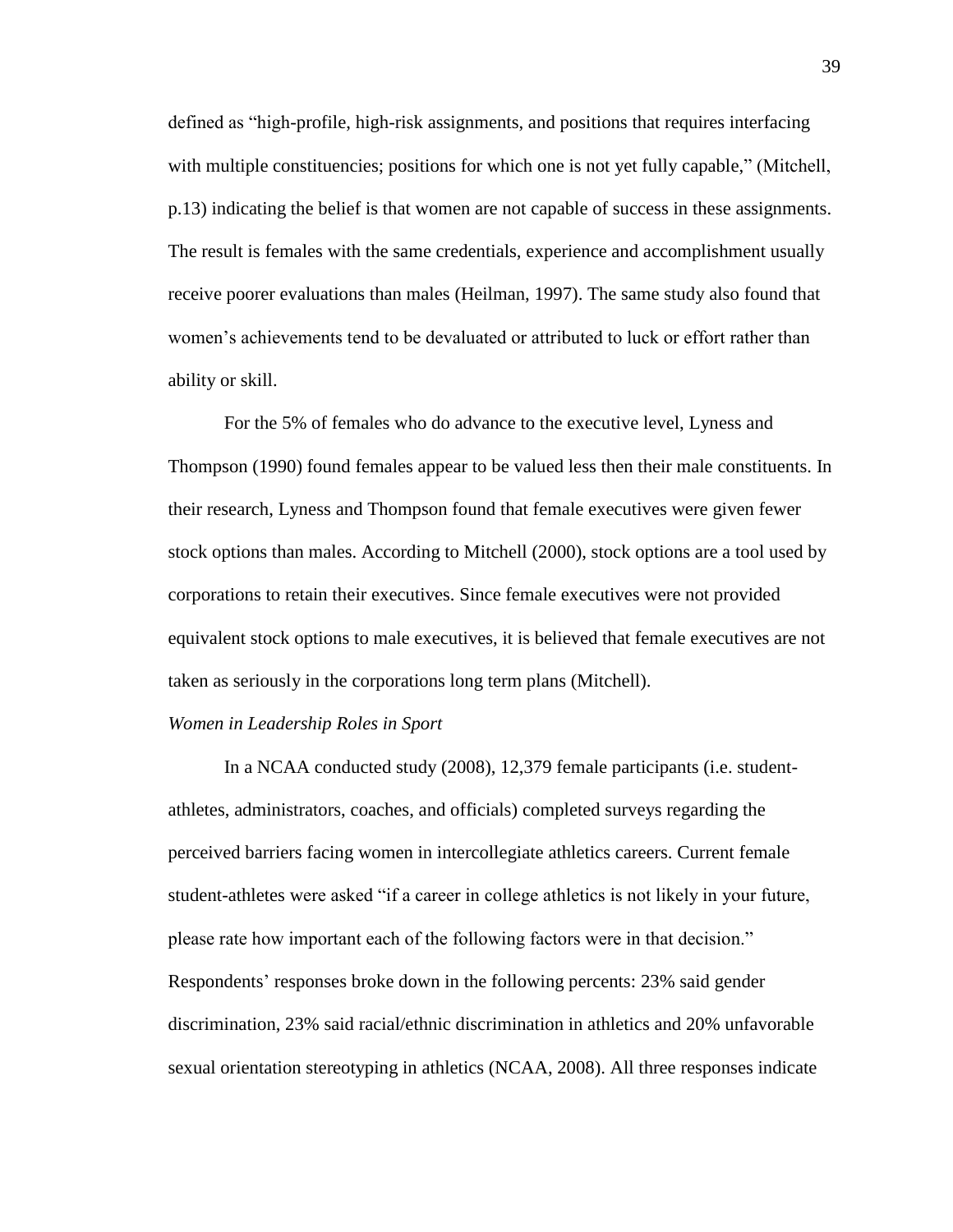that the history of females in sports and perceptions of females in sports have a direct connection to low number of females coaches.

Additional research in the area of historical issues and the low number of female coaches indicates that there are also gender related differences associated with the preparation of coaches. A study conducted by Sisley and Cape (1986) reviewed the backgrounds of 4,238 Oregon high school coaches and found a significant difference in relation to holding a physical education degree, having a coaching minor and being a varsity athlete. These findings indicate that there are a higher number of female coaches holding physical education degrees compared to male coaches, while a higher number of male coaches hold coaching minors or played varsity collegiate sports compared to women (Sisley & Cape).

However, when comparing candidates for coaching positions at the high school and NCAA Division III level, Dubois and Bacon (1999) discover six of the seven variables looked at did not discriminate between the two genders: the candidates" education level, highest level of coaches training, previous win-loss record, knowledge, discipline, and athletic experience (Dubois & Bacon). A difference was evident between male and female candidates for previous years of experience as a coach (Dubois  $\&$ Bacon). Male candidates had 7.1 years of coaching experience while females only had 3.1 years of coaching experience (Dubois & Bacon). When comparing a sub-sample of finalist that applied for female team vacancies, two variables indicated statistical significance: 1) total number of years experience as a high school and/or collegiate athlete, and 2) highest level of formal coaches training. The only variable showing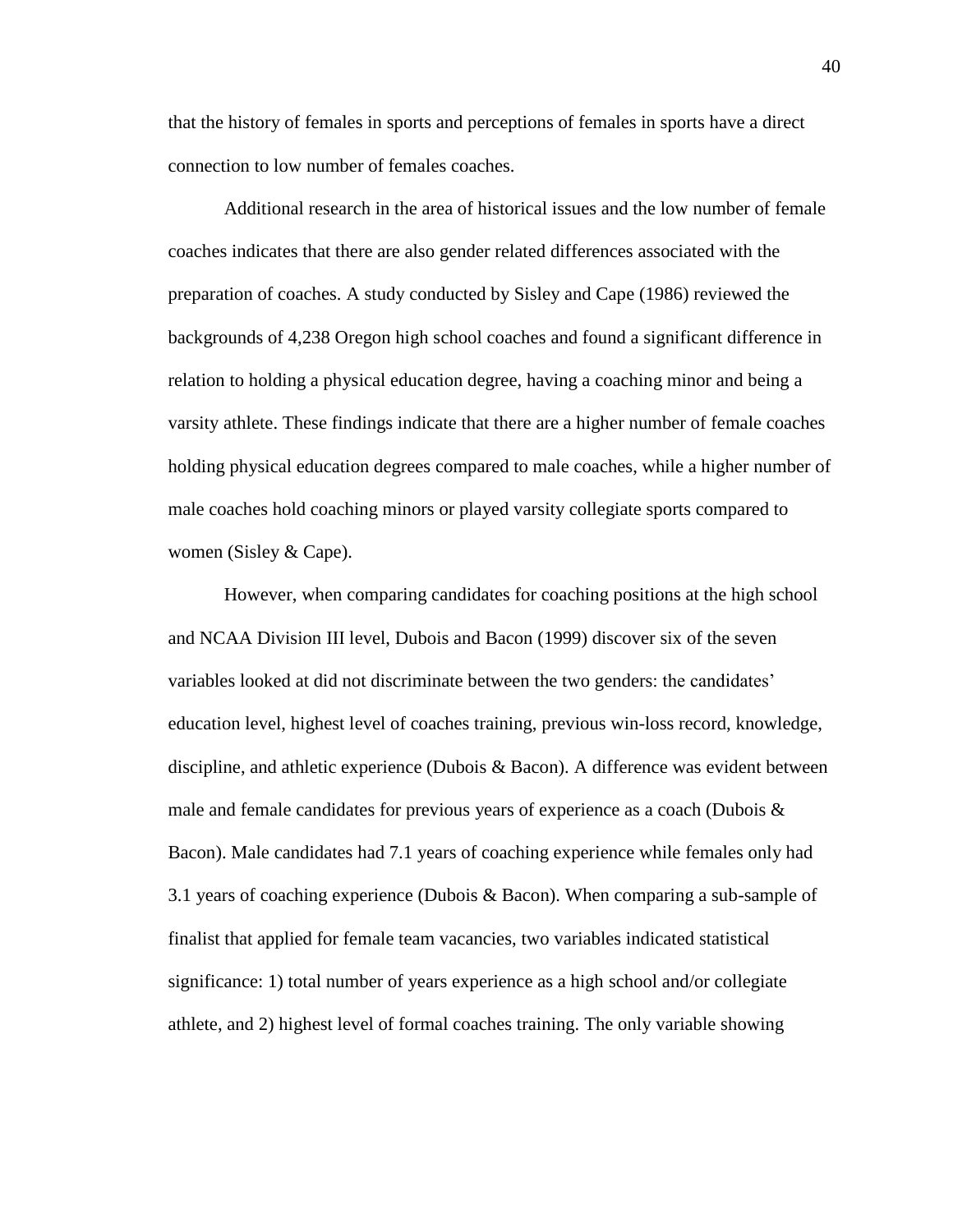significant difference is coaching experience as males had 6.3 years experience and females had 3.3 years of experience (Dubois & Bacon).

Another issue addressed is the idea of female coaches as role models (True, 1986); in other words, fewer female coaches means fewer female coaching role models for athletes. As a result, female athletes are missing out on a opportunity to learn from female coaches and potentially build a career in coaching. The findings of the NCAA Barriers Study (NCAA, 2008) support the need for female coaches to be role models in order to influence female athletes to become coaches as 19% of female collegiate athletes stated that one of the factors in the decision not to coach was a lack of role models. NCAA coaches were asked to identify what influenced their decision to enter the coaching profession using a 5-point Likert scale  $(1 =$  strongly disagree up to  $5 =$  strongly agree). Findings reported the top career influences were 1) family members; 2) a male coach as a role model; 3) peer encouragement; 4) a female coach as a role model; and 5) male coaches actively encouraged them to pursue a coaching career (Yiamouyiannis, 2008).

Just as positive role models from both male and female coaches are identified as influencers for females to enter the coaching profession, the NCAA Barriers Study (NCAA, 2008) found that 23% of female college athletes did not choose a career in coaching due to a poor relationship with a college coach, while 19% indicates the avoidance of a career in coaching was due to a poor relationship with a coach prior to college, and 17% indicates the avoidance of a career in coaching was due to knowing women in the business who are unhappy in their career. All of these reasons demonstrate

41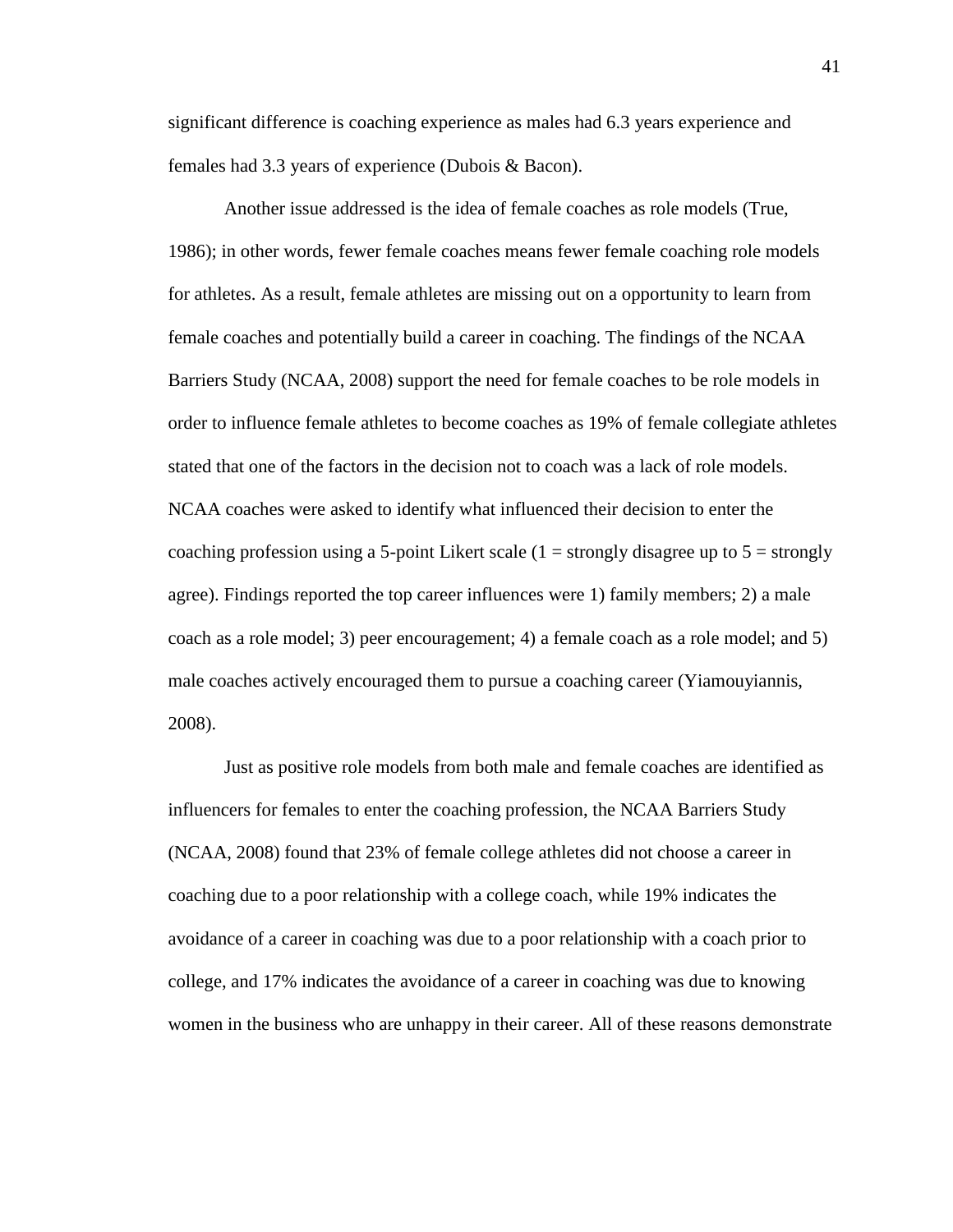the impact both positive and negative role models have on athletes and the influences coaches have in an athletes" decision to enter the coaching profession.

Carpenter and Acosta (1985) however, found that for those athletes planning to enter the coaching field, coaching may not be an ideal profession for women. Female athletes, in their study, were less likely then male athletes to consider coaching as a career due to other, "better" career options. Knoppers (1987) suggested that women have more difficult opportunities, resources and working conditions in coaching then men do. The NCAA Barriers study (NCAA, 2008) supports this finding as well. When female athletes were asked to rank why they did not choose a career in coaching, 70% reported they desired a higher salary. Yiamouyiannis" (2008) research indicates that 25% of respondents made less than \$20,000 annually, while only 15% of respondents made \$50,000 or more annually. When comparing salaries across NCAA Divisions, the largest differences were Divisions I and III. Division I had 54% of respondents earned \$30,000- \$49,000 annually, while Division III respondents had 21% earn \$10,000 or less annually, but 31% earned \$40,000-\$49,000 annually (Yiamouyiannis).

To support Carpenter and Acosta"s findings, the NCAA Barriers Study (NCAA, 2008) found 57% of student-athletes reported time requirements as a reason for not entering the coaching profession while 54% reported they prefer a 9 to 5 position. The demands of a collegiate coach are not limited to coaching, but also recruiting, traveling, two-a-day practices as well as other unexpected situations that arise during the season. As a result, there are fewer female coaches, particularly at the senior levels of competition (Bradford & Keshock, 2009).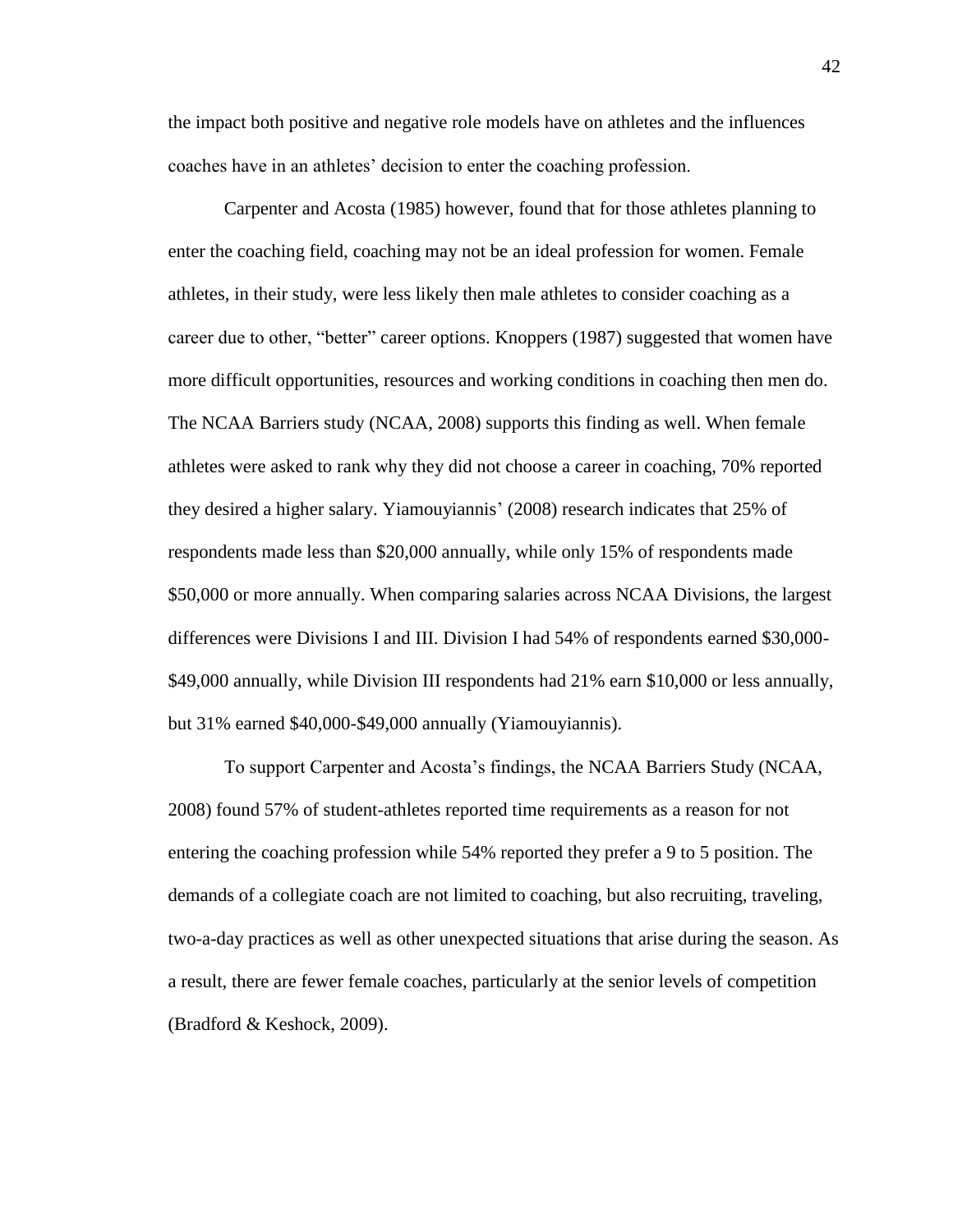Unfortunately, females choosing to enter the coaching profession face another road block; the inability to enter the "gold old boys"" club or network. A Canadian study interviewing 49 female coaches found that the "old boy network" runs their sport and also discusses feelings of exclusion from the power structure (Theberge, 1993). One respondent referrers to the "old boys' network" as a fraternity and she sees no way of breaking into it, where the other male coaches might (Theberge). Yiamouyiannis (2008) also found that respondents feel blocked from coaching positions due to gender. When respondents answered the survey item associated with differential treatment based on gender, responses indicate female coaches" feel excluded from the "good old boys" club/network" in NCAA athletics, as well as the lack of establishment of women"s network due to the low number of women in these positions (Yiamouyiannis). Respondents report that once in these jobs, women experience a lack of support due to the "good old boys"" club (Yiamouyiannis). It is unfortunate that female coaches do not feel they have a network they are welcomed in, as well as the inability to find support in their position.

Lovett and Lowry (1994) examined a secondary school system in Texas to study the low number of female coaches in the high school setting. Lovett and Lowry also attribute the low number of female coaches to the "good old boys"" club and provided surveys to evaluate the relationship or number of female coaches and the gender of the schools administration. Schools were divided into two categories: Two-person structure (a principal and one person responsible for boys" and girls" sports) and a Three-person structure (a principle and two individuals responsible for boys" and girls" sports). Of the 1,106 schools surveyed, 962 have a two-person structure while 144 have a three-person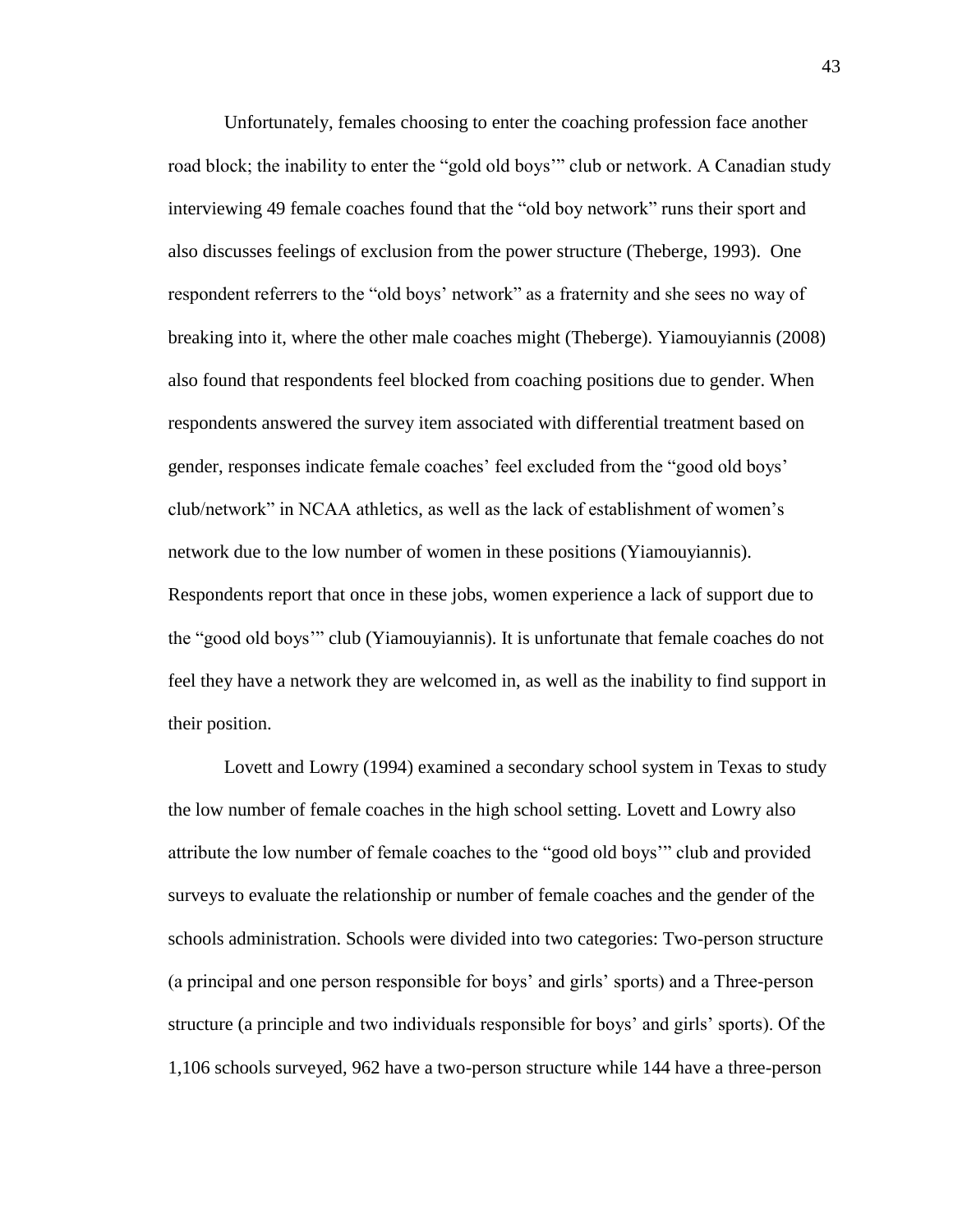structure. Findings show the all male model (male principal and male athletic director) has the largest number of male coaches, with 57% male and 42% female. The female principal and male athletic director model has 46% male coaches and 53% female coaches, while the all female model (female principal and female athletic director) has 40% male coaches and 60% female coaches (Lovett & Lowry). In comparing the models, the percentage of female coaches was higher if there was a female administrator in the model. The two-person model indicates that having either one or both principal and athletic director positions filled by a female opens the door to the "good old boys"" club allowing females access to coach.

Findings in the three-person model had two of the same results as the two person model (Lovett & Lowry, 1994). The model having a male principal, plus a male and female athletic director has 34% male coaches and 66% female coaches. While the model with a female principal, plus a male and female athletic director having 41% male coaches and 60% female coaches (Lovett& Lowry, 1994), both having a higher number of female coaches than male coaches. However, the all male model, male principal and athletic director, have 67% male coaches and only 33% female coaches, the lowest percentage of female coaches of the three models (Lovett & Lowry). Thus, indicating that having a female present in the three-person model opens the door to the "good old boys"" club, providing female role models and leadership to female coaches and athletes. *Females Coaching Males*

Although there has been a decrease in the number of females coaching female athletes since Title IX, one might hope this decrease is due to the number of female coaches leaving womens" sports to coach mens" sports, but that is not the case. According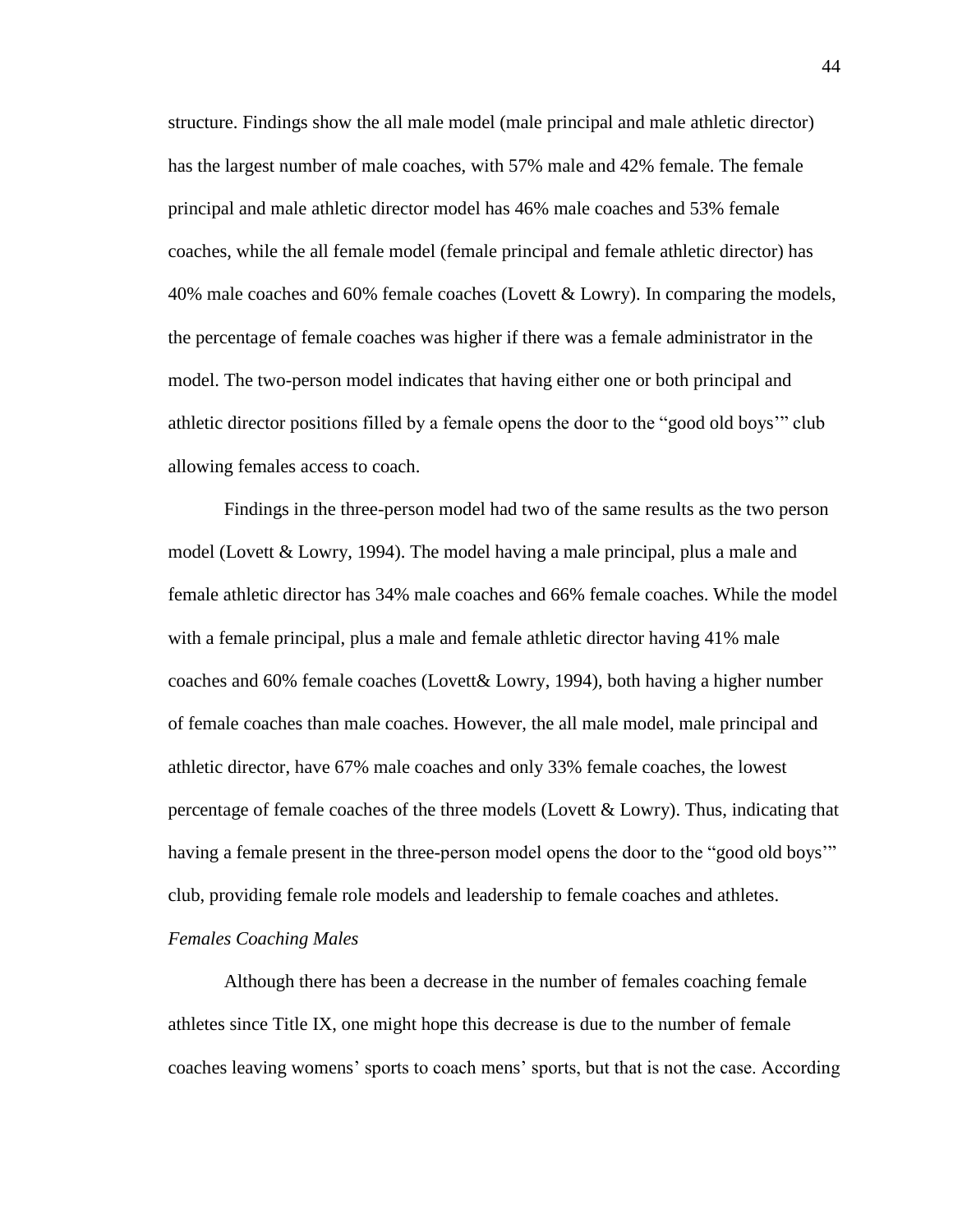to research conducted by Carpenter and Acosta (2000), only 2 to 3% of mens" sports are coached by a female at the collegiate level. While the National Association of Girls & Women"s Sports (2008) indicates that fewer than 3% of mens" college teams were coached by females in 2008, and those coaches were most often with co-ed teams or individual-centered sports such as swimming, tennis or track, indicating that there is still a "glass ceiling" that female coaches have not been able to break through. In this case, the "glass ceiling" is male dominated sports such as baseball, football and boys' basketball, soccer, etc, (Popke, 2008).

This finding is also supported by Yiamouyiannis (2008) study which reports that 96.2% of female coaches in men"s sports coached individual sports; the percentages are as follows: track/cross 44.3%, swimming 25.3%, tennis 11.4%, golf 6.3%, skiing 5.1% and other (fencing, soccer, rowing, volleyball, equestrian) 7.6%. When comparing the number of females coaching males throughout the NCAA Divisions, 66% of females in Division I coached cross country/track, while in Division III 35.4% of females coaches cross country/track and 37.5% of females coach swimming (Yiamouyiannis). Female coaches were evenly distributed across the sports in Division II with only 7 female coaches (Yiamouyiannis). Less than 3.8% of female coaches coached a team sports. According to Acosta and Carpenter (2006), no females coach mens" basketball, football, ice hockey, or baseball, which are considered high-profile sports. It is not surprising that serving as a head coach of a mens" NCAA team sport is more prestigious than serving as a head coach for a mens" individual sport (Yiamouyiannis), yet there are no female coaches in these positions.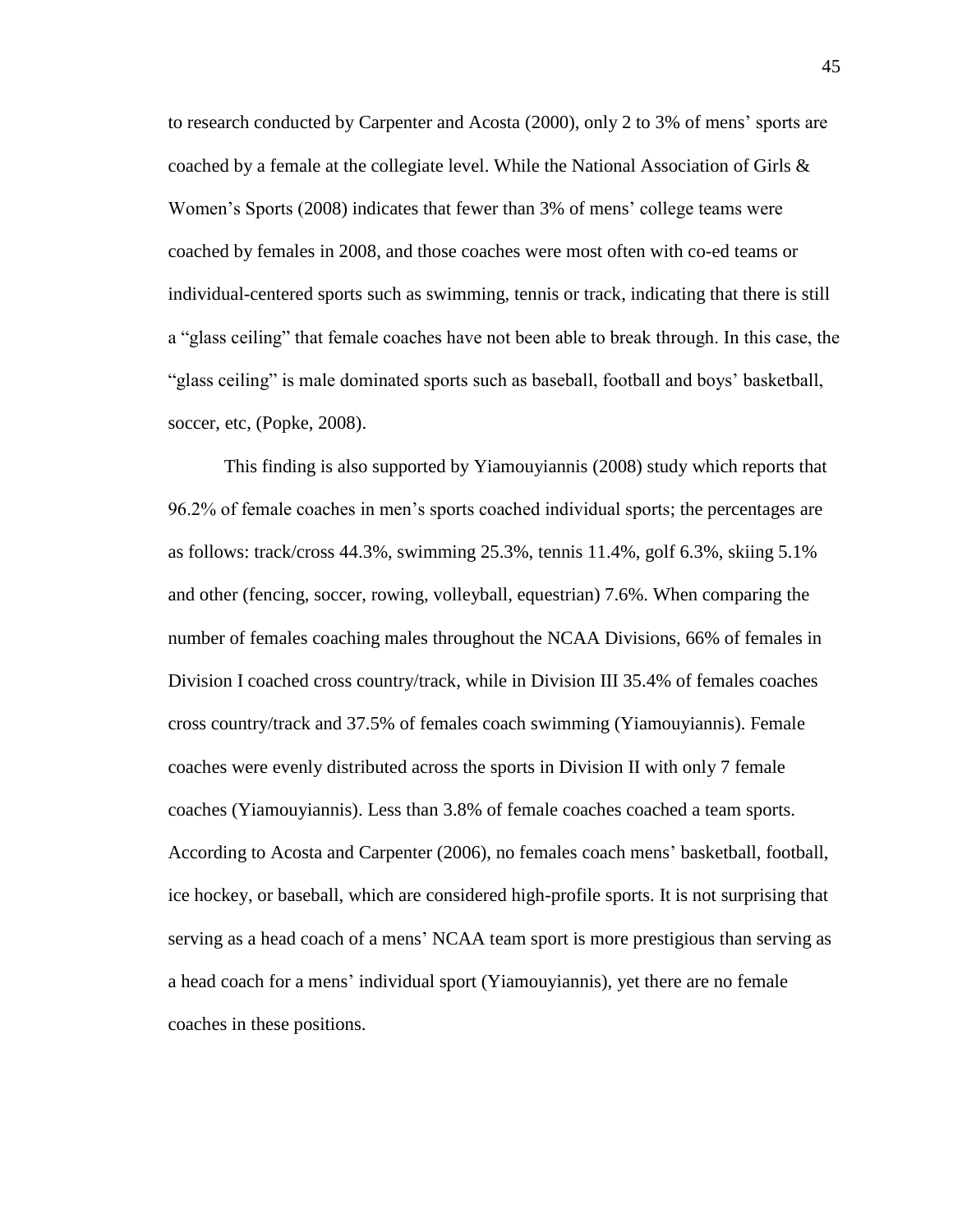Not only are there few females coaching male sports, but 95% of those who coach male sports serve as a head coach for both mens' and womens' teams in the NCAA (Yiamouyiannis, 2008). Therefore, only 5% of the respondents in this study coach a mens" sport only. Three of the respondents coach in Division I while the fourth coaches in Division III. Two of the three Division I coaches coached individual sports, tennis and gold, but the Division III coach was the coach for both mens" tennis and mens" squash teams (Yiamouyiannis).

Sometimes the females who do make it to coach male sports are thought of as tokens. The definition of token is: 1) an item, idea, person, etc., representing a group; a part as representing the whole; sample; indication and 2) something serving to represent or indicate some fact, event, feeling, etc. (dictionary.com). Because of the low number of female coaches, females in the coaching profession represent the female population, specifically those females coaching males. Research conducted by Kanter (1977) indicates that most females coaching males were in the skewed group, meaning the minority ratio group. The ratio was 85:15 majority-minority with the sample of coaches participating in the study being in the majority group coaching gender-segregated sports, where women dominate as athletes such as ice skating and the minority group coaching integrated sports (Kanter). Female coaches in the integrated group at higher levels of competition were less then 15% (Kantar); the females who fall into this 15% are tokens for other female coaches.

Just as Kantar"s (1977) research indicated over three decades ago, Yiamouyiannis" (2008) research indicates that not only is there a "glass ceiling" that is difficult to break through for females coaching male sports, but it is even more difficult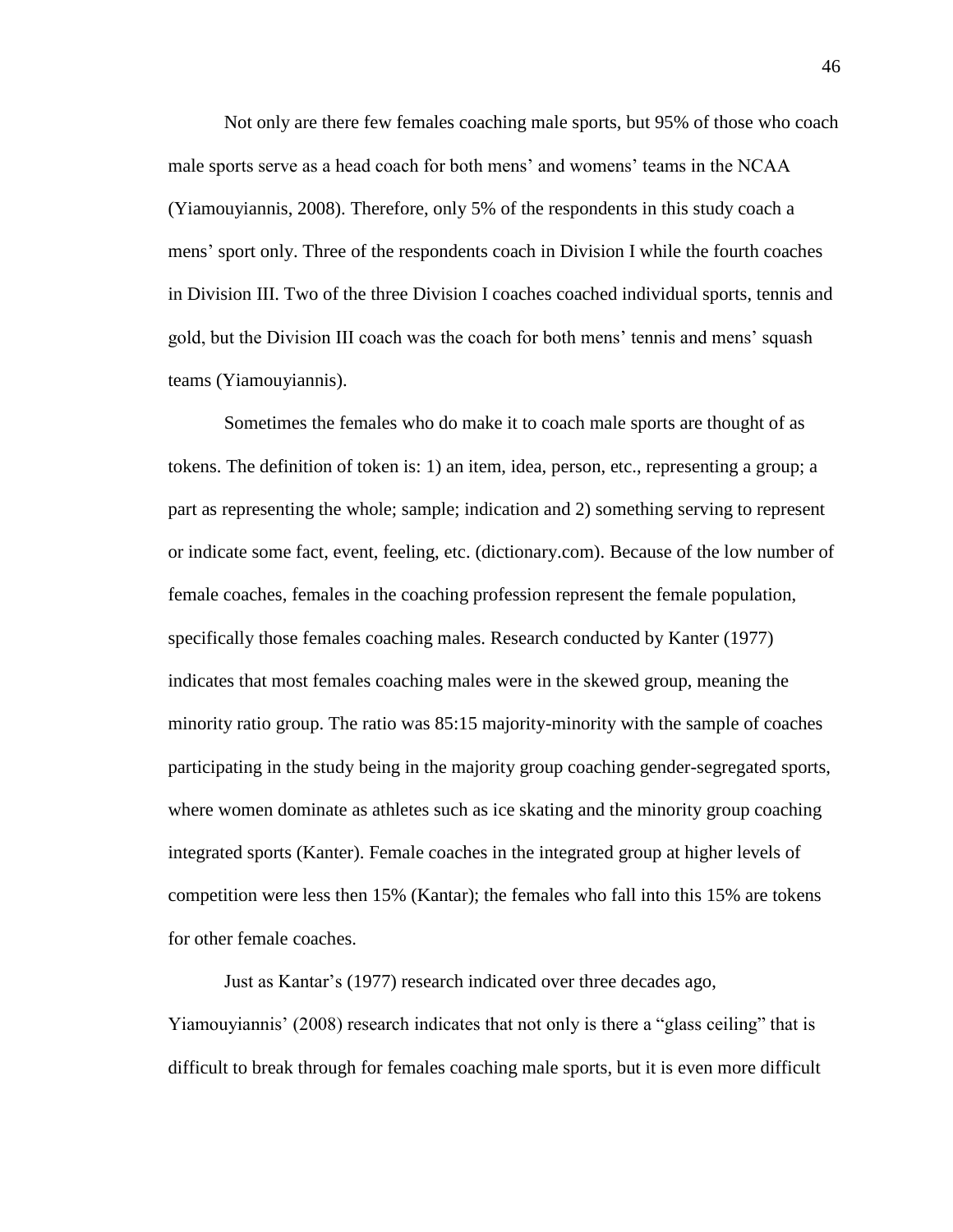for females to break through to male team sports. Unfortunately, respondents believe that females coaching males is the least favorite coach-athlete scenario by the approved by the American society (Yiamouyiannis). In this study, respondents stated how favorable or unfavorable they believe the U.S. society views the collegiate coaching profession for males and females. Using a 5-point Likert scale  $(1 = \text{unfavorable and } 5 = \text{favorable})$ , respondents" perception of males coaching males was reported as most favorably; *M =*  4.90 and *SD* = .305, with perceptions of females coaching males as least favorable; *M =* 2.67 and *SD* = .921 (Yiamouyiannis). Results indicate that respondents believe that Americans feel it is acceptable for males to coach male and female collegiate athletes and even for females to coach female athletes, but respondents do not believe Americans feel it is acceptable for females to coach males (Yiamouyiannis).

Beyond respondents" perceptions of favorable coaching scenarios, Yiamouyiannis (2008) also addressed the rationale for the low number of females coaching males. Using a 5-point Likert scale (1 = strongly disagree to  $5$  = strongly agree), respondents were asked why so few women are head coaches of NCAA mens" sport teams. The top five reasons indicated by respondents are: 1) females coaches are not applying for these jobs, 2) women aren"t applying because they feel these jobs aren"t open, 3) women as coaches of men"s" sport teams has not been supported by society, 4) female coaches received lower salaries, and 5) athletic directors are not recruiting or hiring women to coach men (Yiamouyiannis). The following five reasons for the low number of females coaching males indicated by respondents had a mean score of less than 3.00 indicating that they did not seem to be influential factors: 1) qualifications and experience level of women, 2) sexual harassment, 3) homophobia, 4) male athlete preference, and 5) interest level of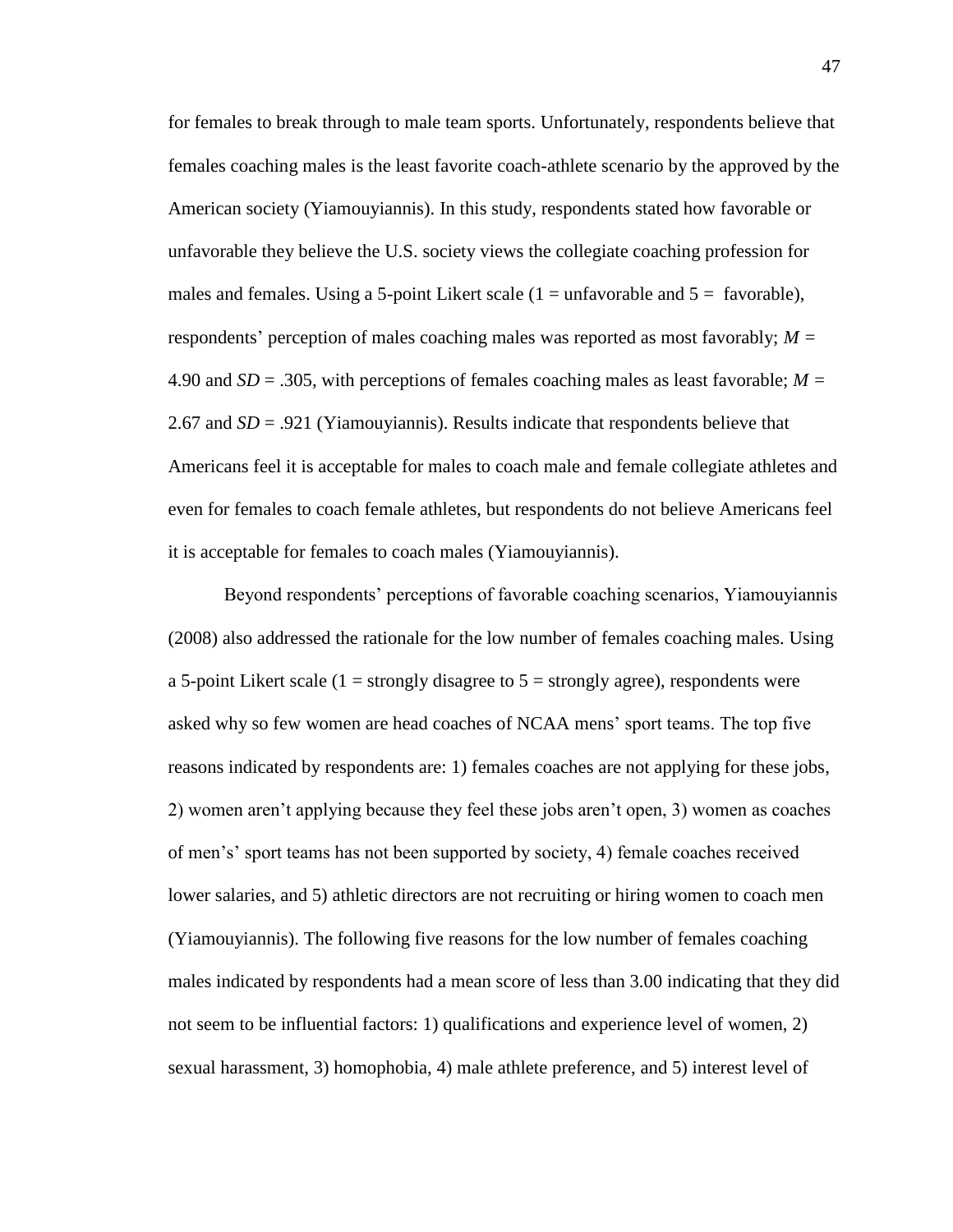female coaches (Yiamouyiannis). However, when looking at reasons for females not coaching male sports teams, research indicates that homophobia and sexual harassment are not influential factors; both having mean scores of less than 3.00 using a 5-point Likert scale (Yiamouyiannis).

Racial and ethnic concerns are also evident in research conduced by Yiamouyiannis (2008) who interviewed and surveyed 195 females currently coaching NCAA male sports teams. Findings indicate that 7.6% of respondents are minorities: American Indian, Black/African American, or Asian American, while 2.5% claimed multi-racial (Yiamouyiannis). When comparing racial categories to salary, athletic experience, coaching influencers, prior education/training, society views, and rationale for the low number of women coaching men, only one calculation indicated significance; rationale for the low number of women coaching men. Calculations indicate that a greater portion of racial minority respondents "strongly-agree" on a 5-point Likert scale that athletic directors are not recruiting/hiring women to coach men (Yiamouyiannis). Therefore, minority coaches currently coaching men"s teams in the NCAA feel that the historical issues of race, ethnicity and gender are still limiting factors in the number of females coaching males in the twenty-first century.

Coaches" education and training is specifically addressed by Yiamouyiannis (2008), finding that over half of the females coaching male respondents participated in coaching clinics, educational sessions at coaches" conferences, and coaching certification programs. The highest percentage of participation in coaches" education and training fell in the non-school based training programs with 85.9% attended coaches" clinics and 78.2% attended educational sessions at coaches" conferences. However, only 38.5% and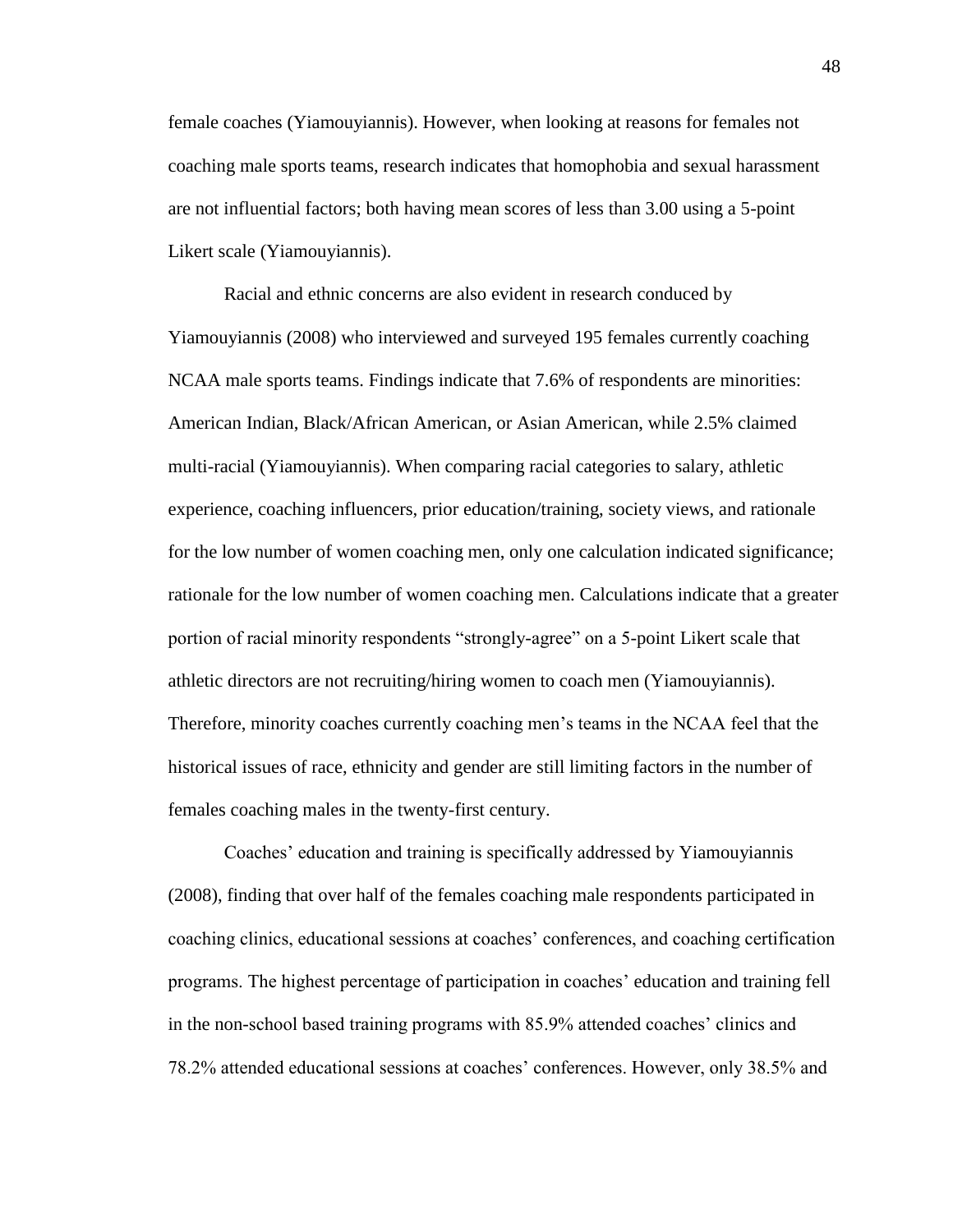43.6% attended school based training programs of college classes on coaching and inservice training by the athletic department respectively (Yiamouyiannis). Again, no comparisons are made to the type or percentage of coaches" education and training programs attended by male NCAA coaches coaching male athletes.

When comparing the education levels of females coaching males, Yiamouyiannis (2008) found discrepancies across the three NCAA Divisions regarding the respondents" level of education. Findings indicate 1.3% of respondents' highest level of education is a high school diploma, 26.6% of respondents' highest level of education is a bachelor's degree, 69.6% of respondents" highest level of education is a master"s degree and 2.5% of respondents" highest level of education is a PhD or EdD (Yiamouyiannis). Significant difference is found between race and highest degree with a greater number of white/Caucasian respondents reported holding a master's degree while a greater number of racial minority respondents hold a bachelor"s degree (Yiamouyiannis). Findings did not identify area of concentration for bachelor or master degrees held, nor were these findings compared to the highest level of degree held for males coaching males in the NCAA.

Another aspect of coaches" preparation looked at by Yiamouyiannis (2008) was the respondents" level of playing experiences and previous coaching experience. The majority of the respondents indicated collegiate level playing experience (86%), while 70% of respondents indicated high school level playing experience, and 34% indicated non-scholastic level playing experience (Yiamouyiannis). Although Sisley and Cape (1986) found that it is more common for male high school coaches to have collegiate varsity playing experiences than females high school coaches. In 2008, over 75% of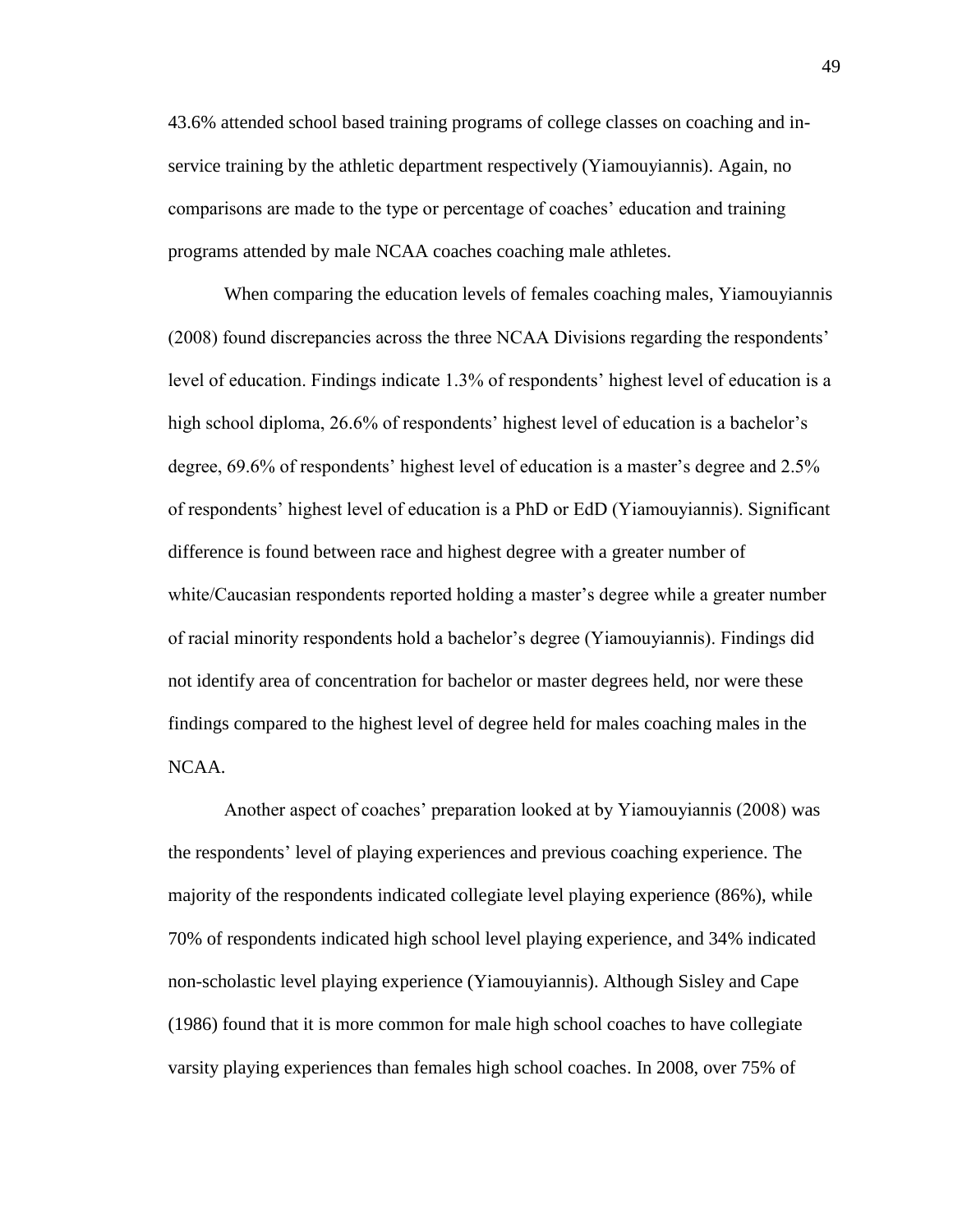female NCAA coaches coaching male athletes who responded to this study reported playing a collegiate sport; indicating that females may be getting more opportunities for sport participation than twenty years ago, or this level of playing experiences is expected in order to coach at the collegiate level (Sisley & Cape).

Yiamouyiannis (2008) also found that 75% of females coaching male have previous coaching experience at the collegiate level and about half have previous coaching experience at the high school or non-scholastic level. However, when comparing age range and whether respondent had previous coaching experience as a graduate assistant, significant differences is found of  $p < .001$  (Yiamouyiannis). Over half of the respondents, under the age of 36, previously served as a graduate assistant coach compared to 11.1% of respondents, over the age of 36, who served as a graduate assistant coach (Yiamouyiannis). Therefore there may now be more opportunities available for female coaches in the younger generations.

During the qualitative portions of Yiamouyiannis" (2008) research, respondents state that getting recruited for male coaching positions, hired for them and receiving equal salary for the position are concerns. Dubois and Bacon (1999) conducted research at the high school level and Division III collegiate level, including 37 high schools and 9 colleges, to determine if there is gender discrimination in hiring for coaching positions. Subjects for this study were the final candidates for coaching vacancies; athletic directors at each institution provided the information for each candidate. In the section, "do women apply?" research indicates yes, women do apply (Dubois & Bacon). Among candidates for females" sports teams, females represent 44% of total applicants and 50% of finalist candidates (Dubois & Bacon). However, female candidates consisted of only 16% of all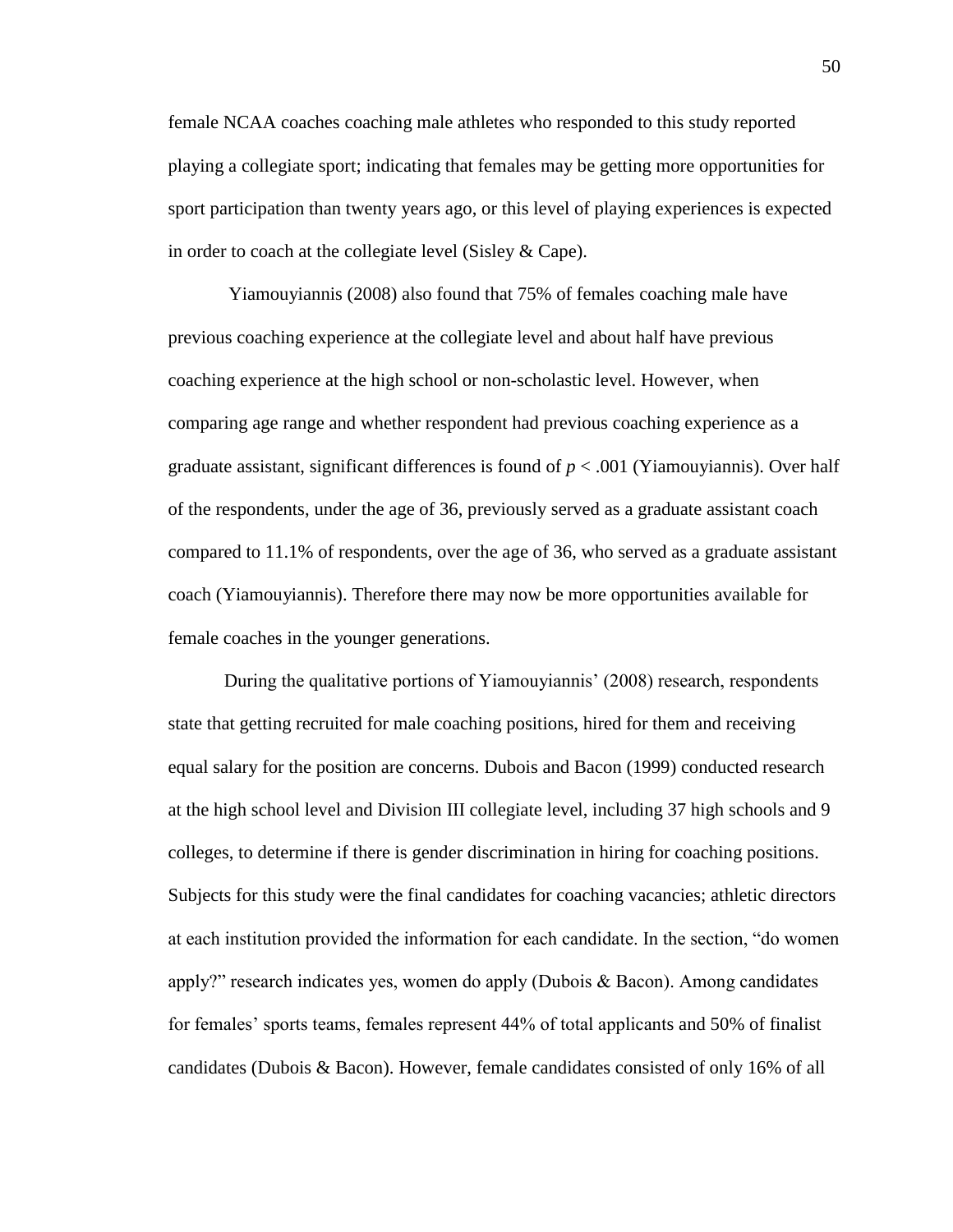applicants for all team openings, and only 21% of finalist candidates for all team openings (Dubois & Bacon), indicating that fewer females are applying for coaching positions of male sports teams.

Respondents state that getting recruited for male coaching positions as a concern with good reason (Yiamouyiannis, 2008). Dubois and Bacon (1999) research supports this concern as only 16 female candidates applied on their own for coaching vacancies, while 81 males applied for a vacancy without sponsorship or recruitment, indicating that females may not feel the position is open to them unless they are recruited by administration or other means. Unfortunately, there was not a single female candidate for 27.5% of the coaching vacancies included in this study (Dubois & Bacon).

Once a female becomes a coach of a male sport, respondents experience a lack of support (Yiamouyiannis, 2008). Respondents gave four examples that illustrate access and support barriers that affect females in these positions: 1) "good old boys" club", 2) "prejudice" from male colleagues, 3) feelings of isolation, described as being the only female at meetings, and 4) "lack of competent female coaching roles models," (Yiamouyiannis). When responding to general workplace issues, respondents stated that receiving lower salaries, women as coaches of men"s sports teams not being supported by society, and females in these coaching positions gaining less prestige than their male counterparts, all attribute to the low number of women as coaches of men's' sports teams (Yiamouyiannis).

Yiamouyiannis (2008) addressed the issue of making the coaching profession more appealing to females. Three main themes emerged: 1) recruiting and hiring strategies, 2) increasing institutional support, and 3) individual and collective action

51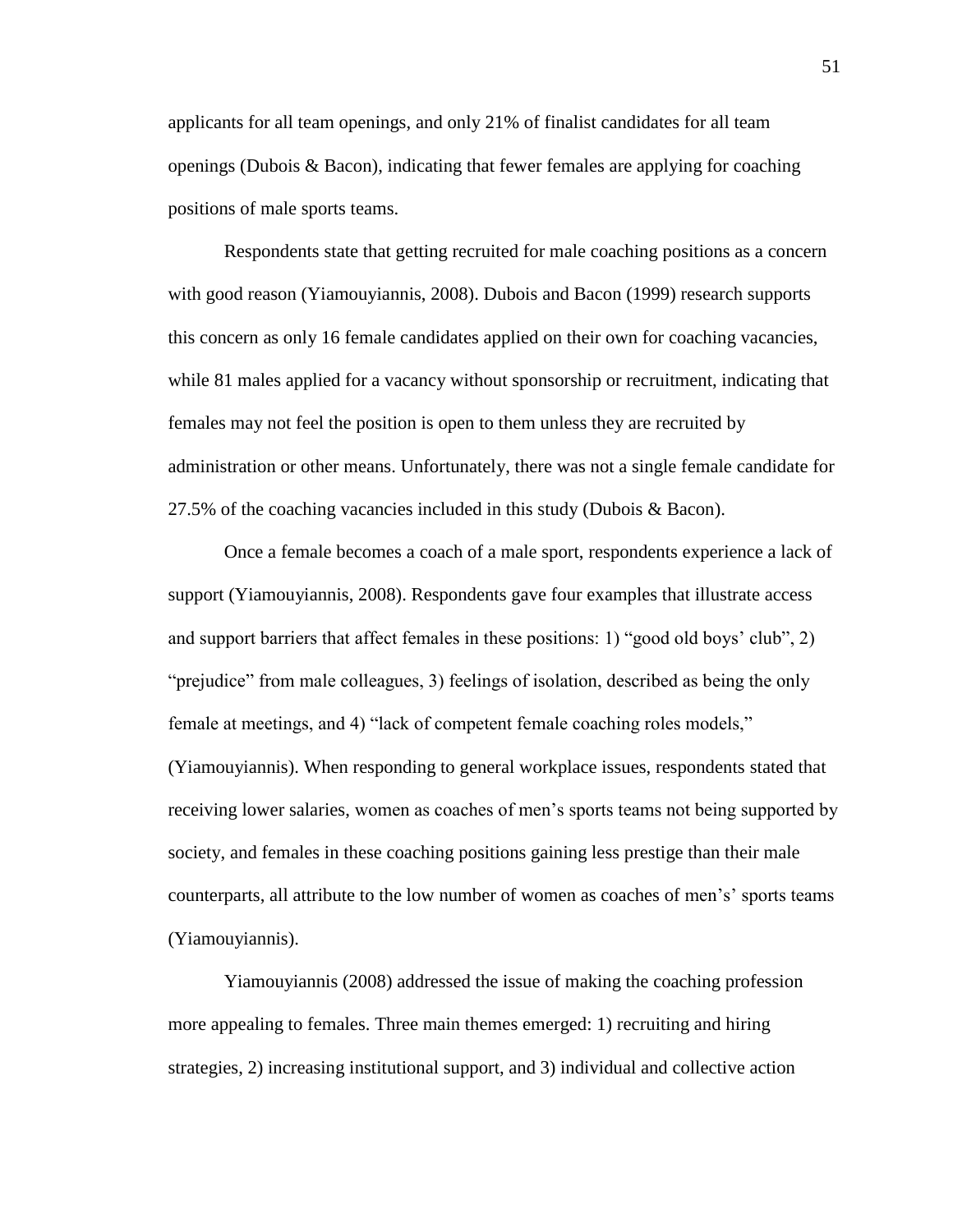(Yiamouyiannis). Respondents stated that for the first theme of recruiting and hiring strategies, females need to be more actively recruited for male coaching positions, specifically by athletic directors. Females need to be encouraged to apply when advertising the position with more attention being paid to the hiring process (Yiamouyiannis). The second theme of increasing institutional support, respondents indicated that the work place needs to be more inviting for women, providing additional training and mentoring opportunities, provide more general support by increasing salaries and resources while addressing work/life balance issues (Yiamouyiannis). Respondents believe these changes must come from higher up the chain of command, indicating that the key to resolving these issues is having more females in administration (Yiamouyiannis). Also, respondents feel that education is needed on all levels, helping athletes to understand and adjust to females in leadership positions, education of male coaches, as well as training and education opportunities and mentoring opportunities for females who coach males, to better prepare them to deal with issues associated with coaching males (Yiamouyiannis). Respondents also stated the need to provide resources for females with multiple roles, such as being a wife and mother; ideas provided were access to daycare or bonuses for daycare (Yiamouyiannis). The final theme of individual and collective action indicates that respondents felt having more females in administration positions to actively recruit female coaches is a major key along with younger men who are open to change (Yiamouyiannis).

#### *Summary*

After reviewing the literature about gender roles, discrimination, and inequalities in the work place, one can begin to understand the low percentages of female coaches. In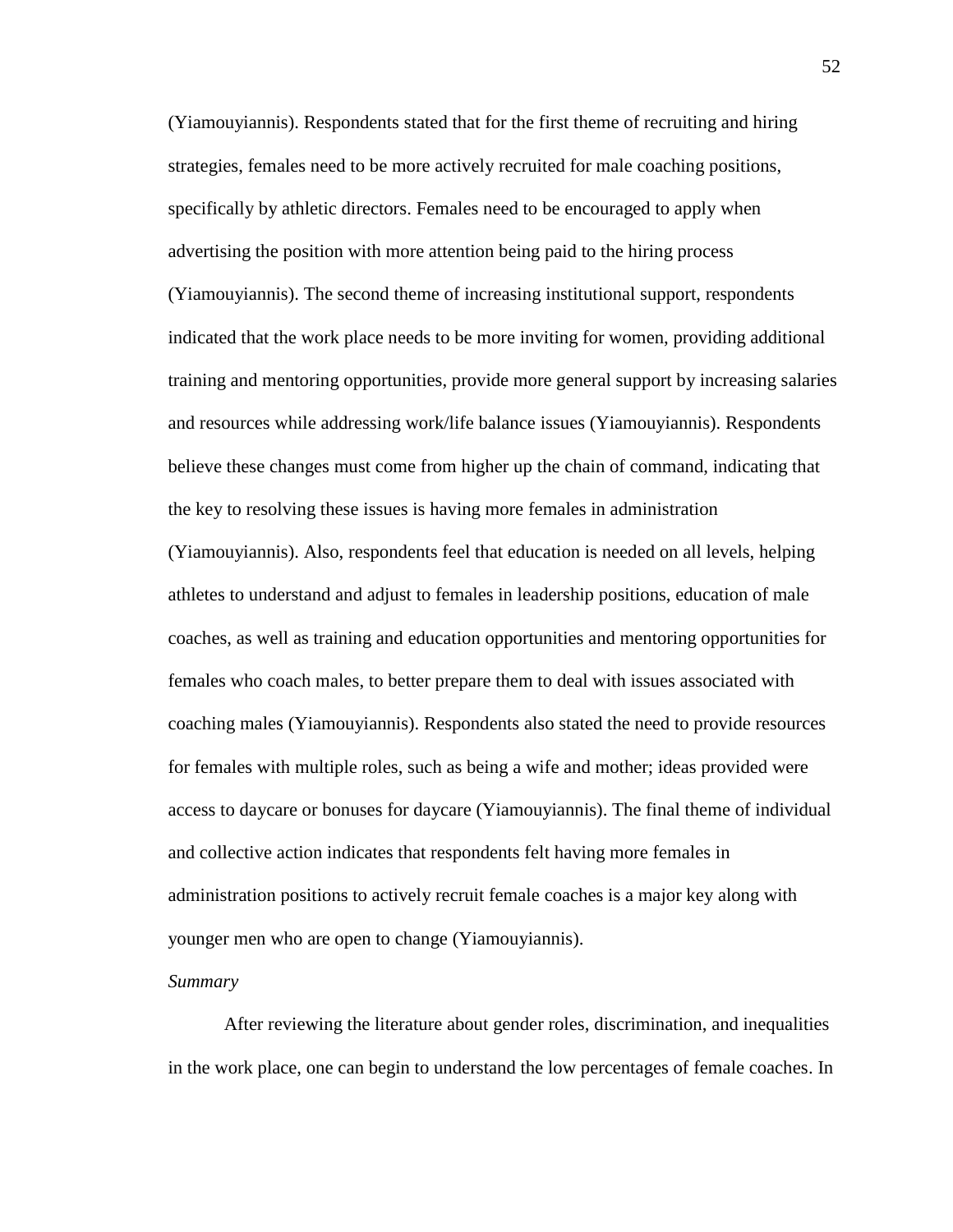the twenty first century, females still struggle to break through the "glass ceiling" in both the business world and coaching profession alike, with similar barriers blocking their path to top positions. In the coaching profession, there are currently fewer female coaches for all sports than prior to Title XI, yet female coaches with equal talent, education, experience, and knowledge as male coaches, are not being hired for coaching positions of male teams, proving gender inequality exists in the coaching profession.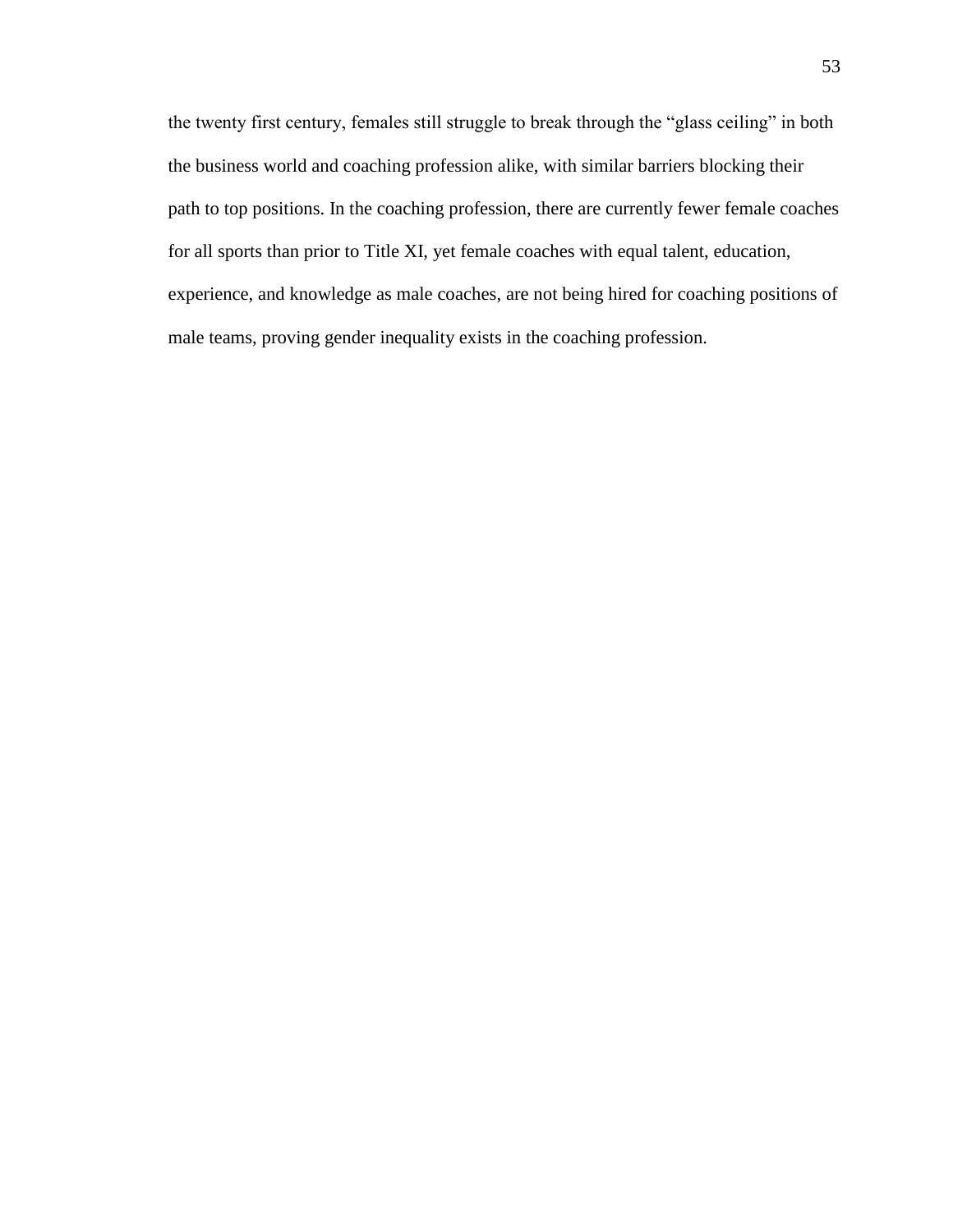#### APPENDIX B

#### Coach Interview Guide

#### **Playing Experience History**

1. Please discuss your youth athletic experience, which sports did you play?

3. Discuss what this experience was like regarding teammates and coaches.

4. How many of your coaches were female and at what levels did you have them as your coach?

5. Discuss your relationship with your female coaches. What were their coaching styles?

6. How many of your coaches were male and at what levels did you have them as your coach?

7. Discuss your relationship with your male coaches. What were their coaching styles?

10. Discuss your overall collegiate playing experience.

11. Discuss your relationship with your coach or coaches in college.

13. Discuss any post-collegiate playing experiences.

#### **Coaching Philosophy & Career**

1. Which coach had a tremendous influence or impact on you not only as a player but also as a person and why?

2. Please discuss the reasons you became interested in coaching.

3. How were you approached for the West Orange High coaching position?

4. Discuss your initial feelings immediately after being contacted for this position.

5. Discuss your immediate concerns once you accepted this coaching position.

6. Discuss the process associated with hiring your assistant coaches.

7. Discuss your first meeting with your players. What questions did the players have for you?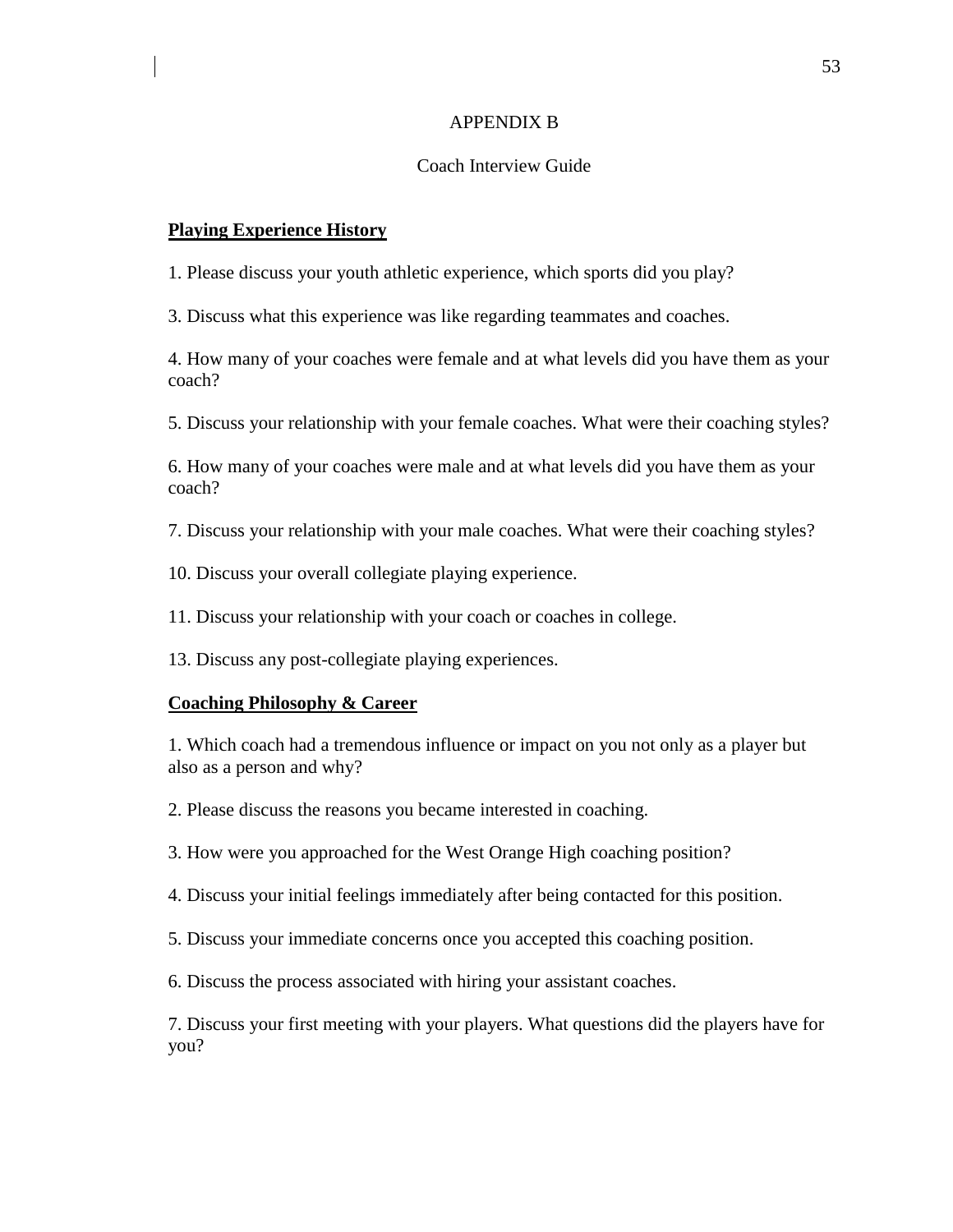8. Discuss any apprehensions you had regarding coaching male players.

9. Describe the experience of your team"s first practice.

10. Describe your coaching style and how your style meshed with the (school) team.

11. Describe your three greatest concerns going into the season.

12. Overall, how would you rate your success and your team"s success?

13. Was there anything that made being a female coach easier about coaching male athletes?

### **Environment**

1. Describe the reactions of your family and friends when you took this position.

2. Discuss your relationship with the other coaches in the league

3. Discuss how the home fans and opponent"s fans treated you.

4. Discuss your relationship with administrators in the athletic department.

### **Future**

1. Please discuss any advice you may have for future female coaches of male athletes.

2. What would you do differently if you were to coach another male team?

3. What are the biggest road blocks to having more women coaches for male teams, especially college and professional?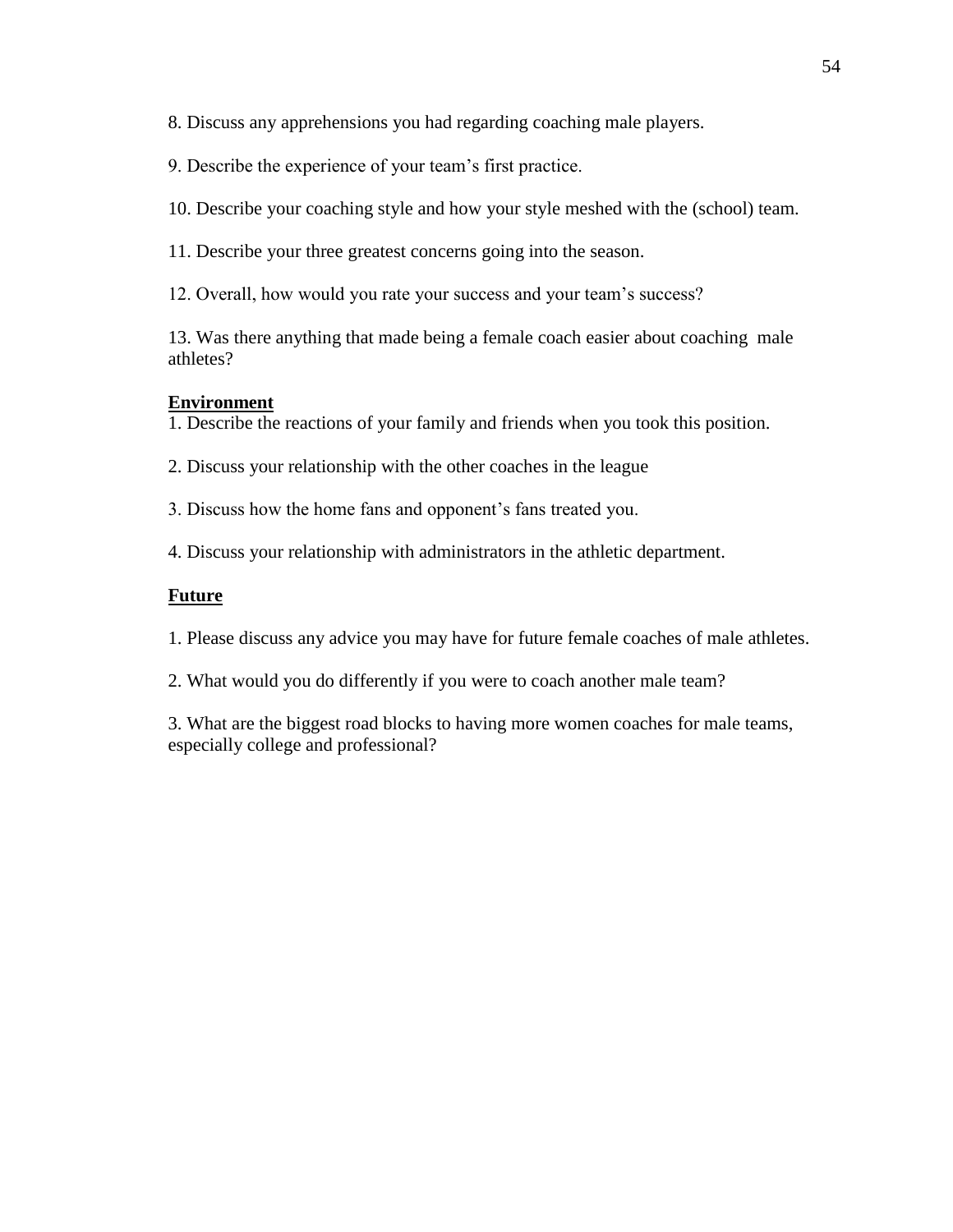### APPENDIX C

## Chart of Categories and Themes

| Categories                             | Primary<br>themes                                               | Secondary<br>themes                                           | Coach A                                                                                                                                                                                                                          | Coach B                                                                                                                                                                                                                                                                   | Coach C                                                                                                                                                                                                                                                                                                                  |
|----------------------------------------|-----------------------------------------------------------------|---------------------------------------------------------------|----------------------------------------------------------------------------------------------------------------------------------------------------------------------------------------------------------------------------------|---------------------------------------------------------------------------------------------------------------------------------------------------------------------------------------------------------------------------------------------------------------------------|--------------------------------------------------------------------------------------------------------------------------------------------------------------------------------------------------------------------------------------------------------------------------------------------------------------------------|
| personal<br>playing<br>history         | multiple sport<br>athletes in<br>youth and<br>high school       |                                                               |                                                                                                                                                                                                                                  |                                                                                                                                                                                                                                                                           |                                                                                                                                                                                                                                                                                                                          |
|                                        | were<br>collegiate<br>athletes                                  |                                                               |                                                                                                                                                                                                                                  |                                                                                                                                                                                                                                                                           |                                                                                                                                                                                                                                                                                                                          |
|                                        |                                                                 | two<br>coaches<br>play<br>tournamen<br>t play post<br>college |                                                                                                                                                                                                                                  |                                                                                                                                                                                                                                                                           |                                                                                                                                                                                                                                                                                                                          |
| relationship<br>with former<br>coaches | relationships<br>with female<br>college<br>coaches were<br>poor |                                                               | the first<br>coach I had,<br>she had no<br>relationship<br>with us<br>except for<br>poking us on<br>the shoulder<br>if we were<br>going<br>homethey<br>were a little<br>more<br>vindictive,<br>took things<br>more<br>personally | If you asked<br>who my least<br>favorite coach<br>was it would be<br>my female<br>college<br>volleyball<br>coachHer<br>emotions got in<br>the way and<br>she played<br>favoritesshe<br>made it so<br>competitive that<br>it turned the<br>athletes against<br>each other. | My college<br>cheerleading<br>coach was very<br>young and I<br>think in a lot of<br>ways I tried to<br>help her out.<br>We were more<br>like friends than<br>coach/cheerlea<br>der<br>relationshipit<br>was kind of a<br>lot of drama<br>which I guess<br>is typical with<br>any program,<br>especially<br>cheerleading. |
|                                        | females<br>coaches were<br>not<br>knowledgeabl<br>е             |                                                               | The school<br>lost the<br>badminton<br>program so<br>they decided<br>that<br>badminton<br>was a racket<br>sport so they<br>made the<br>badminton<br>coach the<br>new tennis                                                      | when it came to<br>volleyball, she<br>was not very<br>knowledgeable                                                                                                                                                                                                       |                                                                                                                                                                                                                                                                                                                          |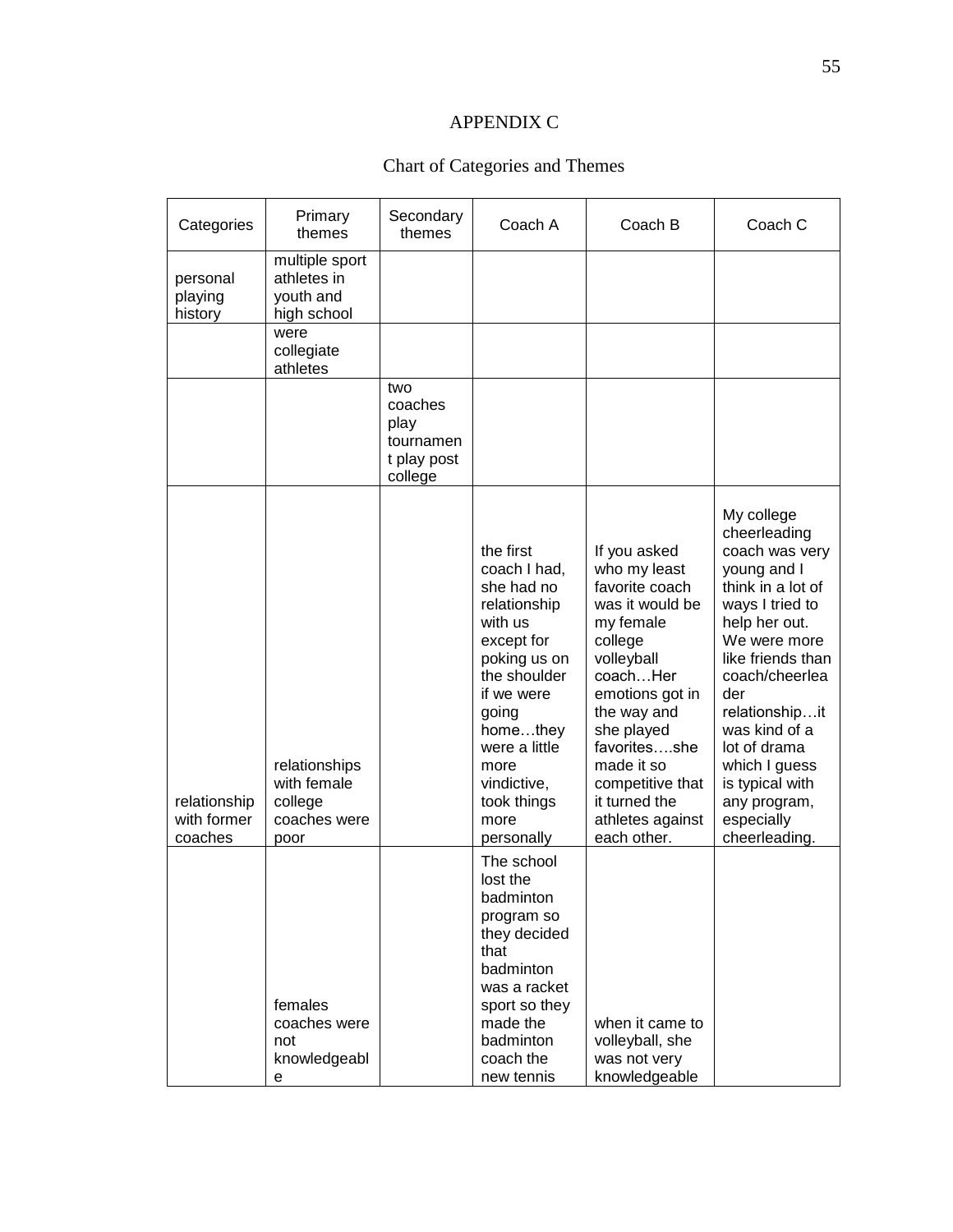|                                                                                          | coach, so<br>then I played<br>tennis for the<br>badminton<br>coach.                                                                                                                                                                                                            |                                                                                            |                                                                                                                                                                                   |
|------------------------------------------------------------------------------------------|--------------------------------------------------------------------------------------------------------------------------------------------------------------------------------------------------------------------------------------------------------------------------------|--------------------------------------------------------------------------------------------|-----------------------------------------------------------------------------------------------------------------------------------------------------------------------------------|
| got more from<br>male coaches<br>then female<br>coaches/were<br>more hands<br>on         | A lot of drills<br>and discipline                                                                                                                                                                                                                                              | they were very<br>good when it<br>came to the<br>sport itself                              | He tried to<br>make sure you<br>know when you<br>did something<br>right. He was<br>very hands on<br>with the guys<br>and very there<br>for you in all<br>aspects of your<br>life. |
| males were<br>more<br>demanding,<br>disciplined,<br>aggressive<br>than female<br>coaches | He was the<br>tennis pro<br>coach you<br>know but the<br>drills and<br>disciplinen<br>ot physical<br>discipline but<br>the discipline<br>of drills, and<br>doing things<br>and staying<br>on task and<br>not having a<br>lot of time to<br>just be<br>squirrelly and<br>stuff. | a little more<br>demanding,<br>they did not<br>want to hear<br>about your<br>personal life | he was very<br>aggressive in<br>his coaching<br>style. He was<br>no hold bars,<br>everything was<br>in your face, he<br>was not going<br>to sugar coat it                         |
| female<br>coaches had<br>personal<br>issues which<br>produced<br>conflict within<br>team |                                                                                                                                                                                                                                                                                |                                                                                            |                                                                                                                                                                                   |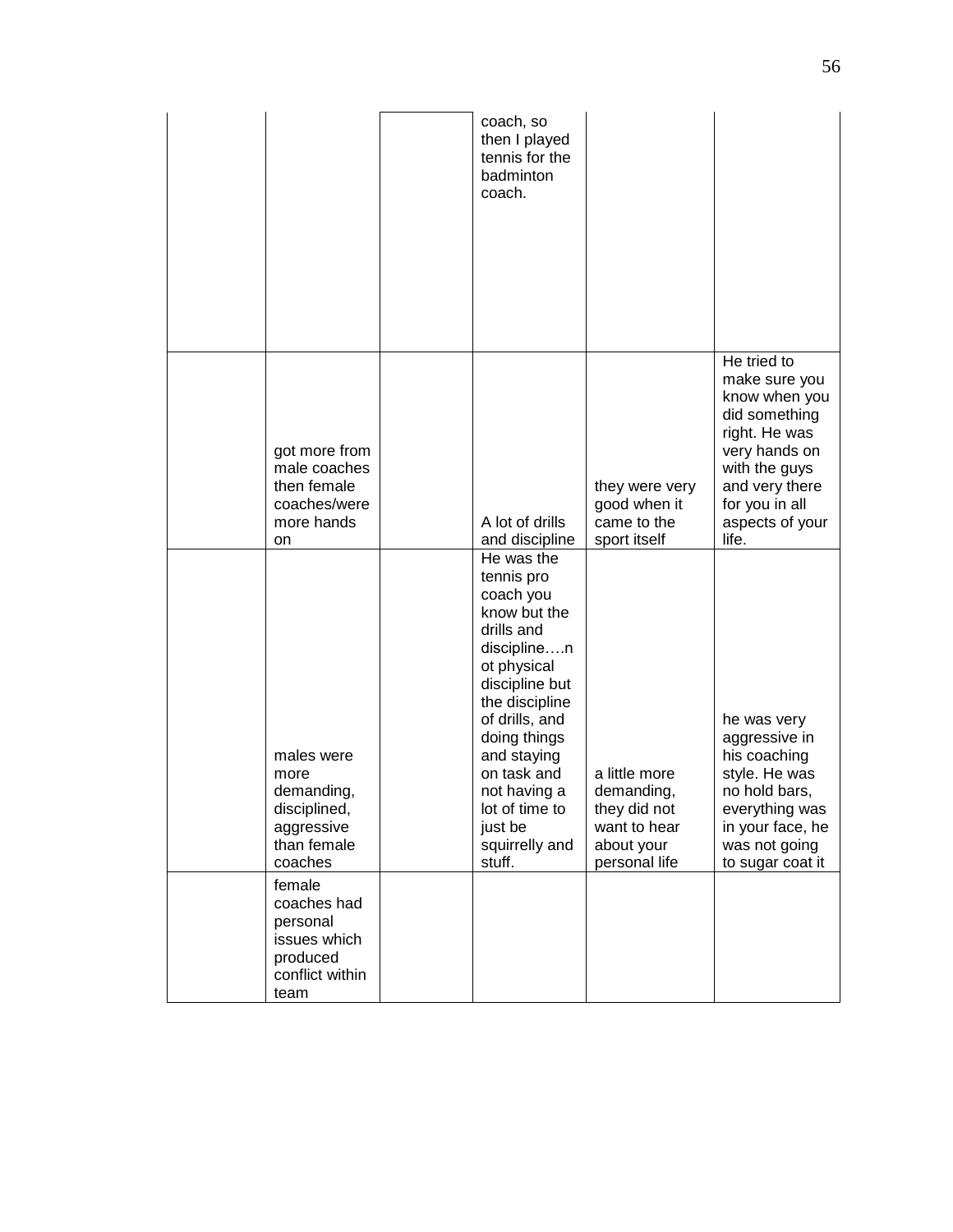| hiring<br>process | felt qualified<br>for position               | I just thought<br>it was the job<br>I deserved, I<br>guess cause I<br>thought I was<br>more than<br>well qualified<br>and I knew I<br>was more<br>qualified than<br>an other<br>candidate<br>that they<br>received. | We just hired a<br>coach who was<br>supposed to be<br>part time, he<br>called tow<br>weeks before<br>season and<br>said "I can't do<br>this, I'm sorry."<br>So two weeks<br>before season<br>they asked me<br>if I would step<br>in as interim<br>and I said "Ok,<br>great." | I basically said<br>that I wanted to<br>coach and get<br>involved with<br>schooland he<br>asked what I<br>wanted to<br>coach and he<br>just looked at<br>me and I told<br>him I was<br>qualifiedI<br>gave them my<br>resume of<br>wrestling<br>accomplishmen<br>ts and I was<br>like "just give<br>me a chance." |
|-------------------|----------------------------------------------|---------------------------------------------------------------------------------------------------------------------------------------------------------------------------------------------------------------------|------------------------------------------------------------------------------------------------------------------------------------------------------------------------------------------------------------------------------------------------------------------------------|------------------------------------------------------------------------------------------------------------------------------------------------------------------------------------------------------------------------------------------------------------------------------------------------------------------|
|                   | excited about<br>being hired<br>for position |                                                                                                                                                                                                                     | I was really<br>excited<br>because like I<br>wasn't looking<br>at allI was<br>really surprised<br>when they<br>contacted me, I<br>was excited.                                                                                                                               | I was very<br>excited, it was<br>awesome going<br>from, you know<br>I wasn't<br>coaching any<br>program so I<br>had never been<br>an assistant<br>you know, I<br>was pretty<br>much fresh out<br>of college to<br>having a head<br>coaching<br>position, I was<br>excited.                                       |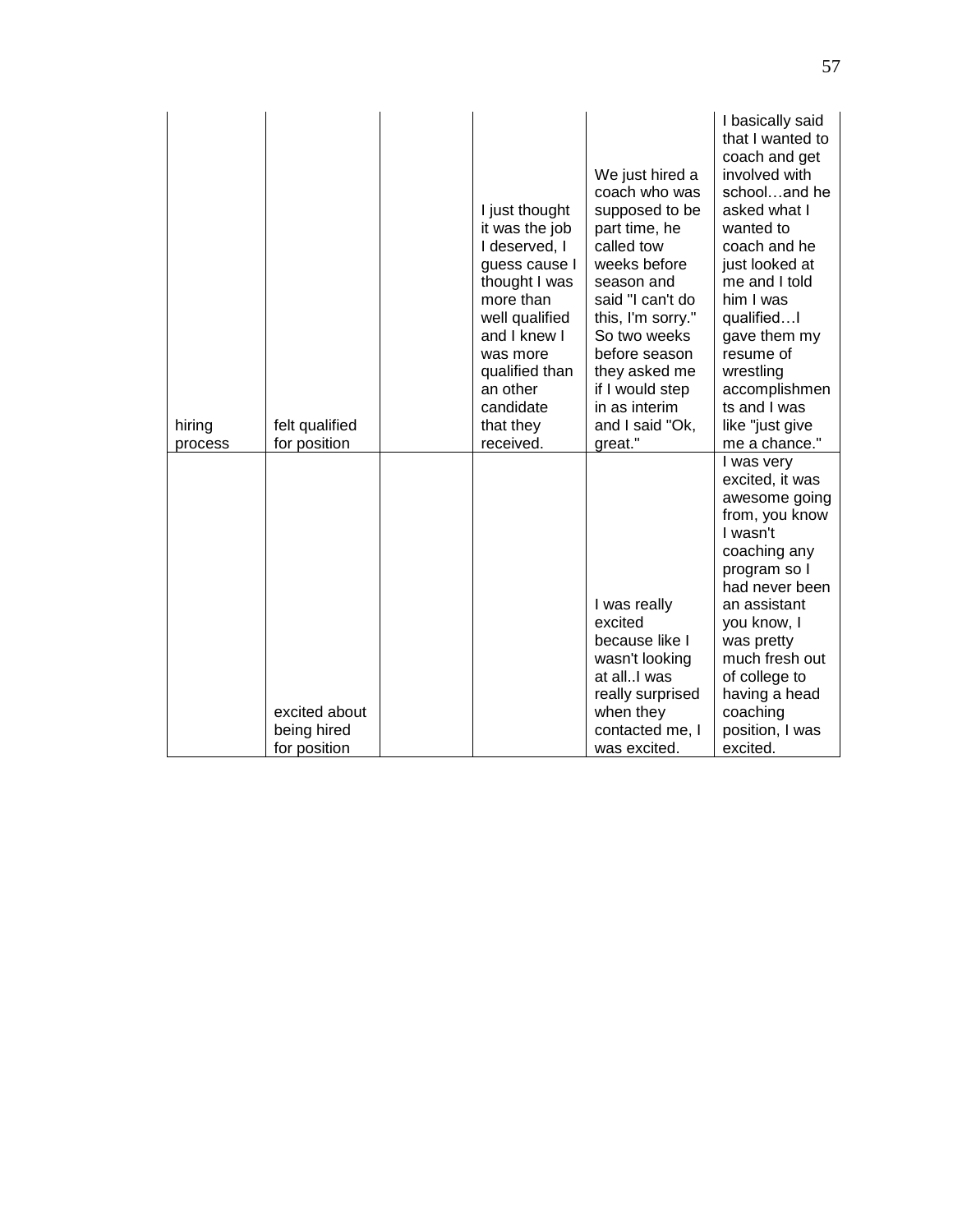| did not<br>perceive any<br>apprehension<br>from<br>administration<br>about hiring<br>them |                                                                           | I remember<br>the guy said<br>to me "if you<br>where three<br>feet away<br>from a person<br>at the net,<br>what would<br>you do with<br>the ball?" and<br>I said "I would<br>hit it away<br>from them,<br>well if you<br>have no<br>choice I<br>would just hit<br>them, I would<br>hit them as<br>hard as I<br>could so they<br>could not get<br>it, I didn't<br>want to be<br>the next<br>target." He<br>told me later<br>that<br>quenched the<br>job. |                                                                                                                                                                                                                            | The athletic<br>director and<br>assistant<br>principle that<br>hired me came<br>to me and said<br>"we want to<br>offer you the<br>head coaching<br>position, will<br>you take it?"<br>They gave me<br>a list of things I<br>needed to get<br>done and I<br>made sure it<br>did and got the<br>ball rolling. |
|-------------------------------------------------------------------------------------------|---------------------------------------------------------------------------|---------------------------------------------------------------------------------------------------------------------------------------------------------------------------------------------------------------------------------------------------------------------------------------------------------------------------------------------------------------------------------------------------------------------------------------------------------|----------------------------------------------------------------------------------------------------------------------------------------------------------------------------------------------------------------------------|-------------------------------------------------------------------------------------------------------------------------------------------------------------------------------------------------------------------------------------------------------------------------------------------------------------|
|                                                                                           | two high<br>school<br>coaches<br>asked for<br>the<br>coaching<br>position | I had<br>interviewed<br>for a teaching<br>job and it did<br>not go well so<br>they called<br>and gave me<br>another<br>chance                                                                                                                                                                                                                                                                                                                           | The VP of<br><b>Baruch College</b><br>called and<br>asked if he had<br>anyone he<br>recommended<br>and he<br>recommended<br>me                                                                                             | during the<br>interview, I<br>indicated that I<br>definitely<br>wanted to<br>coach, when he<br>asked what I<br>wanted to<br>coach and he<br>just looked at<br>me                                                                                                                                            |
|                                                                                           | two<br>coaches<br>were<br>emergenc<br>y hires                             | I had an<br>interest in it<br>but it was<br>very clear<br>when I<br>started<br>teaching that<br>I would coach<br>3 sports                                                                                                                                                                                                                                                                                                                               | two weeks<br>before the<br>season, they<br>asked me if I<br>would step in<br>as interim and I<br>said "Ok, great"<br>"then I enjoyed<br>it so much and<br>did a really<br>good job<br>recruiting that I<br>wanted to do it | they wanted to<br>disband the<br>program all<br>together and I<br>gave them my<br>resume of<br>wrestling<br>accomplishmen<br>ts and I was<br>like just give<br>me a chance                                                                                                                                  |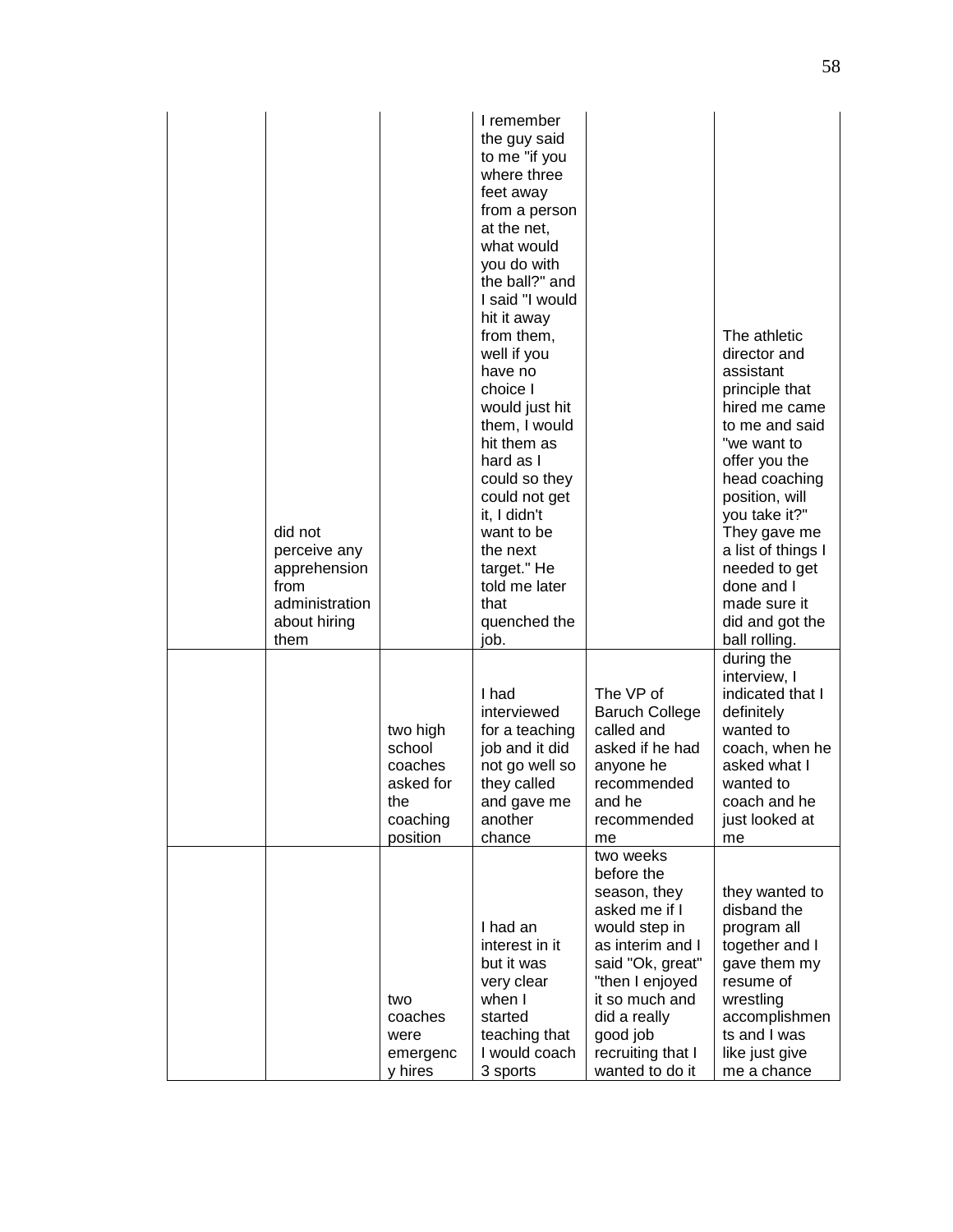|                        |                                          |                                                                                                                                                                                                                                                                                                       | again this year                                                                                                                                                                                                                                                  |                                                                                                                                                                                                                                                                                                                                                             |
|------------------------|------------------------------------------|-------------------------------------------------------------------------------------------------------------------------------------------------------------------------------------------------------------------------------------------------------------------------------------------------------|------------------------------------------------------------------------------------------------------------------------------------------------------------------------------------------------------------------------------------------------------------------|-------------------------------------------------------------------------------------------------------------------------------------------------------------------------------------------------------------------------------------------------------------------------------------------------------------------------------------------------------------|
|                        |                                          |                                                                                                                                                                                                                                                                                                       |                                                                                                                                                                                                                                                                  |                                                                                                                                                                                                                                                                                                                                                             |
|                        |                                          |                                                                                                                                                                                                                                                                                                       |                                                                                                                                                                                                                                                                  |                                                                                                                                                                                                                                                                                                                                                             |
|                        |                                          |                                                                                                                                                                                                                                                                                                       |                                                                                                                                                                                                                                                                  |                                                                                                                                                                                                                                                                                                                                                             |
|                        |                                          |                                                                                                                                                                                                                                                                                                       |                                                                                                                                                                                                                                                                  |                                                                                                                                                                                                                                                                                                                                                             |
|                        |                                          |                                                                                                                                                                                                                                                                                                       |                                                                                                                                                                                                                                                                  |                                                                                                                                                                                                                                                                                                                                                             |
|                        |                                          | I think they                                                                                                                                                                                                                                                                                          |                                                                                                                                                                                                                                                                  |                                                                                                                                                                                                                                                                                                                                                             |
| coaching<br>philosophy | player<br>expectations<br>state up front | were really<br>pretty<br>excited, the<br>previous<br>coach was a<br>pretty good<br>player, but<br>did not have<br>a lot of<br>discipline at<br>practice, the<br>kids had<br>misbehaved<br>a lot and I<br>think they<br>were glad a<br>to get a<br>coach in that<br>was going to<br>run a<br>practice. | I find that being<br>a new coach<br>you have to<br>come in really<br>strong<br>unfortunately,<br>with the guys I<br>have to be<br>stricter; I have<br>to be harder on<br>them. I have to<br>run a very strict<br>teamI need to<br>keep them busy<br>in practice. | At out first<br>meeting, I told<br>them "if you<br>can not handle<br>the fact that I<br>pee sitting<br>down, then you<br>don't need to<br>be here." They<br>just kinda<br>looked at me<br>and from that<br>point forward, I<br>think they knew<br>I was serious. I<br>let them know<br>my<br>qualifications<br>up front so I<br>went with it<br>from there. |
|                        |                                          | We just had a                                                                                                                                                                                                                                                                                         | Like I said, I run<br>a very strict                                                                                                                                                                                                                              | We had a lot of<br>obstacles to<br>over come,<br>getting a room                                                                                                                                                                                                                                                                                             |
|                        |                                          | lot of drills<br>and we didn't<br>do an it if chit<br>chat. It was                                                                                                                                                                                                                                    | program; there<br>are a lot of<br>rules to be<br>followed. Lot of                                                                                                                                                                                                | togetherbarro<br>wing mats from<br>another school<br>and a room full                                                                                                                                                                                                                                                                                        |
|                        |                                          | just got the<br>balls out and<br>ball hoppers                                                                                                                                                                                                                                                         | expectations,<br>and if you<br>disappoint me                                                                                                                                                                                                                     | of guys that did<br>not know what<br>they were                                                                                                                                                                                                                                                                                                              |
|                        |                                          | out and went<br>at it and we                                                                                                                                                                                                                                                                          | there are<br>definite                                                                                                                                                                                                                                            | doing. So it<br>was just trying                                                                                                                                                                                                                                                                                                                             |
|                        |                                          | worked on                                                                                                                                                                                                                                                                                             | penalties right                                                                                                                                                                                                                                                  | to feel each                                                                                                                                                                                                                                                                                                                                                |
|                        | environment<br>was task-<br>focues       | something<br>new every<br>day.                                                                                                                                                                                                                                                                        | away to keep<br>every body in<br>line.                                                                                                                                                                                                                           | other out, what<br>works and what<br>doesn't work.                                                                                                                                                                                                                                                                                                          |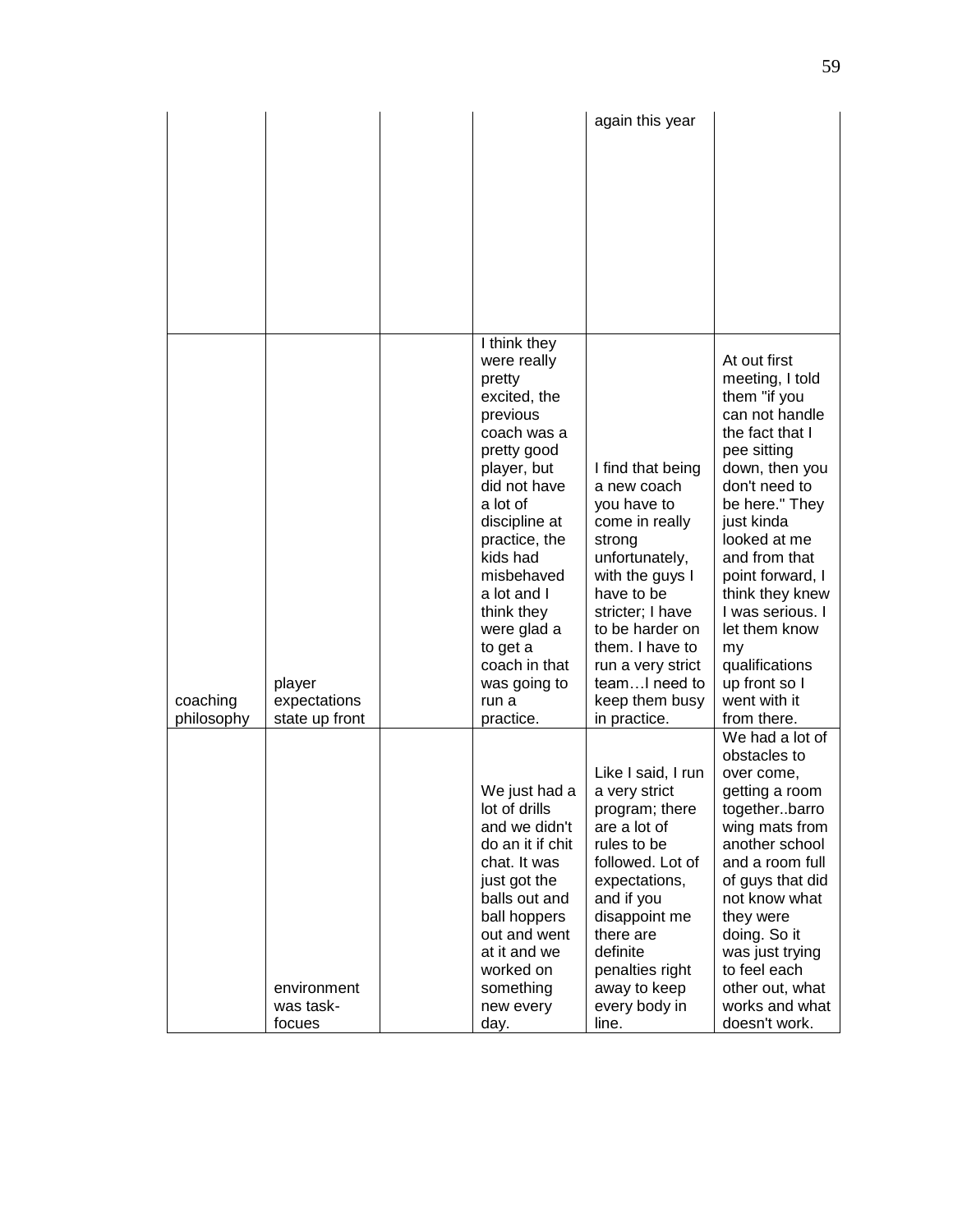|  | coaching<br>approach<br>influenced by<br>previous male<br>coach |                                    | I think it<br>would have<br>been the guy<br>I played for,<br>he was the<br>tennis pro,<br>but the drills<br>and<br>discipline.                                                                                                                                                                                                                     | I would say my<br>basketball<br>coach in high<br>school, he was<br>definitely the<br>coach that<br>toughened me<br>up a little<br>bithe's one of<br>the few guys I<br>keep in touch<br>with. | I would<br>definitely say<br>my high school<br>wrestling<br>coachits a<br>really cool thing<br>that he has still<br>been in my life<br>up to this point<br>so he has not<br>only impacted<br>me in high<br>school, but he<br>has taught me<br>lessons about<br>life and I stay in<br>contact with<br>himhe's<br>supporting me<br>now and as a<br>head coach so<br>that's really<br>cool. |
|--|-----------------------------------------------------------------|------------------------------------|----------------------------------------------------------------------------------------------------------------------------------------------------------------------------------------------------------------------------------------------------------------------------------------------------------------------------------------------------|----------------------------------------------------------------------------------------------------------------------------------------------------------------------------------------------|------------------------------------------------------------------------------------------------------------------------------------------------------------------------------------------------------------------------------------------------------------------------------------------------------------------------------------------------------------------------------------------|
|  |                                                                 | passionate<br>about their<br>sport | I saw it as an<br>extension of<br>my playing<br>career when I<br>was done<br>with my<br>college<br>career and<br>got a<br>teaching job,<br>I thought it<br>would be<br>great. The<br>other part of it<br>is I had an<br>interest but it<br>was very<br>clear when I<br>started<br>teaching that<br>I would coach<br>3 sports or I<br>would be out. | I sat down and<br>my mother was<br>like "what do<br>you like?" Well I<br>love volleyball<br>and I really<br>loved college.                                                                   | I absolutely<br>100% love the<br>sport It's my<br>passion and<br>being able to<br>see my kids do<br>something I<br>love makes me<br>want to get up<br>every morning<br>and come to<br>work.                                                                                                                                                                                              |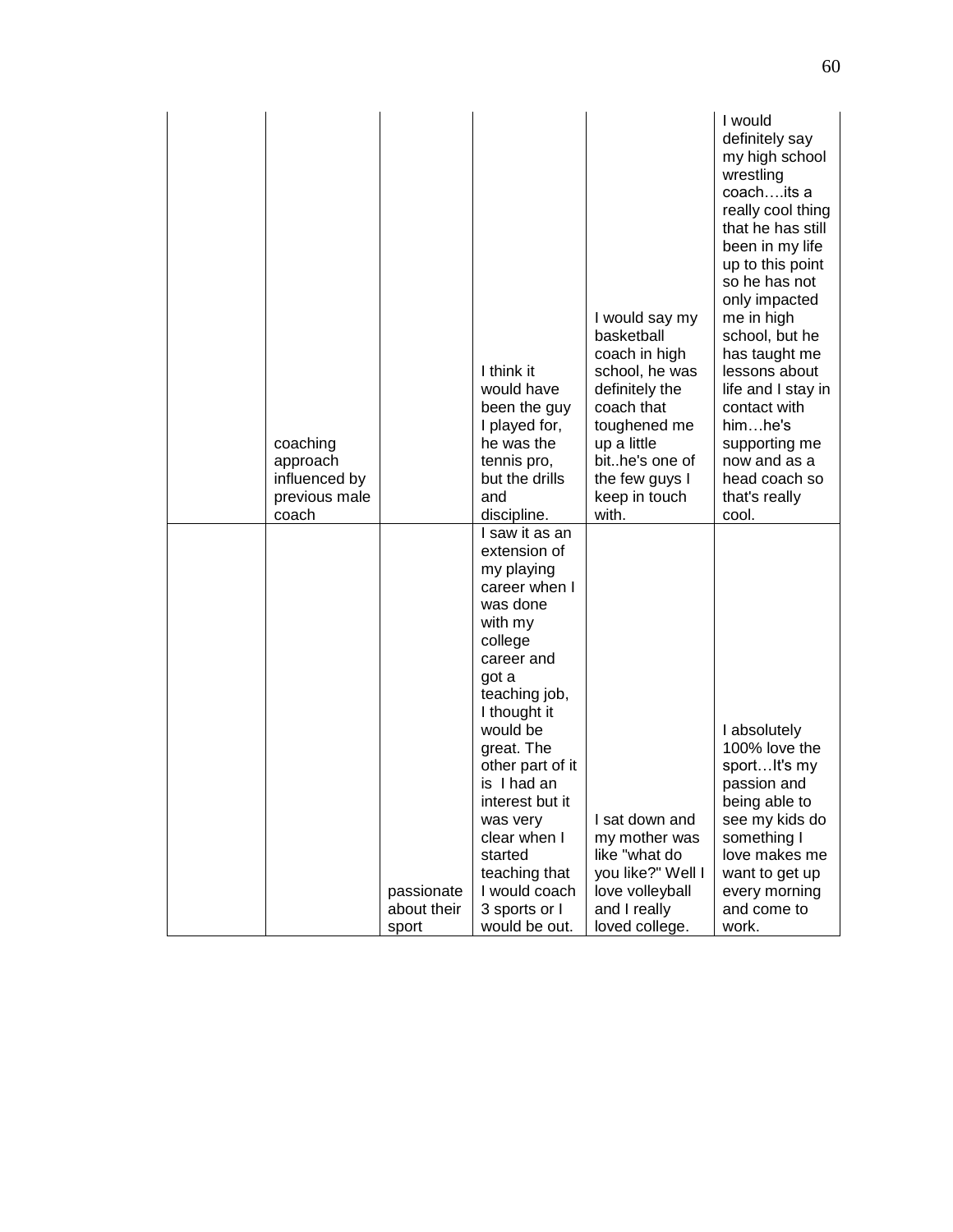| season<br>performanc<br>е | were<br>successful                                  | I felt that I<br>built a<br>program that<br>was well<br>respected.                                                                                                                                                                                                                              | From last year<br>to this year, we<br>are doing<br>fantastic<br>graduated one<br>trouble maker, I<br>cut two of the<br>other trouble<br>makers and I<br>brought on six<br>new kids who<br>are fantasticI<br>think it has<br>been very<br>successful.                                                                   | We exceeded<br>everybody's<br>expectations,<br>we exceeded<br>our<br>administrator's<br>expectations,<br>our<br>communities<br>expectations<br>I will say I did<br>not exceed my<br>expectations<br>but I have to<br>look at what I<br>started with<br>and what I<br>ended with. |
|---------------------------|-----------------------------------------------------|-------------------------------------------------------------------------------------------------------------------------------------------------------------------------------------------------------------------------------------------------------------------------------------------------|------------------------------------------------------------------------------------------------------------------------------------------------------------------------------------------------------------------------------------------------------------------------------------------------------------------------|----------------------------------------------------------------------------------------------------------------------------------------------------------------------------------------------------------------------------------------------------------------------------------|
|                           | team<br>improved                                    | I think we<br>came back,<br>and<br>everybody<br>that beat me,<br>that kinda<br>made fun or<br>put their<br>junior varsity<br>in and beat<br>my varsity, I<br>think I got all<br>but two of<br>them before I<br>was done.                                                                        | we were<br>nationally<br>ranked most of<br>the season                                                                                                                                                                                                                                                                  | We had a<br>better dual<br>meet record<br>than we had in<br>6 or 7 years<br>and we had<br>guys go to<br>regionals for<br>the first time in<br>a long time.                                                                                                                       |
|                           | difficulty<br>relating to<br>their male<br>athletes | To be real<br>honest with<br>you, the boys<br>had issues<br>that it was<br>very<br>inappropriate<br>to talk to<br>them about.<br>And the<br>issues they<br>had, number<br>one, I did not<br>have the<br>same<br>equipment<br>and they<br>need some<br>one they are<br>close to that<br>is not a | For men a lot of<br>times I can't<br>relate to their<br>points of view<br>or their<br>conversations<br>are ridiculous. I<br>went away with<br>the women's<br>team for 4<br>days, like I can<br>at least<br>somewhat join<br>in the<br>conversation,<br>Mens' its like I<br>just have to sit<br>there and like<br>read. | I laugh<br>because the<br>communication<br>between guys<br>and girls is<br>completely<br>different and it<br>is not always<br>easy to get<br>hold of them.                                                                                                                       |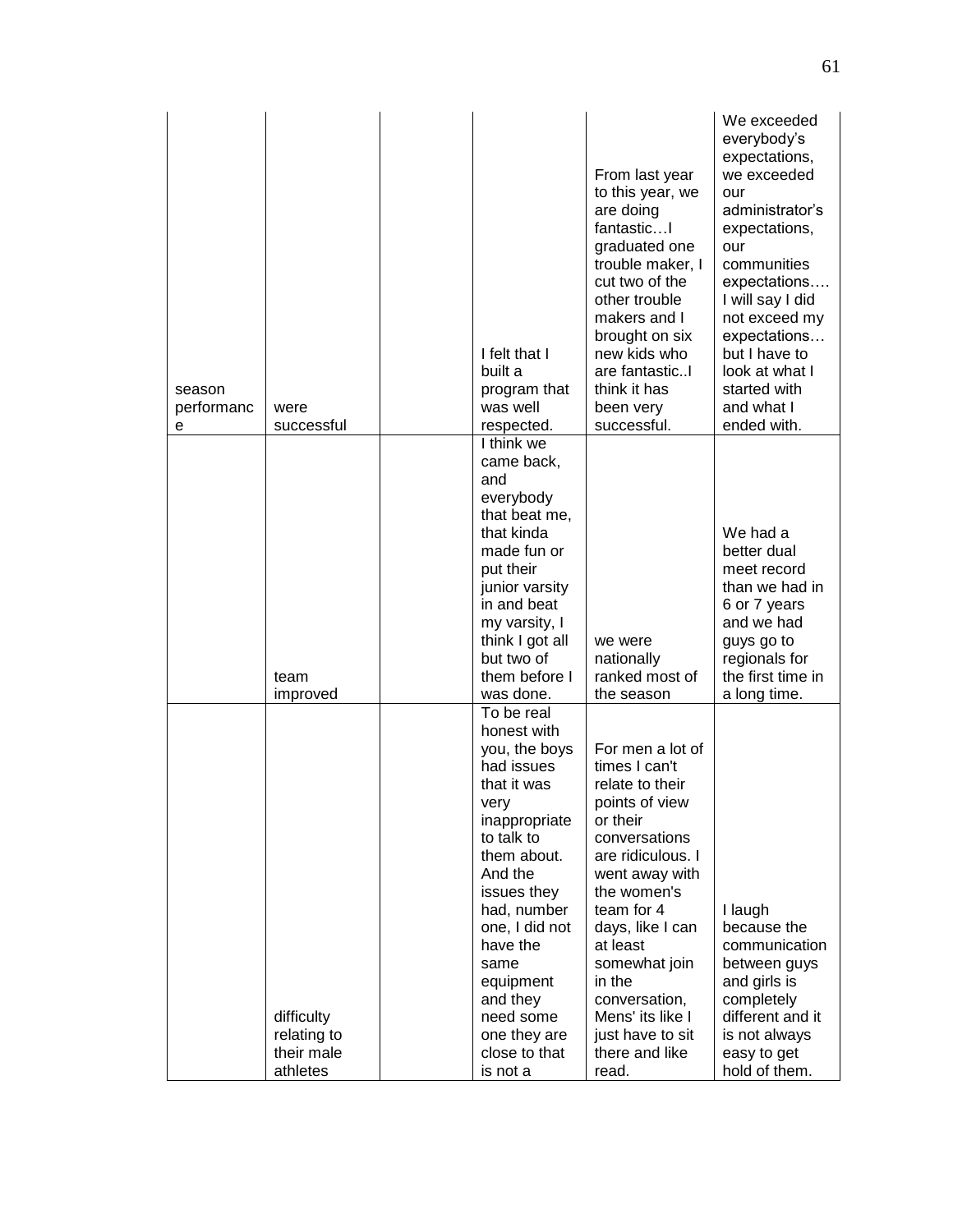|                   |                                          |                              | parent to talk<br>to.                                                                                                                     |                                                                                                                         |                                                                                                                                                                                                                                                         |
|-------------------|------------------------------------------|------------------------------|-------------------------------------------------------------------------------------------------------------------------------------------|-------------------------------------------------------------------------------------------------------------------------|---------------------------------------------------------------------------------------------------------------------------------------------------------------------------------------------------------------------------------------------------------|
|                   |                                          | would<br>coach<br>boys again | As a matter<br>of fact, if I<br>had that kind<br>of energy I<br>would do it<br>again, but I<br>don't have<br>that kind of<br>energy.      | It was definitely<br>difficult, I would<br>never like to do<br>that over again,<br>but I will<br>eventually one<br>day. | Like next year<br>I'm not<br>planning on the<br>team meeting<br>to be like, "hey<br>you know if you<br>can't handle<br>the fact that I<br>pee sitting<br>down," I<br>probably<br>wouldn't say<br>that, I can show<br>by example,<br>lead by<br>example. |
|                   |                                          |                              |                                                                                                                                           |                                                                                                                         |                                                                                                                                                                                                                                                         |
| social<br>support | family and<br>friends were<br>supportive |                              | I think my<br>own personal<br>friends or<br>people who<br>knew me very<br>well knew I<br>was more<br>than capable<br>of doing the<br>job. | A lot of family<br>and friends<br>were surprised,<br>but they were<br>excited for me.                                   | I think my<br>family and<br>friends all knew<br>it was bound to<br>happen.                                                                                                                                                                              |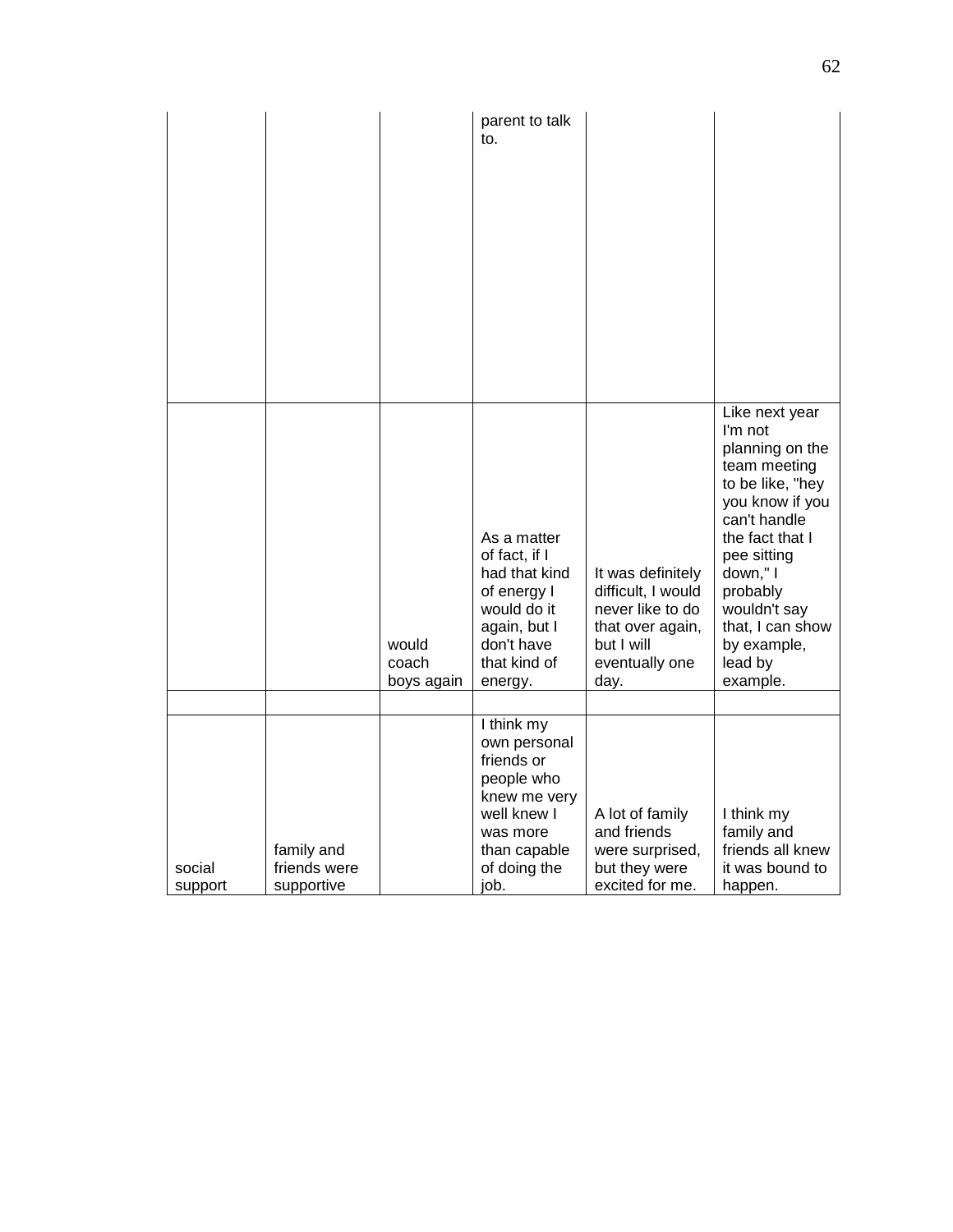| all felt<br>respected by<br>other<br>coaches but<br>not<br>immediately,<br>not treated as<br>equal | I think they<br>gained a lot<br>of respect for<br>me…l<br>remember<br>one coach<br>who just<br>called me the<br>black widow.<br>"She's a<br>black widow<br>spider, she<br>looks really<br>nice, and she<br>looks really<br>quiet, but<br>she'll come<br>on and kill ya. | I think I have<br>earned a lot<br>more respect<br>this year<br>because I think<br>I did a really<br>good job<br>recruiting and<br>my team is<br>kicking<br>everybody's<br>butt.                                                          | You know,<br>most of them<br>are amazing,<br>they have been<br>SΟ<br>supportiveI'm<br>kinda like a kid<br>sister, I play<br>that role. |
|----------------------------------------------------------------------------------------------------|-------------------------------------------------------------------------------------------------------------------------------------------------------------------------------------------------------------------------------------------------------------------------|------------------------------------------------------------------------------------------------------------------------------------------------------------------------------------------------------------------------------------------|----------------------------------------------------------------------------------------------------------------------------------------|
| support from<br>home fans                                                                          | They were<br>really good.                                                                                                                                                                                                                                               | Home fans are<br>really<br>supportive.                                                                                                                                                                                                   | They were very<br>supportivethe<br>y were excited<br>that they had a<br>coach that<br>cared for once.                                  |
| being female<br>did not<br>detract admin<br>support                                                | I know they<br>were very<br>worried<br>whether I<br>could handle<br>the<br>boysthey<br>came out and<br>watched<br>some and I<br>think I always<br>had the<br>support of the<br>administratio<br>n when I had<br>the boys.                                               | It's a really<br>small<br>department,<br>there's only<br>seven of us full<br>time, so it's a<br>pretty close<br>relationship<br>with most. The<br>ahtletic AD and<br>I are the<br>closest, he<br>really helps out<br>with my<br>program. | my athletic<br>director is<br>amazingly<br>supportive as<br>well, we have a<br>great open<br>relationship.                             |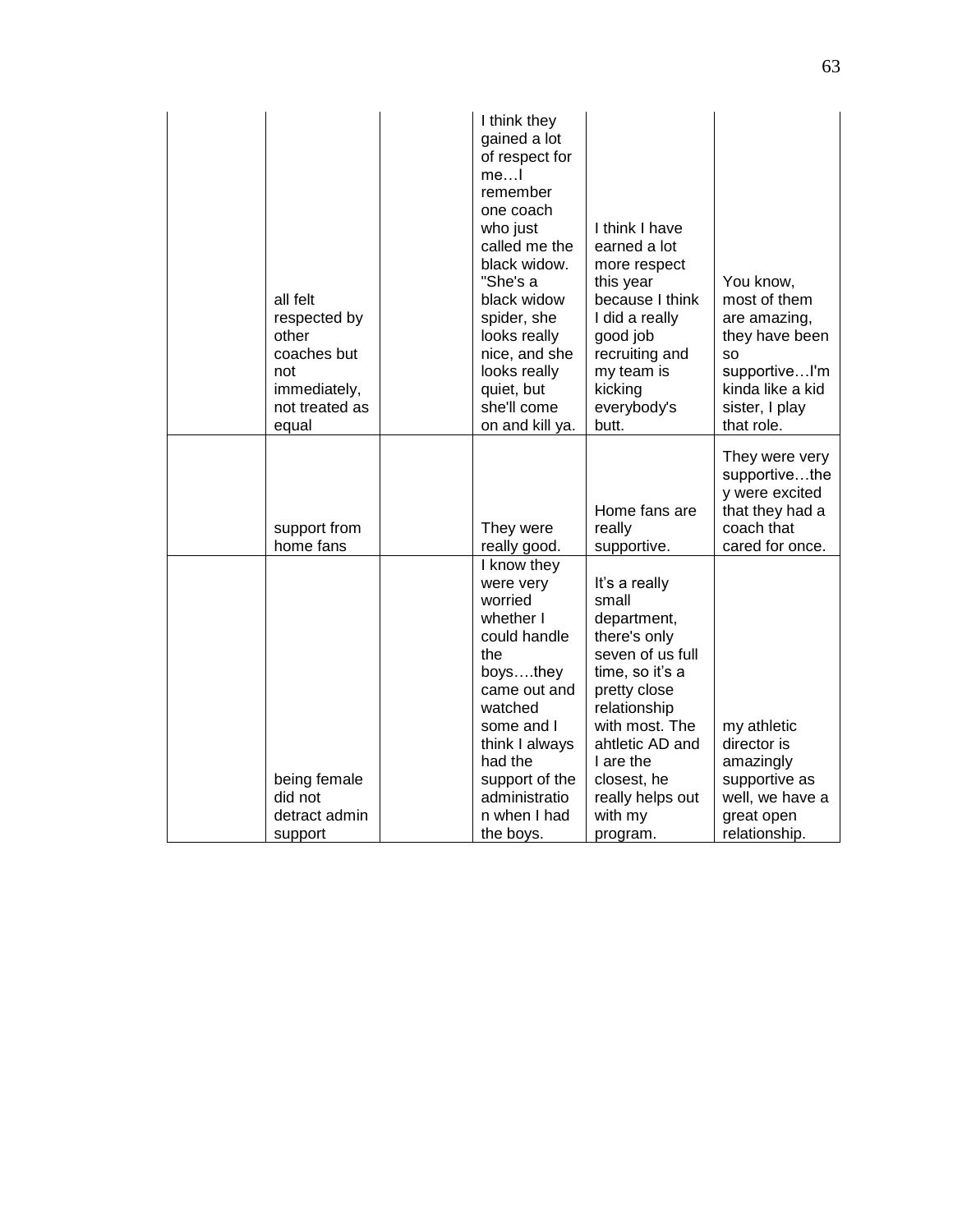|                                                      | respect from<br>athletes grew<br>throughout<br>season |                                                               | I had one boy<br>that was a<br>senior that<br>had really not<br>cared for the<br>practices up<br>till then being<br><b>SO</b><br>undisciplined<br>or the<br>behavior of<br>the team so<br>he was very<br>supportive<br>and quite<br>honestly that<br>was a big<br>key.           |                                                                                                                                                                                                                                                              | I think they<br>respect the fact<br>that I work out<br>with them and I<br>run with<br>themthe other<br>ones were like<br>"I thought it<br>was weird at<br>first, but then I<br>realized she<br>was serious."                                                     |
|------------------------------------------------------|-------------------------------------------------------|---------------------------------------------------------------|----------------------------------------------------------------------------------------------------------------------------------------------------------------------------------------------------------------------------------------------------------------------------------|--------------------------------------------------------------------------------------------------------------------------------------------------------------------------------------------------------------------------------------------------------------|------------------------------------------------------------------------------------------------------------------------------------------------------------------------------------------------------------------------------------------------------------------|
|                                                      |                                                       | two<br>coaches<br>felt<br>support<br>from<br>opposing<br>fans | There weren't<br>really any<br>differences; I<br>had a great<br>time with the<br>boys.                                                                                                                                                                                           | I had a couple<br>of occurrences<br>this year with<br>away fans<br>making<br>comments<br>because I am<br>femalelike<br>"oh, coach you<br>look much<br>better in a mini<br>skirt," and<br>which on of you<br>guys have done<br>something with<br>your coach?" | The opposing<br>parents have<br>been amazingly<br>supportive. I've<br>read message<br>boards and<br>people are<br>posting how<br>amazing West<br>Orange's turn<br>around has<br>beenand how<br>there just<br>impressed with<br>this young lady<br>in the corner. |
| future<br>advice for<br>females<br>coaching<br>males | female<br>coaches need<br>to be strong                |                                                               | I think it hit<br>what the<br>school<br>wanted,<br>young men<br>that behaved<br>well on and<br>off the court<br>which we<br>talked about<br>a lotI think<br>there had to<br>be strict<br>delineation of<br>where they<br>were and<br>where you<br>were<br>believe in a<br>lot of | I would have<br>been a little<br>stronger right<br>awayl would<br>have more time<br>to prepare next<br>timeI find<br>that being a<br>new coach you<br>have to come in<br>really strong.                                                                      | I let them know<br>at that first<br>meeting my<br>expectations<br>and I told them<br>this wasn't<br>about me being<br>female.                                                                                                                                    |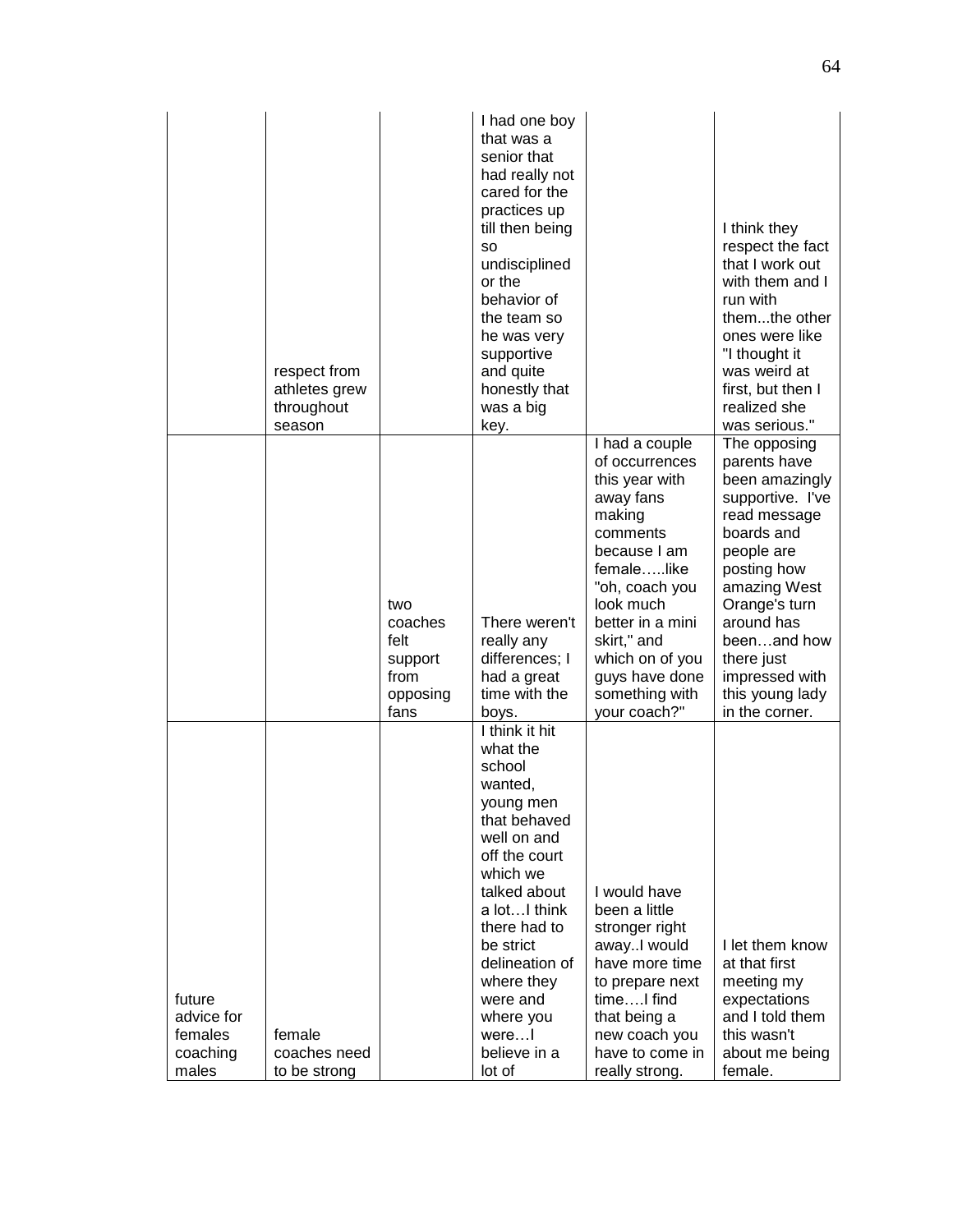|                                     | discipline.                                                                                      |                                                                                                                                                                                                                                                                                                                                                  |                                                                                                                                                                                             |
|-------------------------------------|--------------------------------------------------------------------------------------------------|--------------------------------------------------------------------------------------------------------------------------------------------------------------------------------------------------------------------------------------------------------------------------------------------------------------------------------------------------|---------------------------------------------------------------------------------------------------------------------------------------------------------------------------------------------|
|                                     |                                                                                                  |                                                                                                                                                                                                                                                                                                                                                  |                                                                                                                                                                                             |
|                                     |                                                                                                  |                                                                                                                                                                                                                                                                                                                                                  |                                                                                                                                                                                             |
|                                     |                                                                                                  |                                                                                                                                                                                                                                                                                                                                                  |                                                                                                                                                                                             |
| gender<br>should not be<br>an issue |                                                                                                  | The really need<br>to probably talk<br>to coaches,<br>especially a<br>female coach<br>that has<br>coached men<br>before to find<br>out, there are<br>going to be a lot<br>of differences,<br>but at the same<br>time, there are<br>a lot of<br>similarities.                                                                                     | Don't focus so<br>much on the<br>fact that you<br>are female<br>coaching male<br>athletesbe<br>like "this is<br>what we are<br>going to do,<br>and not even<br>bring up the<br>gender fact. |
| stereotyping<br>is the main         | I think the<br>thing right<br>now is the<br>"good old<br>boy" system<br>and the<br>administratio | I think that they<br>literally think<br>that men should<br>not be coached<br>by women, it's a<br>stereotypethe<br>y just think that<br>men aren't<br>going to listen<br>to women or<br>respect women<br>and that's just a<br>stereotypeun<br>fortunately you<br>know a lot of<br>athletic<br>directors won't<br>hire, they don't<br>want to deal |                                                                                                                                                                                             |
| roadblock                           | n                                                                                                | with that.                                                                                                                                                                                                                                                                                                                                       |                                                                                                                                                                                             |